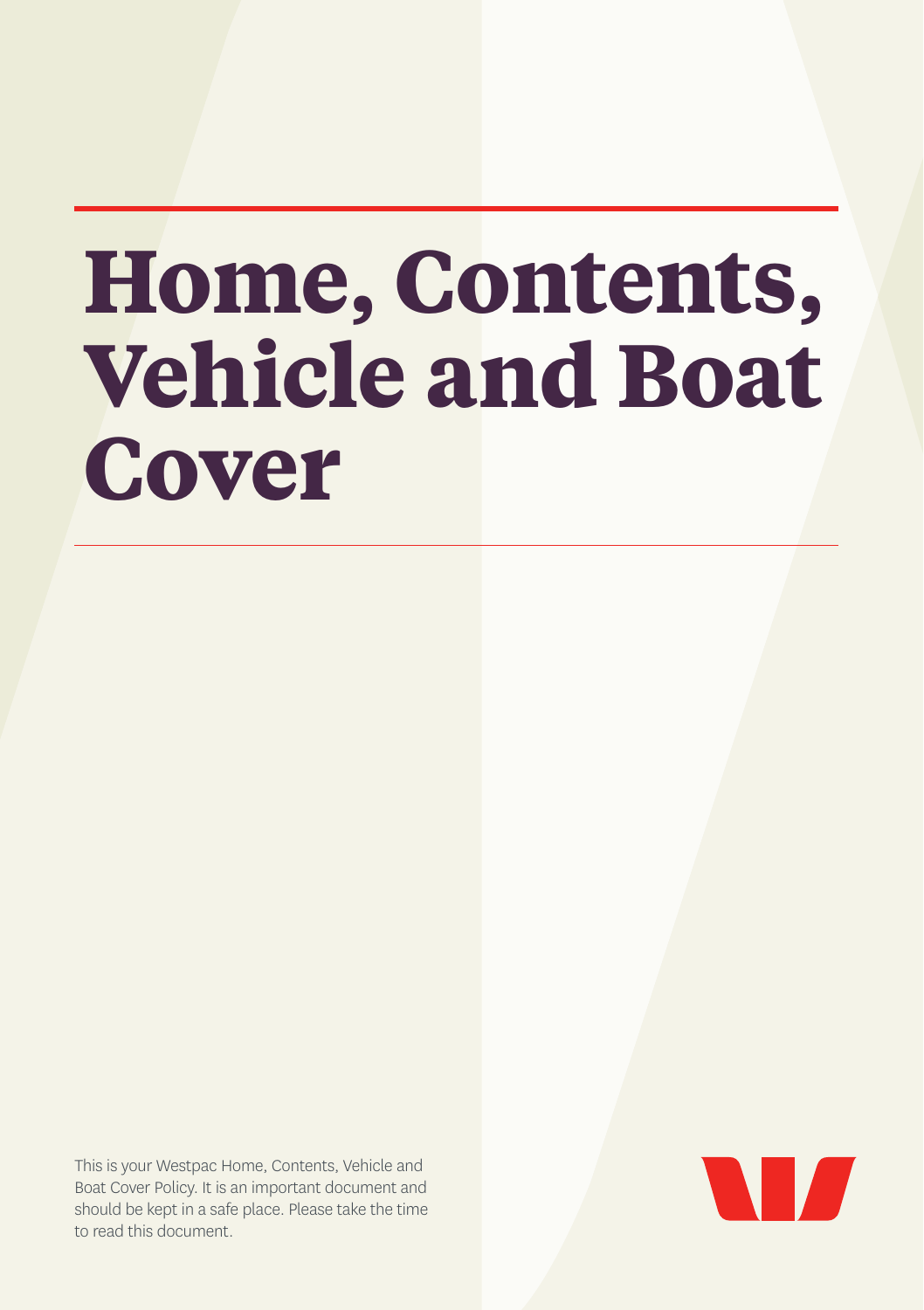## **Contents**

| We welcome you                                             | 1              |
|------------------------------------------------------------|----------------|
| <b>Your reminder list</b>                                  | $\overline{2}$ |
| How you can claim under each cover                         | 4              |
| <b>Section 1: Home Cover</b>                               | 5              |
| <b>Section 2: Contents Cover</b>                           | 12             |
| <b>Full Cover</b>                                          | 12             |
| <b>Renters' Cover</b>                                      | 19             |
| <b>Section 3: Vehicle Cover</b>                            | 23             |
| Section 3.1: Cover for your vehicle                        | 24             |
| Section 3.2: Cover for your legal liability                | 29             |
| <b>Section 4: Boat Cover</b>                               | 32             |
| Section 4.1: Cover for your boat                           | 32             |
| Section 4.2: Cover for your legal liability                | 33             |
| 'Natural disaster damage' benefit applying to all Sections | 36             |
| General exclusions applying to all Sections                | 37             |
| General conditions applying to all Sections                | 39             |
| <b>Meaning of words</b>                                    | 41             |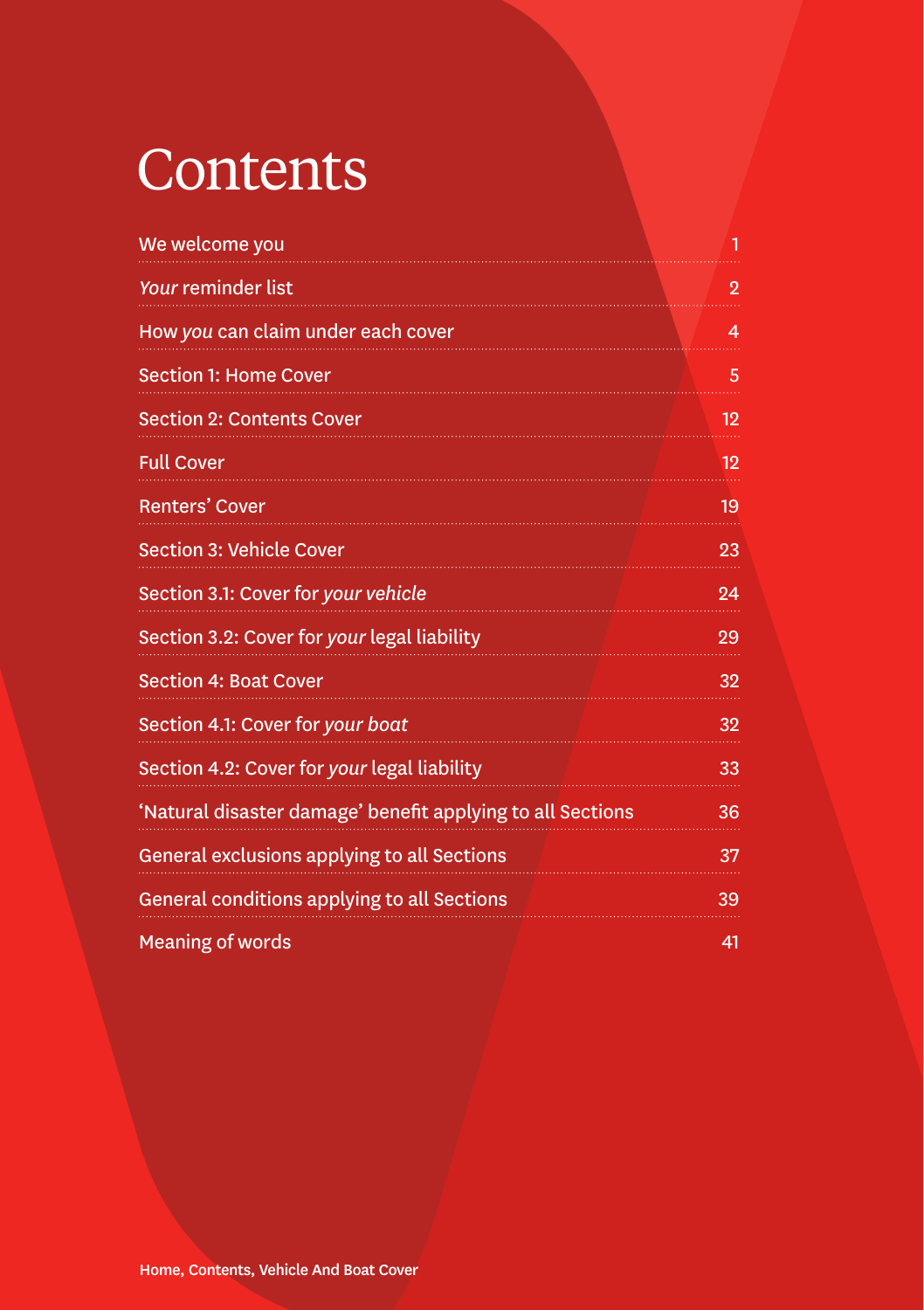## We welcome you

#### **Introduction**

*Westpac* Home Cover, Contents Cover, Vehicle Cover and Boat Cover are sold through *Westpac* for Lumley, a business division of IAG New Zealand Limited (IAG). These covers have been specifically designed to meet *Westpac* customers' needs. *Westpac* has arranged the covers and IAG underwrites them.

This Policy consists of:

- this Policy Wording, and
- the *schedule*.

This Policy Wording consists of 4 Sections:

- Section 1 Westpac Home Cover
- Section 2 Westpac Contents Cover
- Section 3 Westpac Vehicle Cover
- Section 4 Westpac Boat Cover.

*You* only have the Sections shown in *your schedule*.

In this Policy some words are in italics e.g. *loss*. This indicates that the words have a special meaning. Please refer to the Section 'Meaning of words', to find out the meaning.

You can contact us at any time on our toll free phone numbers:

**Customer service 0800 809 378 Claims 0800 309 378**

#### **Your 30 day free look**

Please read this Policy carefully. If it is not suitable to *you*, *you* may return it to *us* within 30 days of it starting. *We* will regard this cover as never commencing. *You* will receive a complete refund of any premium *you* have paid.

#### **Your premium payment**

In return for *you* paying the premium to *us*, *we* provide the cover explained in this Policy for the Sections *you* have selected.

#### **Headings**

The headings in this Policy do not form part of it and are not to be referred to in interpreting it.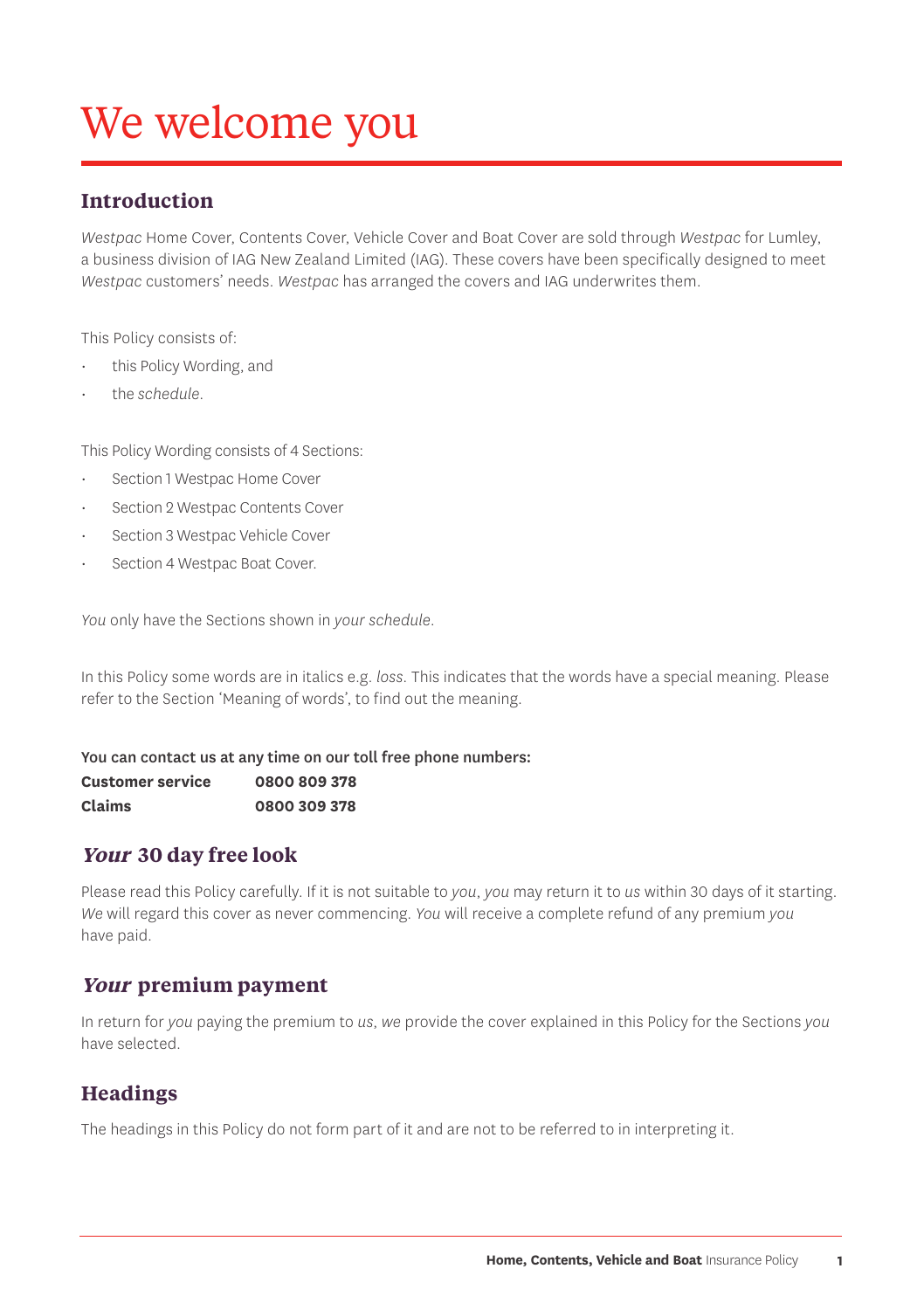## Your reminder list

*We* remind *you* of the following requirements that can affect *your* cover under this Policy. Please keep them in mind so *your* valuable cover is not at risk. This list is a summary only of the main requirements:

#### **All covers**

#### (a) Change in circumstances

Please advise *us* immediately of any material change in *your* circumstances from those that existed when *you* took out this insurance. For example, please advise *us* of any criminal convictions since the Policy started.

#### (b) Change of address

*You* must tell *us* if *you* move. This insurance and the premium payable is based on *your* current location, which is shown in the *schedule*.

#### (c) Double insurance

*You* must immediately tell *us* if *you* insure anything already insured under this Policy again with someone else.

#### (d) Duty of disclosure

When *you* arranged this Policy *you* had a duty to disclose to *us* all information that a prudent insurer would want to take into account when considering whether to insure *you*, and if so on what terms. If *you* have omitted something please tell *us* immediately.

When *you* make a claim *you* must be truthful, as any dishonest or fraudulent statement may result in the claim not being paid and/or *your* Policy being cancelled.

#### (e) Premiums

*You* must pay the premium within 30 days of the due date otherwise *we* can cancel *your* Policy. *Your* premium must be fully paid before *we* will meet any claim.

#### (f) Reckless

*You* must take care of the property *you* insure and not be reckless.

#### (g) Truthful

This Policy is based on honesty. *You* must be entirely truthful with *us* at all times.

#### (h) Joint insurance

Where this Policy covers the interest of more than one party, any action, or failure to act by one party which will mean that there is no cover under this Policy, will prejudice the rights of all parties so that there is no cover for any party under this Policy.

#### **Westpac Home Cover**

#### (a) Alterations to the *home*

*You* must tell *us* if *you* intend to lift or shift *your home* or remove any structural support or roofing materials. Cover may be available for this on request.

#### (b) Change of occupancy

*You* must tell *us* if the occupancy of the *home* changes. For example *your* owner occupied *home* changes to a rented *home*.

#### (c) Residential use

*Your home* must only be used for private residential purposes (although it may include a home office). If this is not the case, *you* must tell *us* immediately. *We* may be able to continue *your* cover however *we* may wish to change the terms to fairly reflect this change before *we* agree to do this.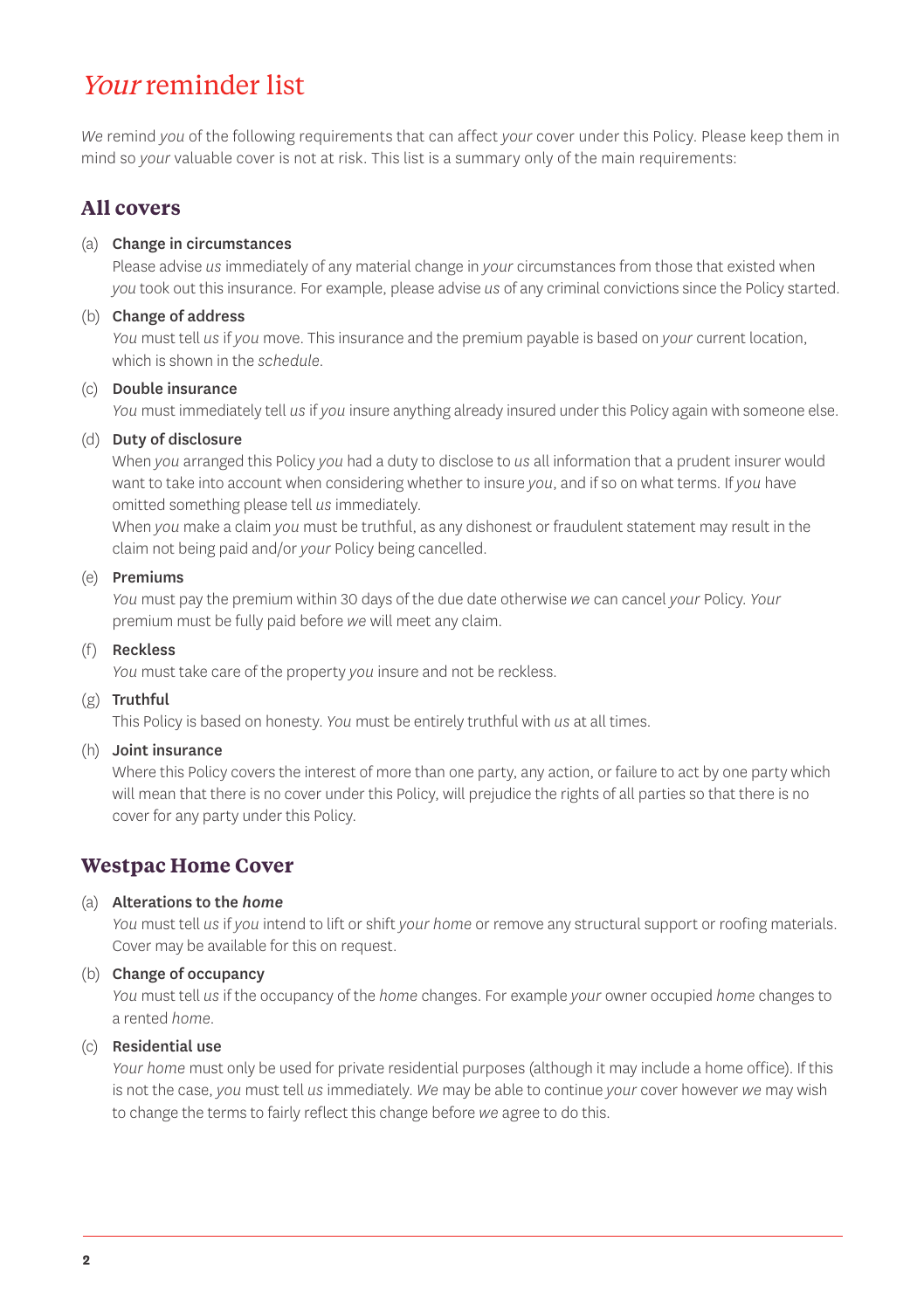#### (d) Unoccupancy

Cover is suspended if no one has been living at the *home* for more than 60 consecutive days. This does not apply for holiday homes. Please notify *us* as soon as *you* become aware that this might happen. *We* may be able to continue *your* cover, however, *we* may wish to change the terms of *your* cover to fairly reflect this change before *we* agree to do this. Cover will automatically resume as soon as the *home* is lived in again.

#### **Westpac Contents Cover**

#### (a) Alterations to the *home*

*You* must tell *us* if *you* intend to lift or shift *your home* or remove any structural support or roofing materials. Cover may be available in these circumstances on request.

#### (b) Change of occupancy

*You* must tell *us* if the occupancy of the place *you* live in changes. For example *you* change from living on *your* own to living with flatmates.

#### (c) Location

*Your contents* are covered while they are located at the situation named in the *schedule* and whilst temporarily anywhere else in New Zealand. They are not covered if they are permanently somewhere else, or while they are being moved to a new location. Please contact *us* if *you* want to arrange cover for this. If *you* move, *you* must tell *us* within 14 days of *your* new location for cover to continue at the new location.

#### (d) Residential use of the situation

The situation must only be used for private residential purposes (although it may include a home office). If this is not the case *you* must tell *us* immediately. *We* may be able to continue *your* cover however *we* may wish to change the terms to fairly reflect this change before *we* agree to do this.

#### (e) Unoccupancy

Cover is suspended if no one has been living at the *home* for more than 60 consecutive days if *you* have selected Full Cover or more than 30 consecutive days if *you* have selected Renters' Cover. This does not apply for holiday homes. Please notify *us* as soon as *you* become aware that this might happen. *We* may be able to continue *your* cover however, *we* may wish to change the terms of *your* cover to fairly reflect this change before *we* agree to do this. Cover will automatically resume as soon as the *home* is lived in again.

#### **Westpac Vehicle Cover**

#### (a) Change of ownership, use or regular driver

*You* must tell *us* if there is any change of ownership or use of *your vehicle* or a change of regular driver. For example, if *you* start using *your vehicle* for business use, or if *your* son or daughter starts using *your vehicle* on a regular basis.

#### (b) Driving or traffic offences

*You* must tell *us* if *you* or any other driver is charged with or fined for any driving or traffic offence (other than parking infringements) or their licence is suspended or revoked for any reason.

#### (c) If *you* purchase a vehicle

If *you* replace *your vehicle* or purchase another *vehicle*, *we* will cover *your* new *vehicle* if its *market value* is no more than \$100,000, however *you* must tell *us* within 30 days of the date of purchase, and *we* may change the terms of cover to fairly reflect this change.

#### (d) Modifications or changes

Modifications to a *vehicle* can invalidate *your* insurance. Please check with *us* before *you* start any modifications or changes. For example *you* lower *your vehicle*, change the *vehicle's* engine, modify the exhaust system, change the stereo or add a racing steering wheel.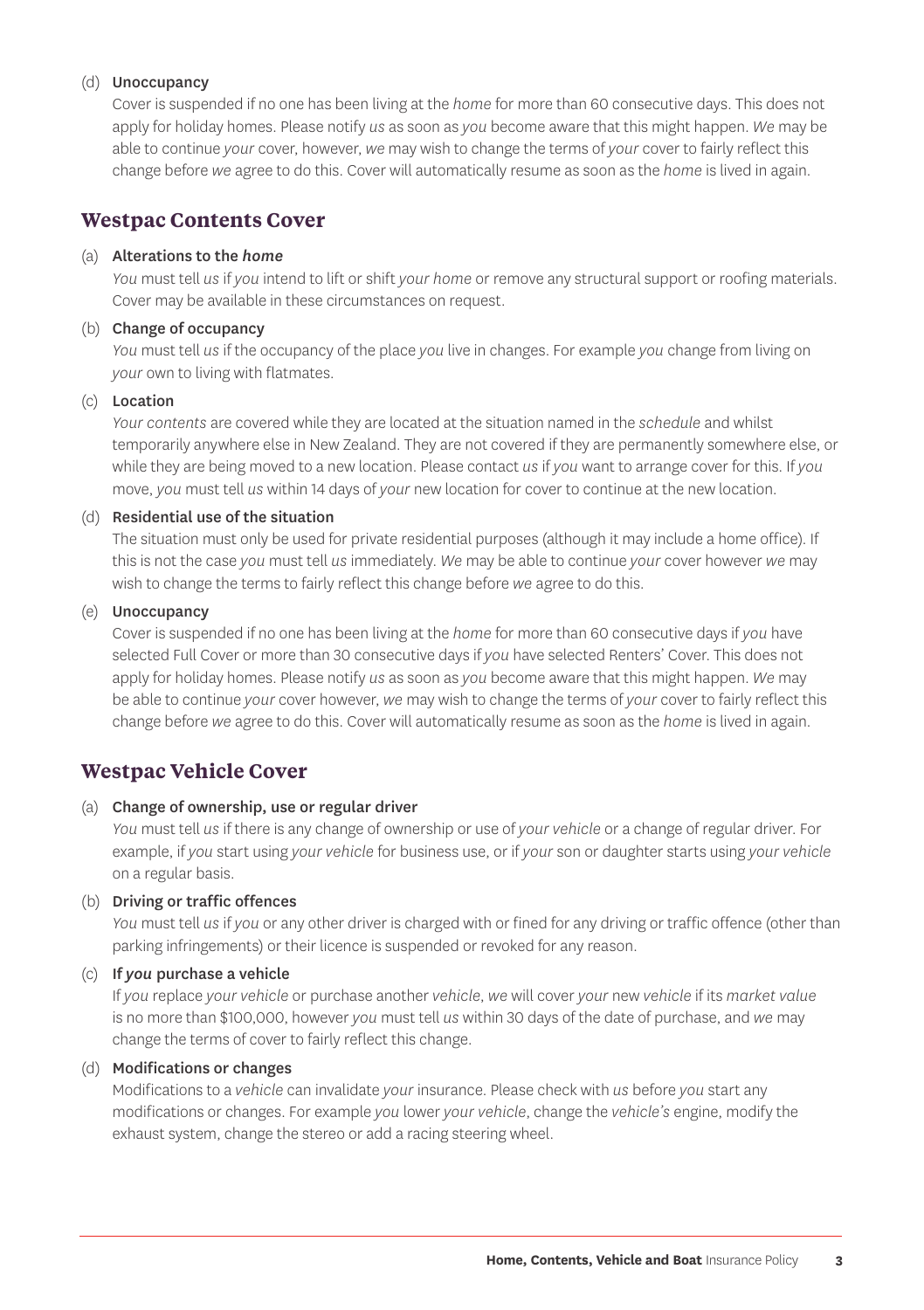#### **Westpac Boat Cover**

#### (a) Cover for jet boats

Jet boats are only covered while being used in waters navigable by propeller driven boats.

(b) Moorings

If *your boat* is permanently moored the mooring must comply with regulations and must be inspected at least every 3 years.

(c) Theft

*You* must adequately secure *your boat* whilst it is unattended.

## How you can claim under each cover

#### What *you* must do

*You* must:

- immediately tell *us* of any event that might result in a claim. *You* can contact *us* at any time on *our* toll free phone number 0800 309 378
- if an item is lost, *you* must tell the Police if *we* request it
- complete *our* claim form if *we* request it
- immediately tell the Police if *you* suspect a crime has been committed
- try to reduce any further *loss* or liability
- give *us* free access to examine and assess the circumstances of the claim
- take reasonable steps to obtain details of any other person, property or vehicle involved, and any witnesses
- immediately send *us* any communication received from any other person in relation to the claim
- co-operate with *us* at all times, and complete any documentation *we* require, including any statutory declaration
- authorise disclosure of *your* personal information to *us* held by anyone else in connection with the claim
- authorise disclosure of *your* personal information held by *us* to anyone else in connection with the investigation and administration of *your* claim.

*You* or anyone else entitled to cover under this Policy must tell *us* immediately if *you* or they are charged with any offence in connection with the use of the *vehicle*, *boat* or any other private vehicle or private watercraft, which resulted in *loss* of property or *bodily injury* to another person.

#### What *you* must not do

*You* must not:

- dispose of any property involved in a claim, without *our* prior consent
- incur any expense, without *our* prior consent, except in order to minimise any claim
- make any claim which is fraudulent in any respect. Otherwise, *we* may decline the entire claim and cancel this Policy
- make any untruthful statements in relation to any claim.

#### Liability claims

• *You* must not admit responsibility for any claim situation, or try to negotiate, defend or settle any alleged liability.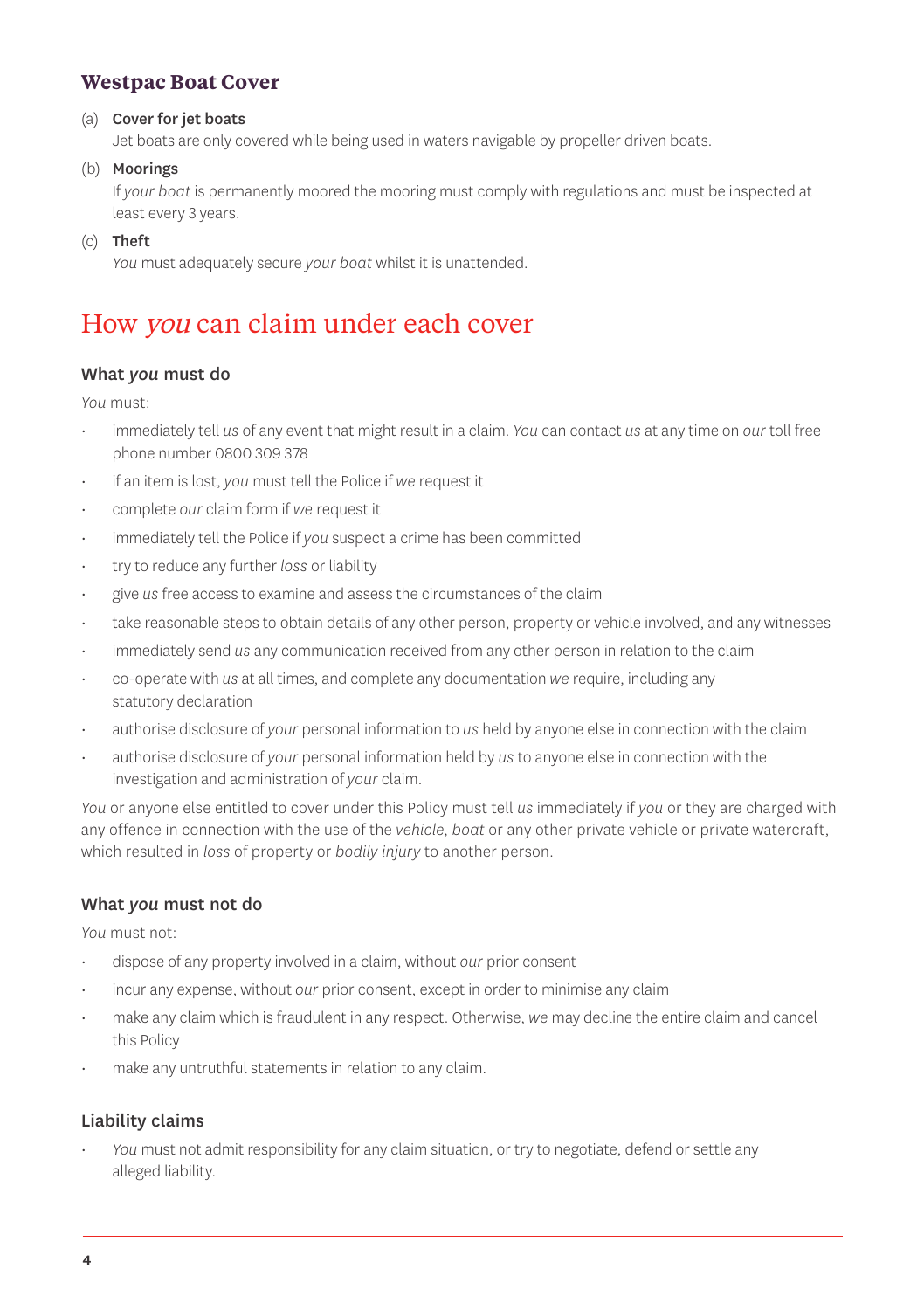- *We* have the sole right to act in *your* name and on *your* behalf to negotiate, defend or settle any liability claim.
- *We* may choose the lawyer to represent *you* and *us* and he or she reports directly to *us*.
- *We* may settle any liability claim by paying the maximum amount payable under this Policy (or any lesser amount for which the liability can be settled), including costs and expenses incurred to date. If *we* do so, this meets *our* obligations under this Policy in full.

*You* or anyone else entitled to cover under this Policy must obtain *our* agreement before *you* or they negotiate, offer to pay or pay any *reparations*, including but not limited to, offers made as part of any case management conference or sentencing hearing.

#### Recoveries

Once *we* have accepted a claim, *we* may pursue in *your* name any legal right of recovery *you* may have. If *we* do this, it will be at *our* expense.

## Section 1: Home Cover

#### **What you are insured for**

*We* cover *you* against sudden, *accidental loss* to *your home* during the *period of insurance*.

#### **What you are also insured for (these benefits are included in your sum insured)**

These benefits are provided on the same terms. If *you* have the same benefit with *us* elsewhere *you* can only claim once.

#### Gradual damage protection

*We* will cover *you*, for the cost of repairing damage to *your home* if it suffers *loss* by:

- mildew, or
- rot, or
- hidden gradual deterioration

caused by water that *accidentally* leaks or overflows from any internal water pipe or internal waste disposal pipe permanently installed at *your home*.

However the leak or overflow must first occur and the *loss* must first be discovered when:

- *you* own the *home*, and
- *we* insure *your home*.

*We* will pay up to \$3,000 to repair the resulting damage (including the cost of locating the leak). *We* do not pay for the cost of repairing the leak.

*We* deduct the *excess* shown in the *schedule* from the amount of *your* claim.

#### Landlord's chattels

If the *schedule* shows the occupancy of the *home* as 'landlord', *we* will also cover *your* appliances, furniture, carpets, blinds and drapes that remain in *your home* while it is tenanted.

*We* will pay their *present day value* only, up to a maximum of \$5,000.

*We* deduct the *excess* shown in the *schedule* from the amount of *your* claim.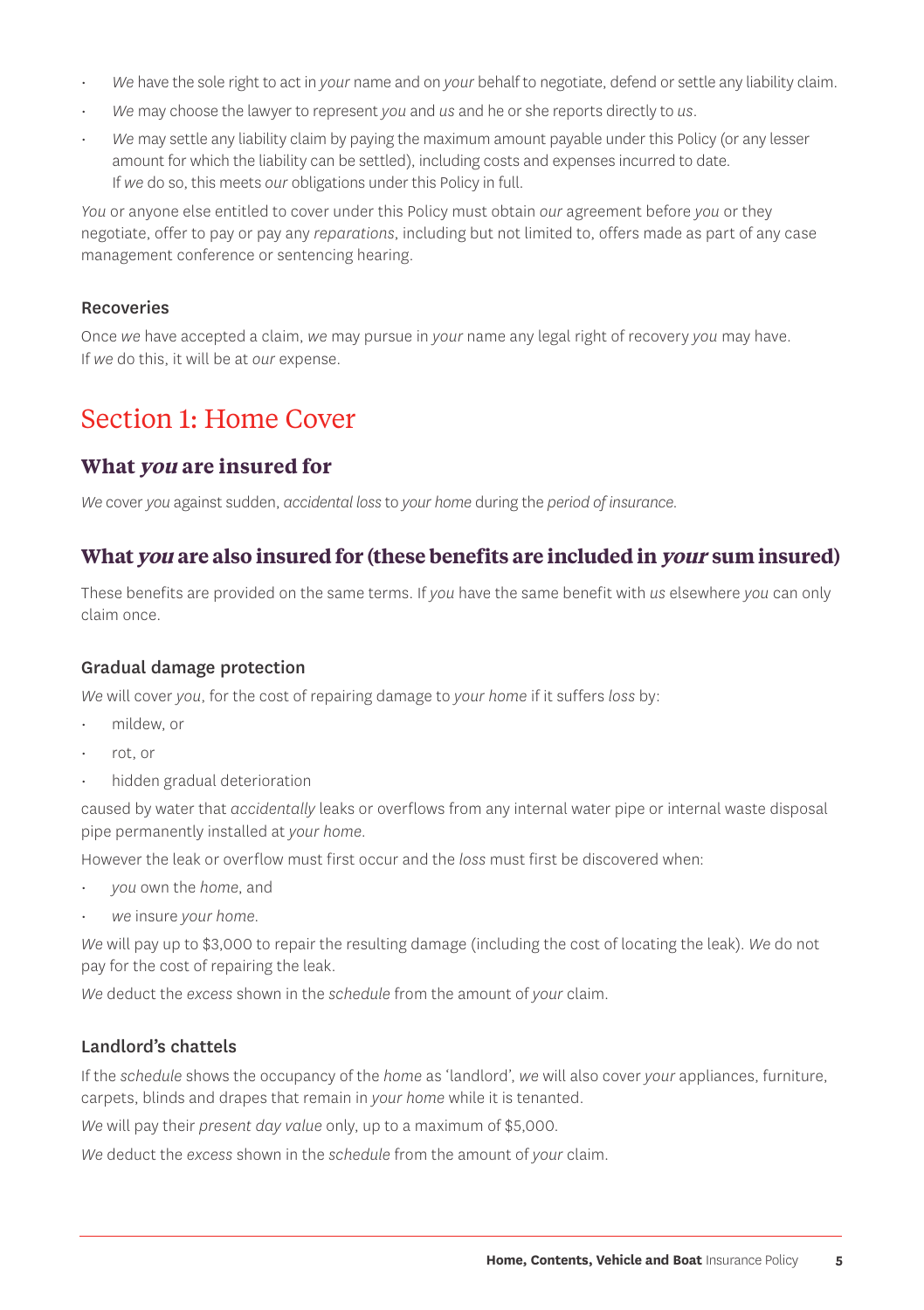#### Landscaping

If *your home* suffers *loss* covered by this Section, *we* will also pay for the reasonable costs of restoring any resultant damage to *your* garden, including any necessary re-landscaping.

If *your* garden suffers *loss* during the *period of insurance* because of a fire, or impact by a vehicle, (whether or not there is *loss* to the *home*), *we* will also pay for the reasonable costs of restoring the part of *your* garden that has been damaged.

*We* will pay up to \$3,000. *Your* standard *excess* does not apply.

#### Security after *loss*

If *your home* suffers *loss* covered by this Section, *we* will also pay the reasonable costs (approved by *us*) to temporarily secure *your home* against further loss or damage if *your home* cannot be lived in following that *loss*. *We* will pay up to \$2,000. *Your* standard *excess* does not apply.

#### Lost or stolen keys

Where any key, remote door opener, swipe card or similar device giving access to *your home* that *you* permanently live in is:

- lost, or
- stolen, or
- believed on reasonable grounds to have been duplicated without *your* permission

during the *period of insurance*, *we* will cover the costs to replace those keys and alter or replace the locks which they are used for. *We* will pay up to \$2,000. *Your* standard *excess* does not apply.

#### Selling *your home*

If *your home* suffers *loss* covered by this Section after *you* entered a contract to sell *your home*, *we* will cover the purchaser of *your home* under this Policy for any loss of deposit suffered by the purchaser as a result of that *loss*, up until the earlier of the final settlement date, and the date the purchaser takes possession of *your home*.

However, the purchaser must meet all the same conditions of this Section and must not have already insured the *home* at the time of the *loss*.

#### '*Natural disaster* damage' benefit

The '*Natural disaster* damage' benefit on page 36 of this Policy Wording applies to this Section also.

#### **What you are also insured for (these benefits are additional to your sum insured)**

These benefits are provided on the same terms. If *you* have the same benefit with *us* elsewhere, *you* can only claim once. *Your* standard *excess* does not apply.

#### **Fatal injury**

If *you* or *your* spouse dies as a direct result of injury suffered in a fire or burglary at *your home* during the *period of insurance*, *we* will pay \$5,000 to *your* estate. The death must occur within 90 days of that injury. The most *we* will pay is \$10,000.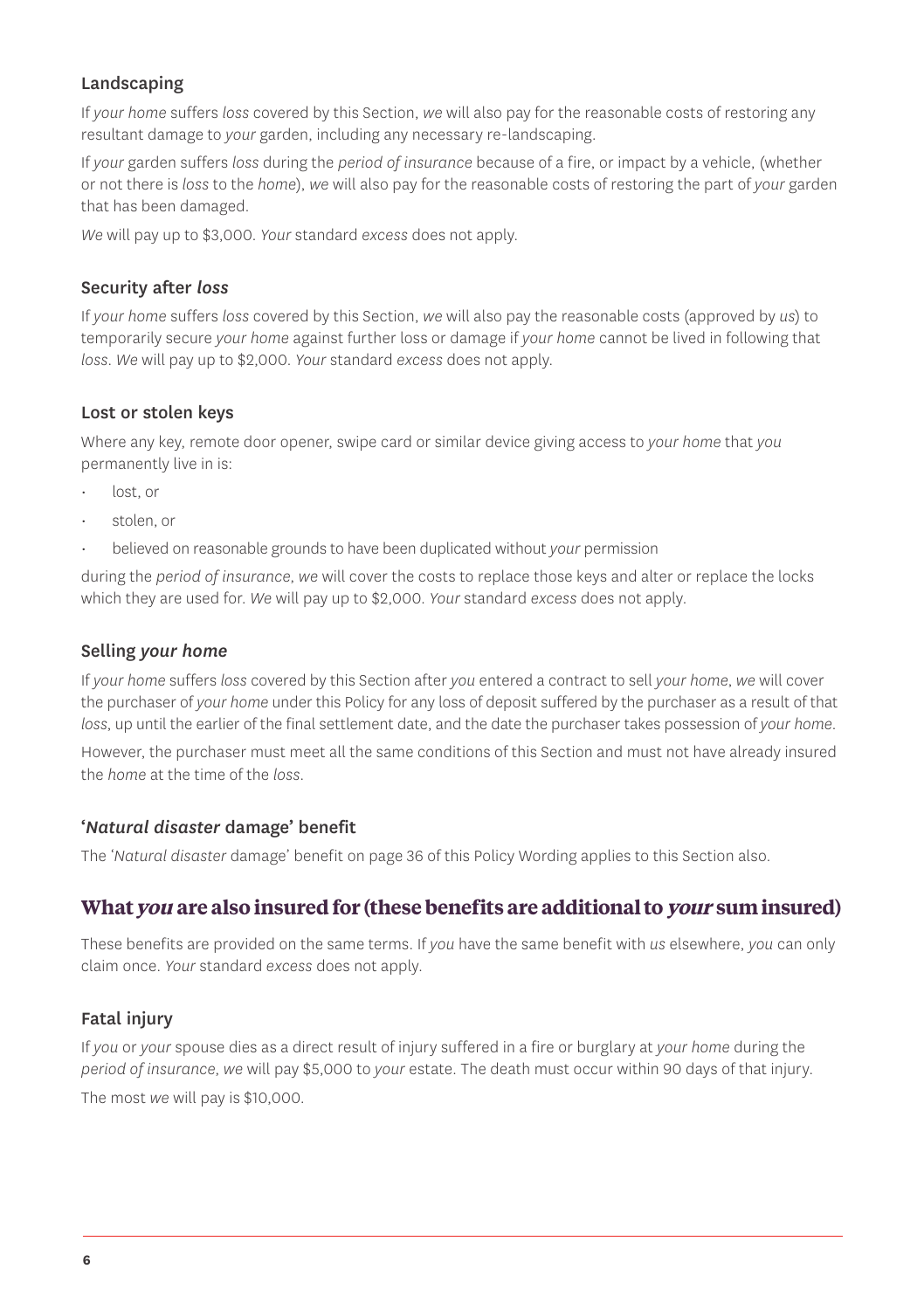#### Loss of rent

If *your home* is rented and cannot be lived in because of *loss* covered by this Section *we* will pay any loss of income from rents receivable for the time reasonably needed to repair or rebuild *your home*. *We* will pay for up to twelve (12) months from the date of the *loss*, to a maximum of \$20,000.

#### Owner's legal liability

*We* insure *you* against:

- *your* legal liability as owner of *your home* for:
	- loss to anyone else's property, or
	- *bodily injury* to any person

during the *period of insurance* as the result of any *accident* which happens at the *home* or any residential land belonging to it

- any amount *you* are legally required to pay under Sections 43, 46 or 46A of the Forest and Rural Fires Act 1977 in connection with an *accident* which happens during the *period of insurance* arising from *your* ownership of *your home* or any residential land belonging to it
- reasonable costs and expenses, incurred with *our* prior consent, in relation to any alleged legal liability which, if proven, is covered under this benefit.

This benefit will not cover *you* for:

- liability caused by, or in connection with, or arising from:
	- the ownership or use of any:
		- (a) mechanically propelled vehicle (other than a bicycle, domestic garden appliance, wheelchair or electric mobility scooter for personal use only)
		- (b) trailer
		- (c) caravan
		- (d) boat or watercraft
		- (e) aircraft or aerial or spatial device
	- any business, profession or employment, or earning of any income
	- an agreement, unless *you* would have been liable anyway, even without the agreement
- liability for damage to property belonging to *you* or any person who is living at the *home* or property under *your* (or their) care or control
- liability for *bodily injury* to *you* or any member of *your* household or any person who has a family or business relationship with *you*
- any fine, or any punitive, exemplary or aggravated damages
- liability in connection with any seepage, pollution or contamination including the clean-up costs, unless the seepage, pollution or contamination happens during the *period of insurance* and is caused by a sudden, *accidental event* which happens during the *period of insurance.*

*We* will pay up to \$100,000 for legal liability for *bodily injury*, and \$2,000,000 in total for all liability for one *event.* This includes any costs and expenses.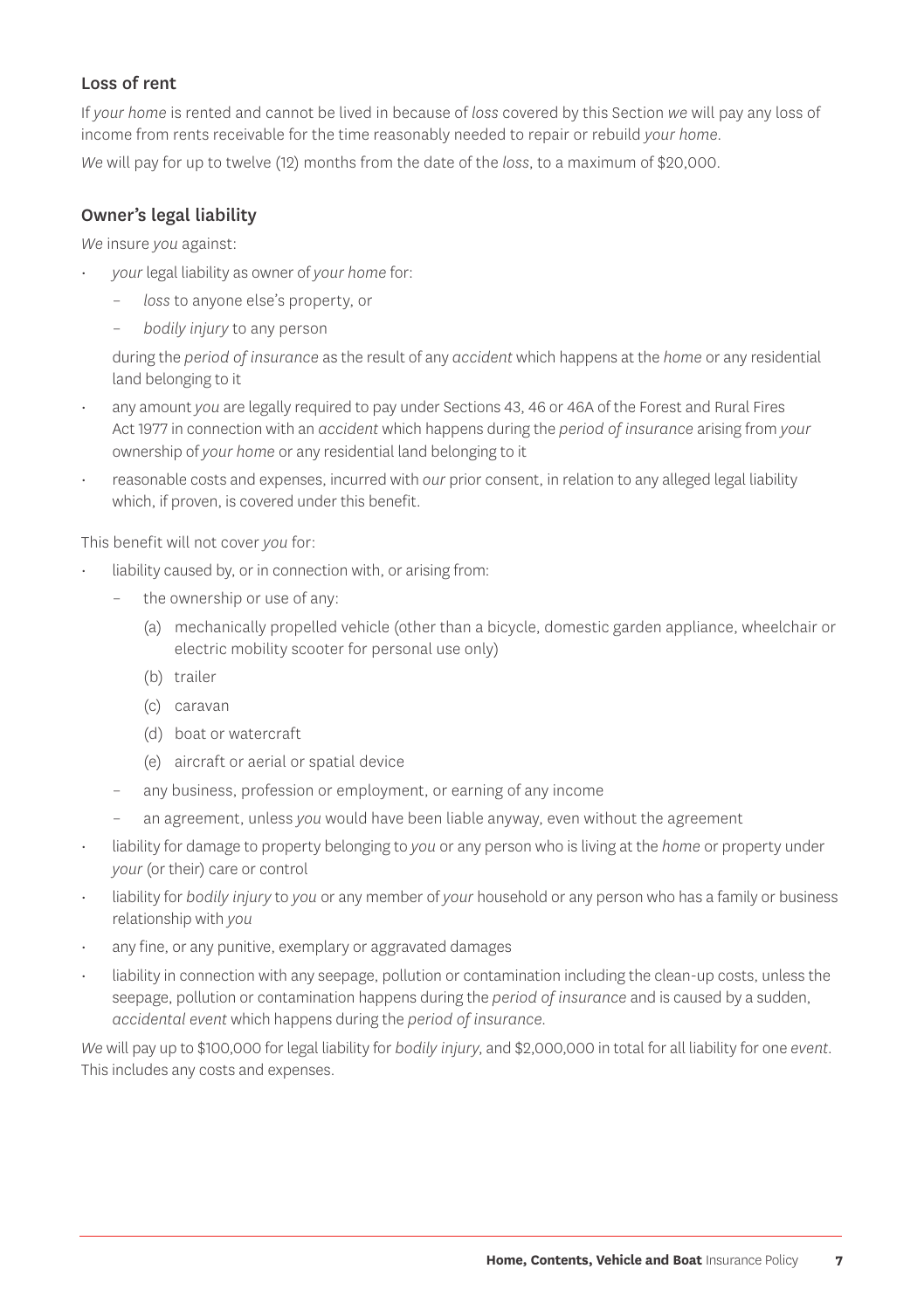#### Special benefits for *Westpac* home loan customers – total loss package

If *we* pay a claim for the *total loss of your home* under this Section and the loan on *your home* is with *Westpac*, *we* will pay *Westpac*:

- up to \$1,500 a month for a maximum of three months towards the repayments on *your home* loan, and
- up to \$1,500 for any penalty payments for early repayment of a fixed rate home loan.

#### Stress benefit

If *we* pay a claim for the *total loss of your home* then *we* will pay *you* an extra \$1,000 for the stress caused by the *loss*.

#### Temporary accommodation

If *you* are living in the *home* as *your* permanent residence and the *home* cannot be lived in because of *loss* covered by this Section, *we* will pay the reasonable additional costs *you* incur for:

- *your* temporary accommodation, and
- moving *contents* to the temporary accommodation and returning them to *your home*, and
- moving *contents* to a secure storage facility and for storage costs while you are in temporary accommodation, and returning them to *your home*, and
- the boarding out of *your* domestic cats and dogs normally kept at *your home.*

*We* will pay for up to twelve (12) months to a maximum of \$25,000.

#### Post Event Inflation Protection

*We* may, at *our* discretion, pay an amount in addition to the sum insured if *your home* suffers *loss* covered by this section by a:

- *natural disaster,* or
- flood or storm

that occurs in the vicinity of *your home* and causes widespread *loss* in the area where *your home* is situated. This benefit will only apply if *we* settle *your loss* by repair or rebuild and the actual cost of repair or rebuild has, in *our* reasonable opinion, significantly increased due to increases in the costs of building materials, transport and labour as a direct result of a statistically proved surge in demand due to the widespread *loss*.

*We* will pay up to 10% of the sum insured shown in the *schedule* for *your home*.

#### **Optional benefits**

The following benefits are Optional benefits.

Cover applies only if *you* have purchased a particular benefit and it is shown in *your schedule*. These benefits are subject to the terms of this Policy, except where the terms are varied in the benefit. The amounts payable under these benefits are included in the *home* sum insured unless expressly stated otherwise within the benefit.

#### Landlord's chattels – extended cover

The limit for Section 1: Home Cover, Landlord's Chattels is increased to \$15,000.

#### Deliberate damage

Section 1: Home Cover is extended to cover: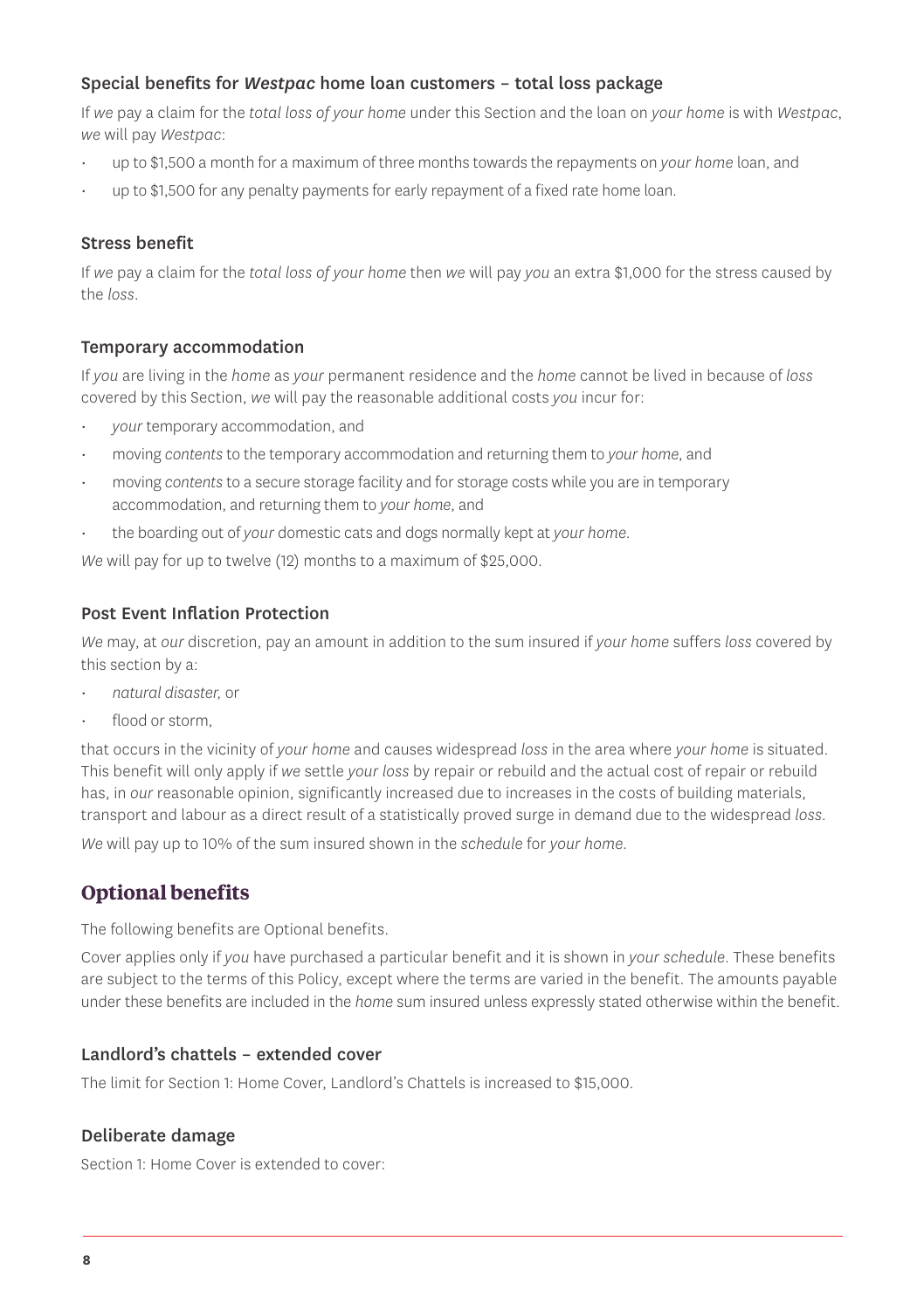- 1. any sudden and *accidental loss* that occurs during the *period of insurance* to the *home* and/or the landlord's chattels, caused by:
	- (a) an intentional act, or
	- (b) vandalism, or
	- (c) theft,
	- by:
- i. a *tenant*, or
- ii. any guest of a *tenant*, or
- iii. a person who lives at the *home.*

The most *we* will pay is \$25,000 per *event*.

The *excess* shown in the *schedule* applies to any *event*.

2. loss of rent due to the *home* being left unable to be lived in as a result of any *loss* covered under 1. above. The most *we* will pay is 52 weeks' rent for any *event*.

No claim is payable unless the *landlord's obligations* have been met.

#### Rent protection

Section 1: Home Cover is extended to cover:

- 1. loss of rent where the *tenant* can legally stop paying rent under the tenancy agreement because of:
	- (a) prevention of access, or
	- (b) failure of public utilities,

to the *home* during the *period of insurance*.

The most *we* will pay is 6 weeks' rent for any *event*.

An *excess* equivalent to 1 week's rent, or \$250 (whichever is the greater) applies to any *event*.

2. loss of rent following the *tenant* vacating the *home* without giving the required notice during the *period of insurance*.

The most *we* will pay is 6 weeks' rent for any *event*, less any amount recoverable by *you* from rent paid in advance. An *excess* equivalent to 1 week's rent, or \$250 (whichever is the greater) applies to any *event*.

3. loss of rent following eviction of the *tenant* for non-payment of rent during the *period of insurance*. The most *we* will pay is 12 weeks' rent for any *event*, less any amount recoverable by *you* from rent paid in advance.

An *excess* equivalent to 1 week's rent, or \$250 (whichever is the greater) applies to any *event*.

The most *we* will pay is \$20,000 in rent for any *event*.

No claim is payable unless the *landlord's obligations* have been met.

#### **What you receive**

If *you* choose to repair or rebuild *your home*, the following applies:

• *We* pay the costs actually incurred to repair or rebuild it to substantially the same condition and extent as when it was new, or at *our* option the cash equivalent, limited to the sum insured shown in the *schedule*.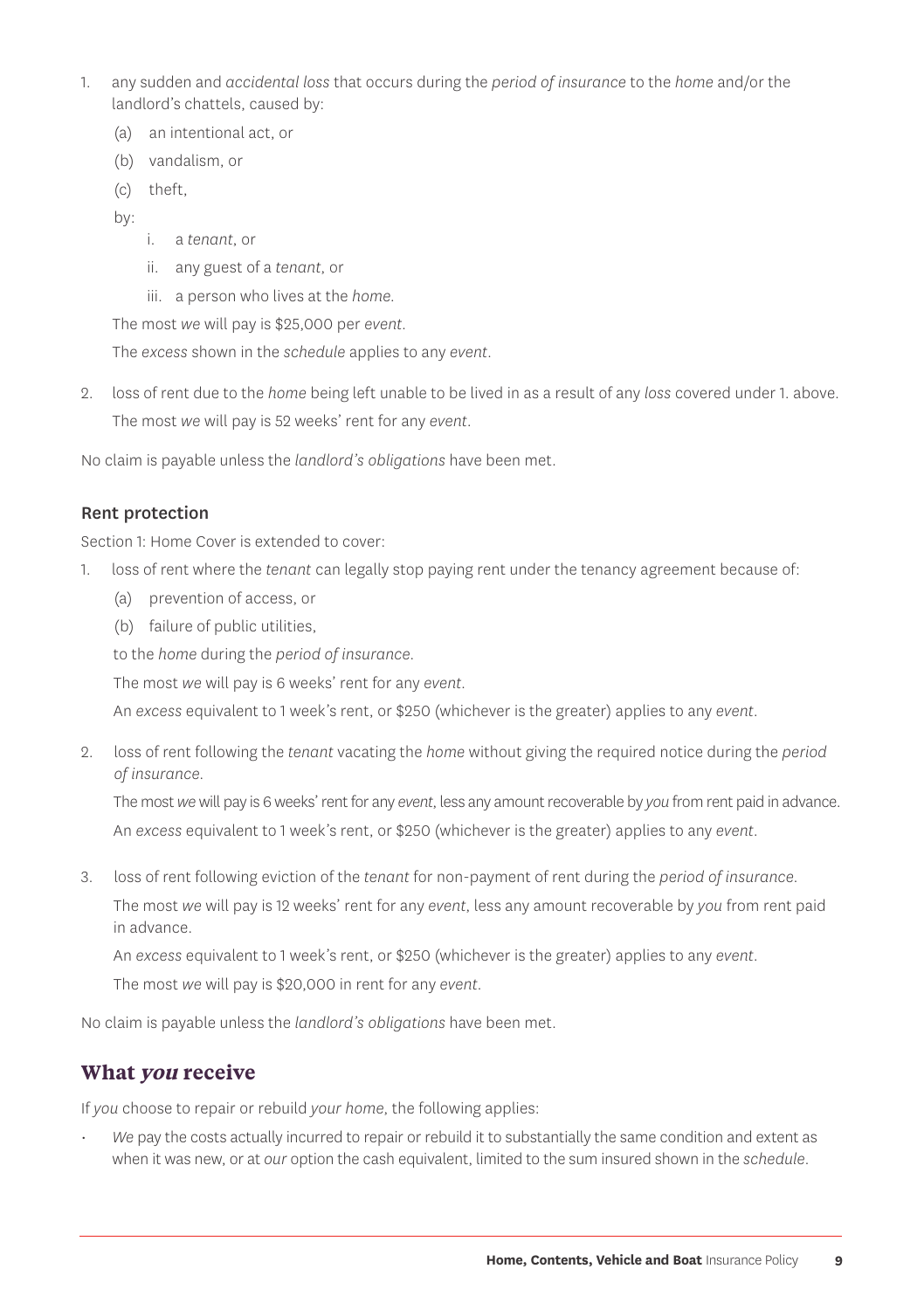Included in these costs are:

- any additional costs to repair or rebuild the damaged portion of the *home* which are required solely to comply with any current legal requirements, provided that:
	- (a) *you* did not receive notice of these requirements before the *loss* occurred, and
	- (b) *your home* complied with the existing requirements at the time it was originally built, and at the time of any alterations
- architects', engineers', and surveyors' fees to rebuild or repair the *home* if they have been authorised by *us*, and
- the cost actually incurred to demolish and remove debris including *contents*
- *We* will pay for building materials and construction methods commonly used at the time of the *loss*
- *You* must co-operate to ensure that any repairing or rebuilding is carried out promptly.

*We* deduct the *excess* shown in the *schedule* from the amount of *your* claim.

If *you* choose not to repair or rebuild *your home*, *you* receive the following, limited to the sum insured shown in the *schedule:*

- payment of its *present day value* at the date of the *loss*. If *your home* is mortgaged, *we* may make payment to the mortgagee up to the extent of its interest. This payment discharges *our* liability to *you* to that extent, and
- the costs of demolition and removal of debris and *contents*, provided these costs are actually incurred as a reasonable and necessary expense as a result of the *loss.*

*We* deduct the *excess* shown in the *schedule* from the amount of *your* claim.

#### **What you are not insured for**

This insurance does not cover any *loss* which is, or arises from:

- wear and tear
- mildew, rot, corrosion, rust, or gradual deterioration (other than the cover provided under the 'Gradual damage protection' benefit)
- mechanical, electrical or electronic break-down (however *we* will cover *accidental loss* to any part of household electrical equipment caused by the actual burning out of that part except where burning out is due to wear and tear)
- defect in materials, workmanship or design
- insects or vermin other than possums
- any process of cleaning, repairing or restoring
- the action of light
- animals which *you* own or which are in *your* care, custody or control, except for the first \$1,000 of the cost of repairs.

However, the exclusions listed above apply only to the part or item which is directly affected. This insurance will cover *loss* to any other part or item not otherwise excluded.

Also not covered is any *loss* which is, or arises from:

- theft or deliberate damage (other than fire or explosion) by any person lawfully at the *home*
- lifting or shifting the *home* (including preparatory work) or the removal of structural support or any part of the roof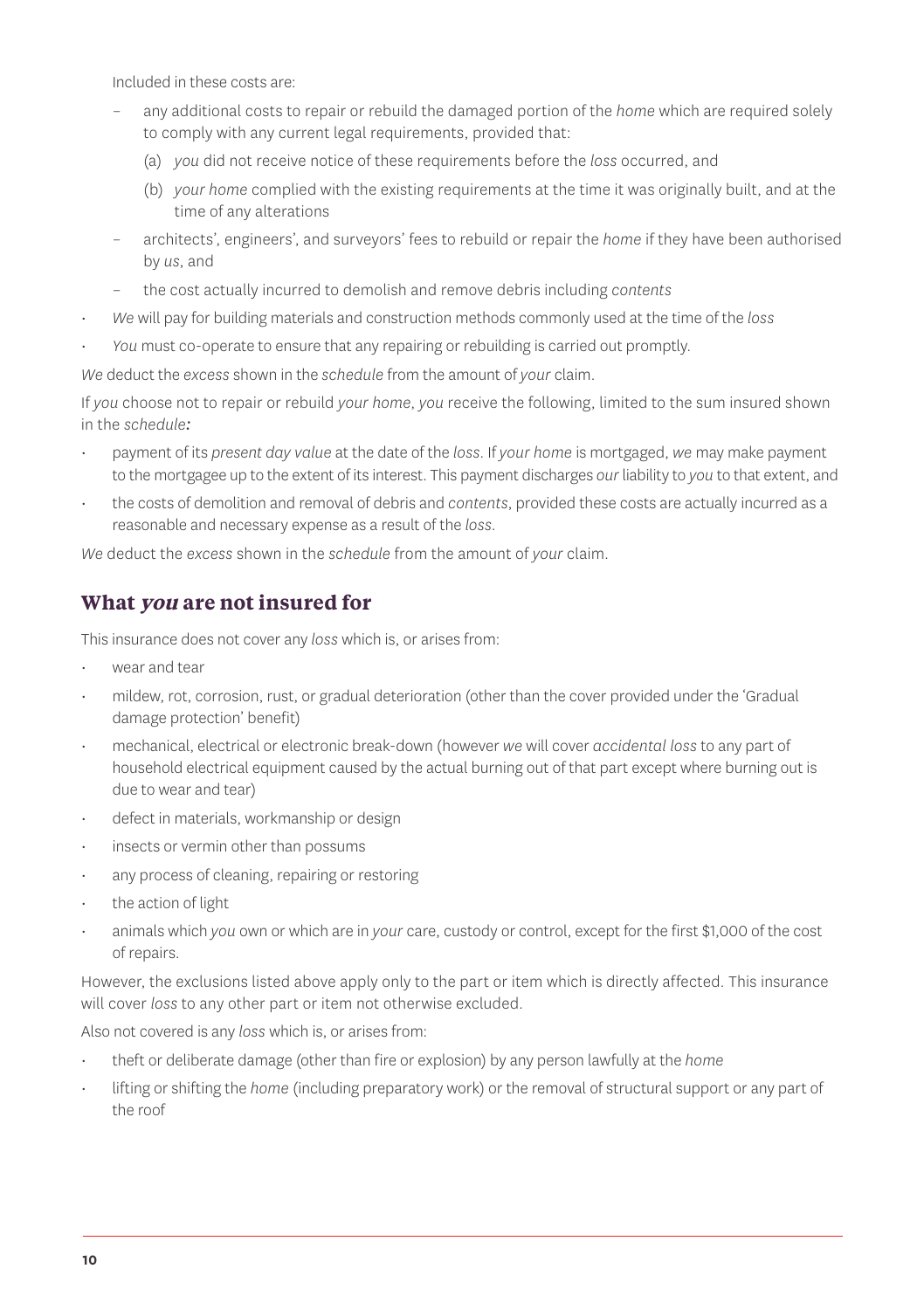- structural additions or structural alterations unless agreed in writing by *us*
- storm, flood or landslip that occurs during the first 48 hours of the inception of this Policy. This exclusion does not apply if this Policy replaces another insurance policy that provides cover on the same *home* or if this Policy commenced at the time *you* purchased the *home*
- land movement of any kind, including settlement, shrinkage, expansion, landslip, subsidence, cracking or erosion (other than the cover provided under the '*Natural disaster* damage' benefit on page 36 of this Policy)
- underground water pressure.

#### General exclusions

The general exclusions on page 37 of this Policy Wording contain further exclusions to this Section.

#### **Special conditions**

#### Floor and window coverings limitation

*We* will only pay for the cost of replacing or repairing floor and window coverings in the room in which the *loss* occurs.

#### Limitation on rental or holiday homes

If at the time of the *loss your home*, or a part of *your home*, is lent or tenanted to anyone, or if it is a holiday home, then claims for:

- glued floor coverings, or
- wall coverings, or
- burning out of household electrical equipment

over five years old are limited to payment of their *present day value* at the time of the *loss*.

#### Residential use only

*Your home* must be used only for private residential purposes (which may include a home office) unless *you* advise *us* and *we* agree otherwise in writing. *We* may be able to continue *your* cover however *we* may wish to change the terms to fairly reflect this change before *we* agree to do this.

#### **Unoccupancy**

This cover is suspended immediately if *your home* is not lived in for more than 60 consecutive days, unless *you* have given *us* prior notice of this and *we* have agreed in writing. If *you* do, *we* may amend the terms of this cover to fairly reflect this change with immediate effect. Cover automatically resumes as soon as someone starts living in it again.

This condition does not apply if the *home* is a holiday home.

#### Landlord obligations

*You or your* agent must take care to select tenants of *your home* by obtaining and documenting written or verbal references, completing an internal and external inspection of *your home* at a minimum of 3 monthly intervals and upon change of tenants and keeping a written record of each inspection.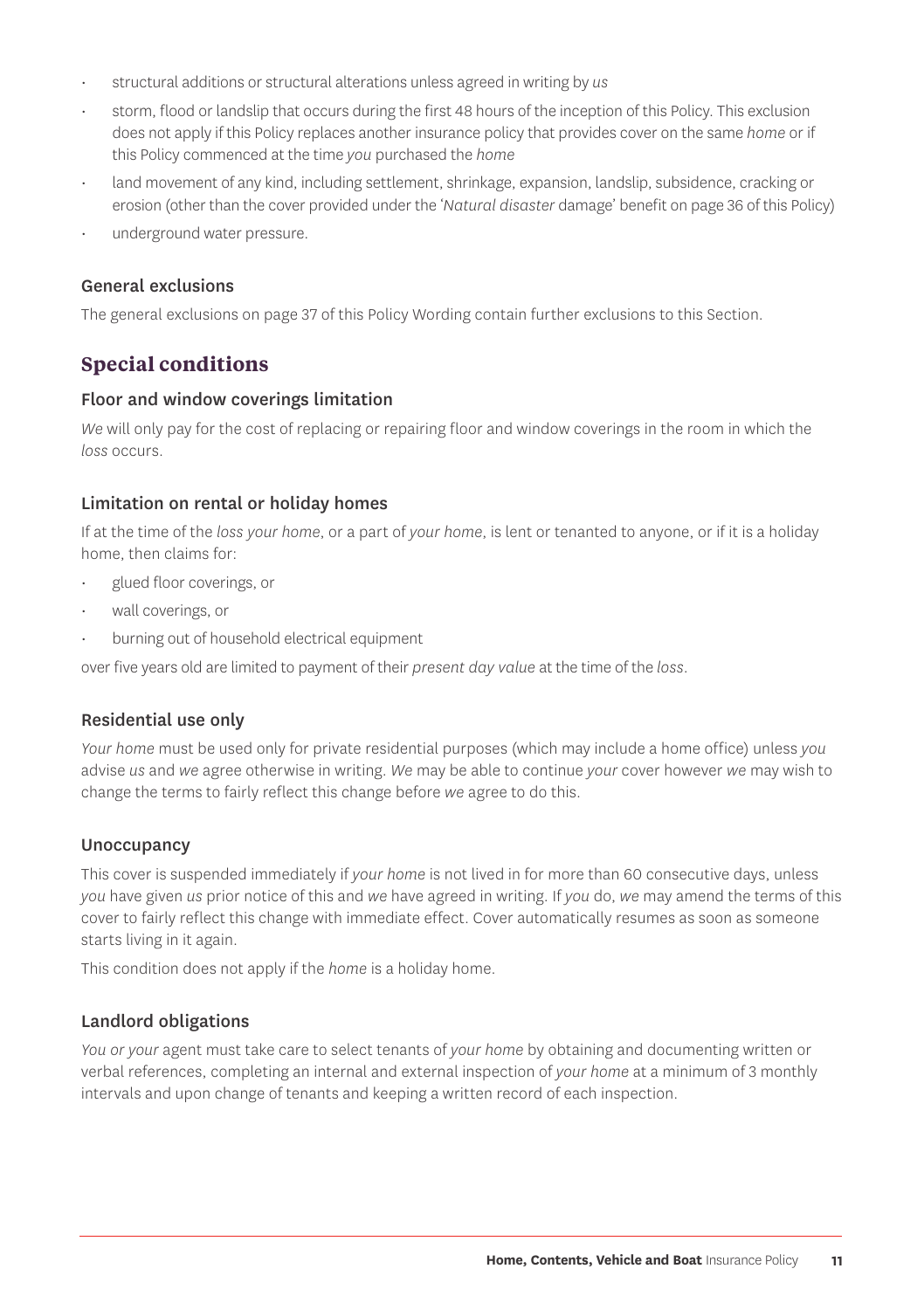## Section 2: Contents Cover

#### **Types of cover available**

There are two different types of cover available under this Section:

- Full Cover
- Renters' Cover.

The type of cover *you* have selected is shown on the *schedule*.

## Full Cover

#### **What you are insured for**

*We* cover *you* against sudden, *accidental loss* to *your contents* during the *period of insurance*.

#### **What you are also insured for (these benefits are included in your sum insured)**

These benefits are provided on the same terms. If *you* have the same benefit with *us* elsewhere *you* can only claim once.

#### Business equipment

*We* cover property used in connection with a profession or business carried on by *you* in the *home* (these items are only insured while at the *home*).

*We* will pay up to \$10,000. The following sub limits and exclusions apply:

- \$5,000 in total for: computers and computer hardware and software and related media
- \$2,000 in total for: mobile phones and portable communication equipment
- \$1,000 in total for: tools of trade, plant and machinery
- \$1,000 in total for: stock in trade, materials and samples.

There is no cover for:

- money
- customers goods
- anything which is covered by any other insurance.

*We* deduct the *excess* shown in the *schedule* from the amount of *your* claim.

#### Change of situation

If *you* are changing *your* permanent *home* in New Zealand, *we* cover *your contents* once they reach *your* new *home*. *You* must notify *us* of their relocation within 14 days of the date the *contents* are first removed.

Cover on the *contents* at *your* former *home* will cease 14 days after the *contents* are first removed, unless *we* agree otherwise.

*Contents* in the course of removal or transit (including loading and unloading) to the new *home* are not covered.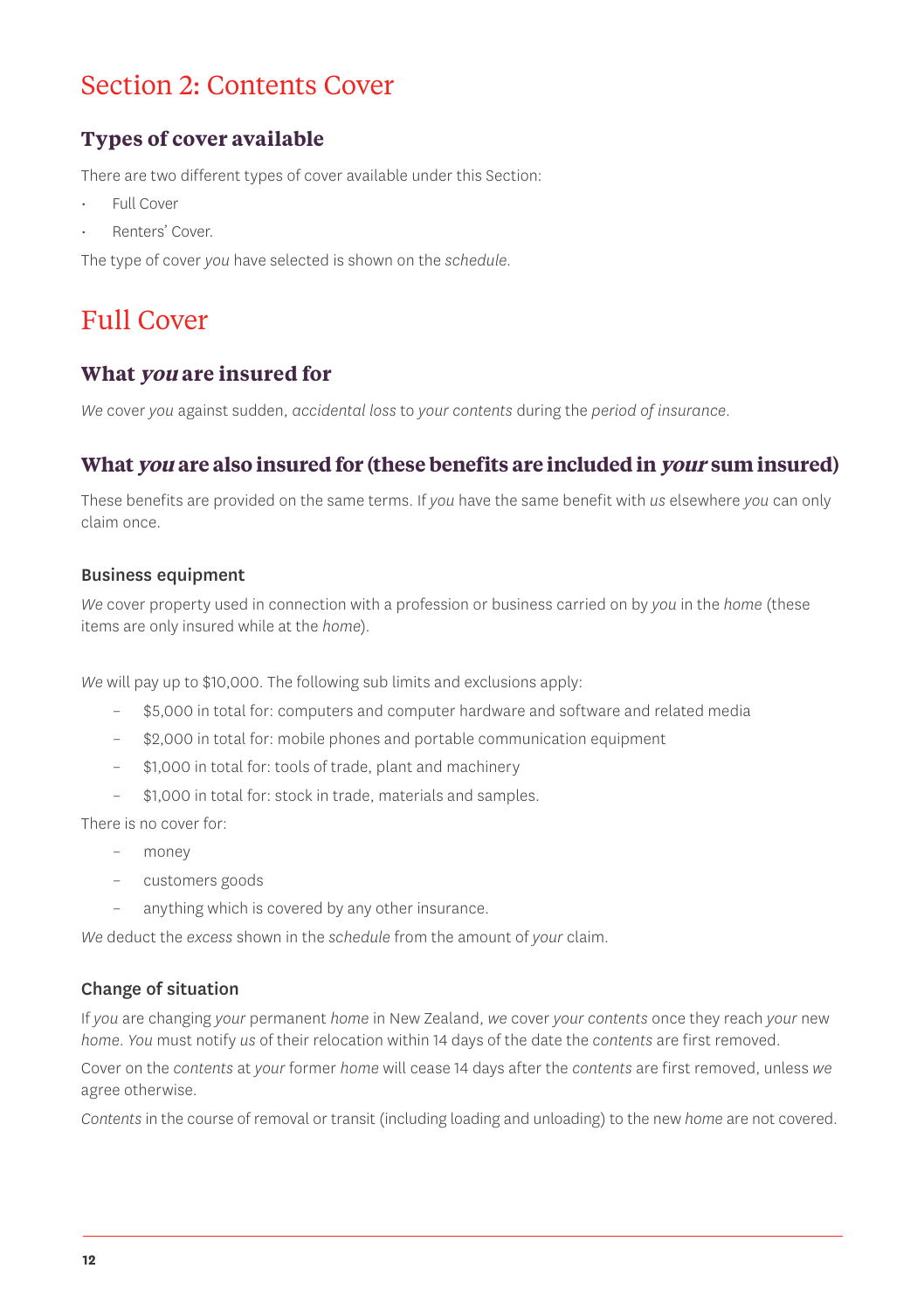#### Credit card/cheque cover

If *you* or *your* spouse living with *you*:

- dies, or
- becomes totally disabled for a period exceeding six weeks

as a result of an *accident* in New Zealand during the *period of insurance*, *we* will pay the outstanding balance on *your* credit cards as at the date of the *accident* to a maximum of \$500.

If *your* credit card or ATM/EFTPOS card or cheque book is:

- lost or stolen, and
- used fraudulently

during the *period of insurance* by any person not related to *you* or living at *your home*, *we* will pay up to \$500 towards the money lost which is not recoverable from any other source. *Your* standard *excess* does not apply.

#### Gradual damage protection

*We* will cover *you*, for the cost of repairing *your contents* if they suffer *loss* by:

- mildew or
- rot, or
- hidden gradual deterioration

caused by water that *accidentally* leaks or overflows from any internal water pipe or internal waste disposal pipe permanently installed at *your home*.

However the leak or overflow must first occur and the *loss* first discovered when:

- *you* own the *home*, and
- *we* insure *your contents.*

*We* will pay up to \$3,000 to repair the resulting damage to *your contents*.

*We* deduct the *excess* amount shown in the *schedule* from the amount of *your* claim.

#### Lost or stolen keys

Where any key or remote door opener, swipe card or similar device giving access to *your home* that *you* permanently live in is:

- lost, or
- stolen, or
- believed on reasonable grounds to have been duplicated without *your* permission

during the *period of insurance*, *we* will cover the costs to replace those keys and alter or replace the locks which they are used for.

*We* will pay up to \$2,000. *Your* standard *excess* does not apply.

#### '*Natural disaster* damage' benefit

The '*Natural disaster* damage' benefit on page 36 of this Policy Wording applies to this Section also.

#### Overseas travel

*We* cover *you* for *loss* to:

• *your* clothing, personal effects and baggage, and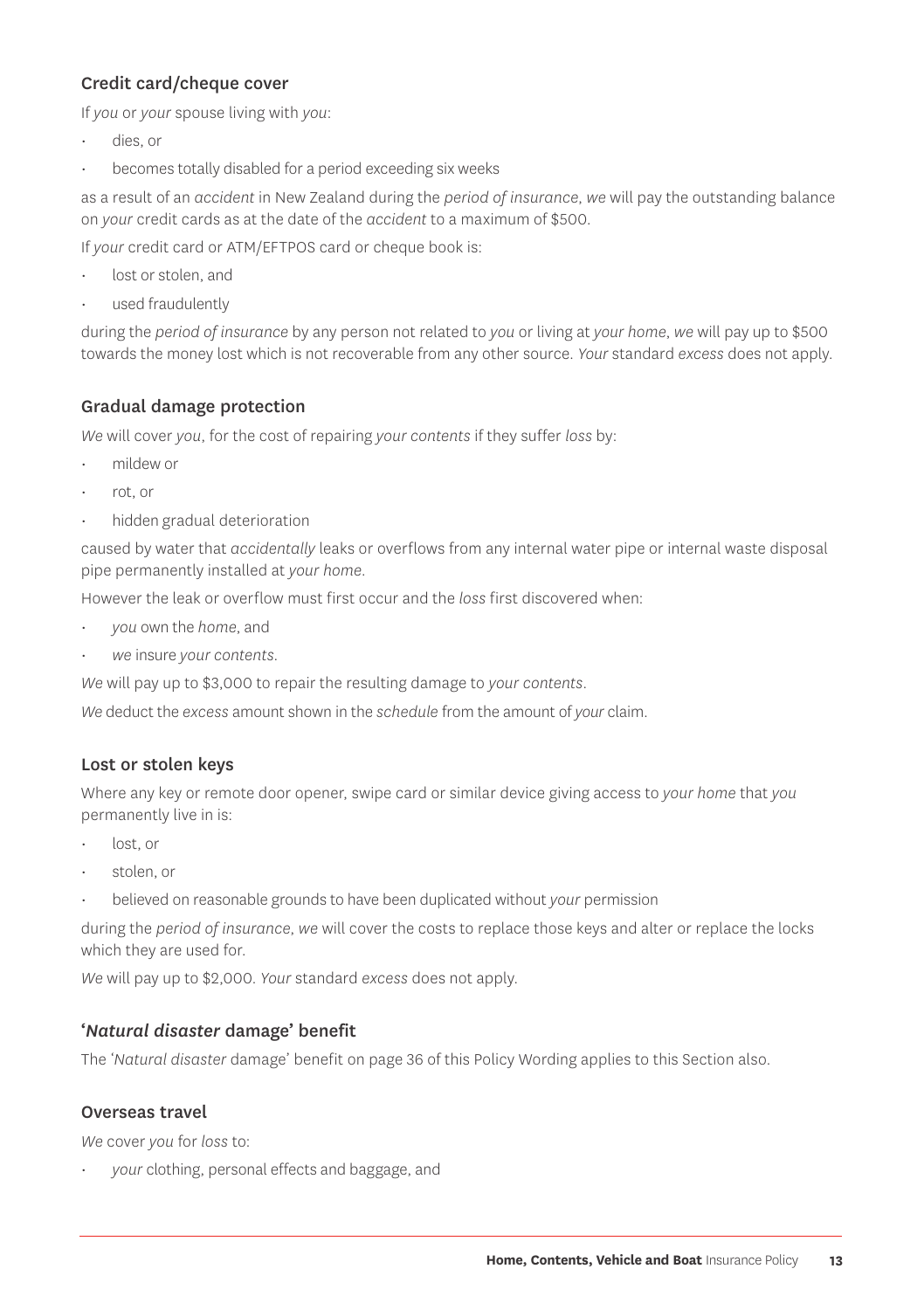• *your* articles of jewellery and valuables specified in the *schedule*,

that *you* take with *you* while travelling to and from, and in Australia or the Pacific Islands for a period of no more than three weeks, from the time *you* leave New Zealand.

*We* will pay *you* up to \$5,000.

*We* deduct the *excess* amount shown in the *schedule* from the amount of *your* claim.

#### Waiver of *excess* following burglary

If *you* suffer a burglary, and *your* monitored burglar alarm is activated and is responded to by a registered security guard, *you* do not pay any *excess* on *your* claim under this cover.

#### Wedding or Christmas gifts

*We* cover:

- wedding gifts, or
- Christmas presents

belonging to others, temporarily stored in *your home*.

*We* deduct the *excess* shown in the *schedule* from the amount of *your* claim.

#### Young persons benefit

*We* cover the *contents* of *your* children under the age of 21 while they are living away from *home* at boarding school or in accommodation supplied by an educational institution. Cover excludes theft (unless following actual forcible and violent entry to or exit from a building) and property lost or mislaid.

*We* will pay *you* up to \$500 per item and \$5,000 in total per person.

*We* deduct the *excess* shown in the *schedule* from the amount of *your* claim.

#### **What you are also insured for (these benefits are additional to your sum insured)**

These benefits are provided on the same terms. If *you* have the same benefit with *us* elsewhere *you* can only claim once.

#### **Fatal injury**

If *you* or *your* spouse dies as a direct result of injury suffered in a fire or burglary at *your home* during the *period of insurance*, *we* will pay \$5,000 to *your* estate. Death must occur within 90 days of that injury. The most *we* will pay is \$10,000.

#### Personal liability

*We* insure *you* and members of *your* family that live permanently with *you* at the *home* for:

- *your* and their legal liability for:
	- *loss* to anyone else's property, or
	- *bodily injury* to any person

during the *period of insurance* as the result of any *accident* occurring anywhere in New Zealand, Australia and the Pacific Islands

• any amount *you* or they are legally required to pay under Sections 43, 46 or 46A of the Forest and Rural Fires Act 1977 arising from an *accident* during the *period of insurance*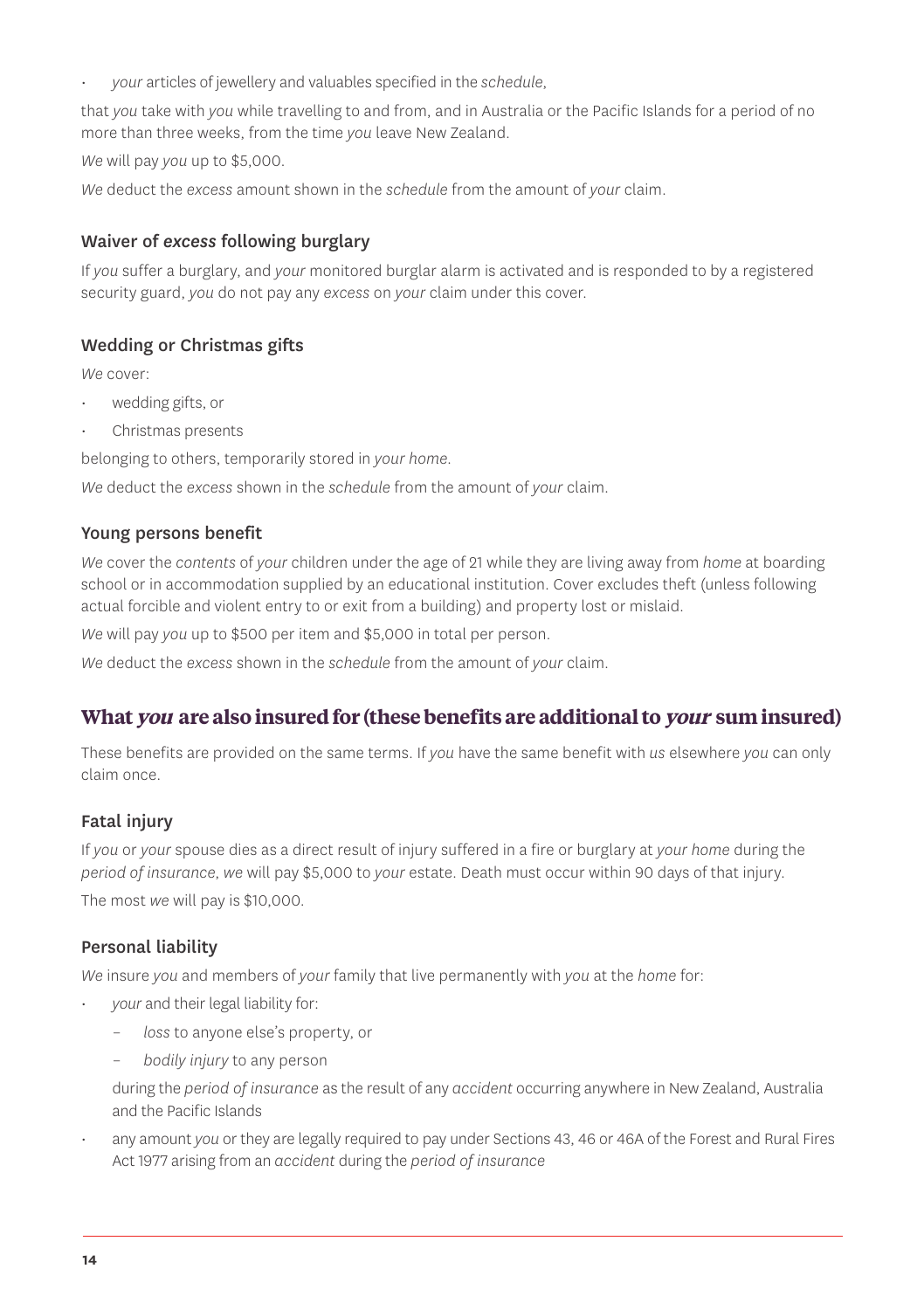• reasonable costs and expenses, incurred with *our* prior consent, in relation to any alleged legal liability which, if proven, is covered under this benefit.

This benefit will not cover *you* or them for:

- liability caused by, or in connection with, or arising from:
	- the ownership or use of any:
		- (a) mechanically propelled vehicle (other than a bicycle, domestic garden appliance, wheelchair or electric mobility scooter for personal use only)
		- (b) trailer
		- (c) caravan
		- (d) boat or watercraft unless it is defined as *contents* in the 'Meaning of words' Section
		- (e) aircraft or aerial or spatial device unless it is a model or toy not able to carry more than its own weight
	- any business, profession or employment, or earning of any income
	- an agreement, unless *you* would have been liable anyway, even without the agreement
	- the ownership of any land or building
- liability for damage to property belonging to *you* or any person who is living at the *home* or property under *your* (or their) care or control
- liability for *bodily injury* to *you* or any member of *your* household or any person who has a family or business relationship with *you*
- any fine, or any punitive, exemplary or aggravated damages
- liability in connection with any seepage, pollution or contamination including the clean-up costs, unless the seepage, pollution or contamination happens during the *period of insurance* and is caused by a sudden, *accidental event* which happens during the *period of insurance.*

*We* will pay up to \$100,000 for legal liability for *bodily injury*, and \$2,000,000 in total for all liability for one *event*. This includes any costs and expenses.

#### Stress benefit

If *we* pay a claim for the full *contents* sum insured then *we* will pay *you* an extra \$1,000 for the stress caused by the *loss*.

#### Temporary accommodation

If *you* are living in the *home* as *your* permanent residence and the *home* cannot be lived in because of *loss* covered by this Section or *loss* to the *home*, *we* will pay the reasonable additional costs *you* incur for:

- *your* temporary accommodation, and
- moving *contents* to the temporary accommodation and returning them to *your home,* and
- moving *contents* to a secure storage facility and for storage costs while *you* are in temporary accommodation, and to return them to *your home*, and
- the boarding out of *your* domestic cats and dogs normally kept at *your home.*

*We* will pay for up to twelve (12) months, to a maximum of \$25,000.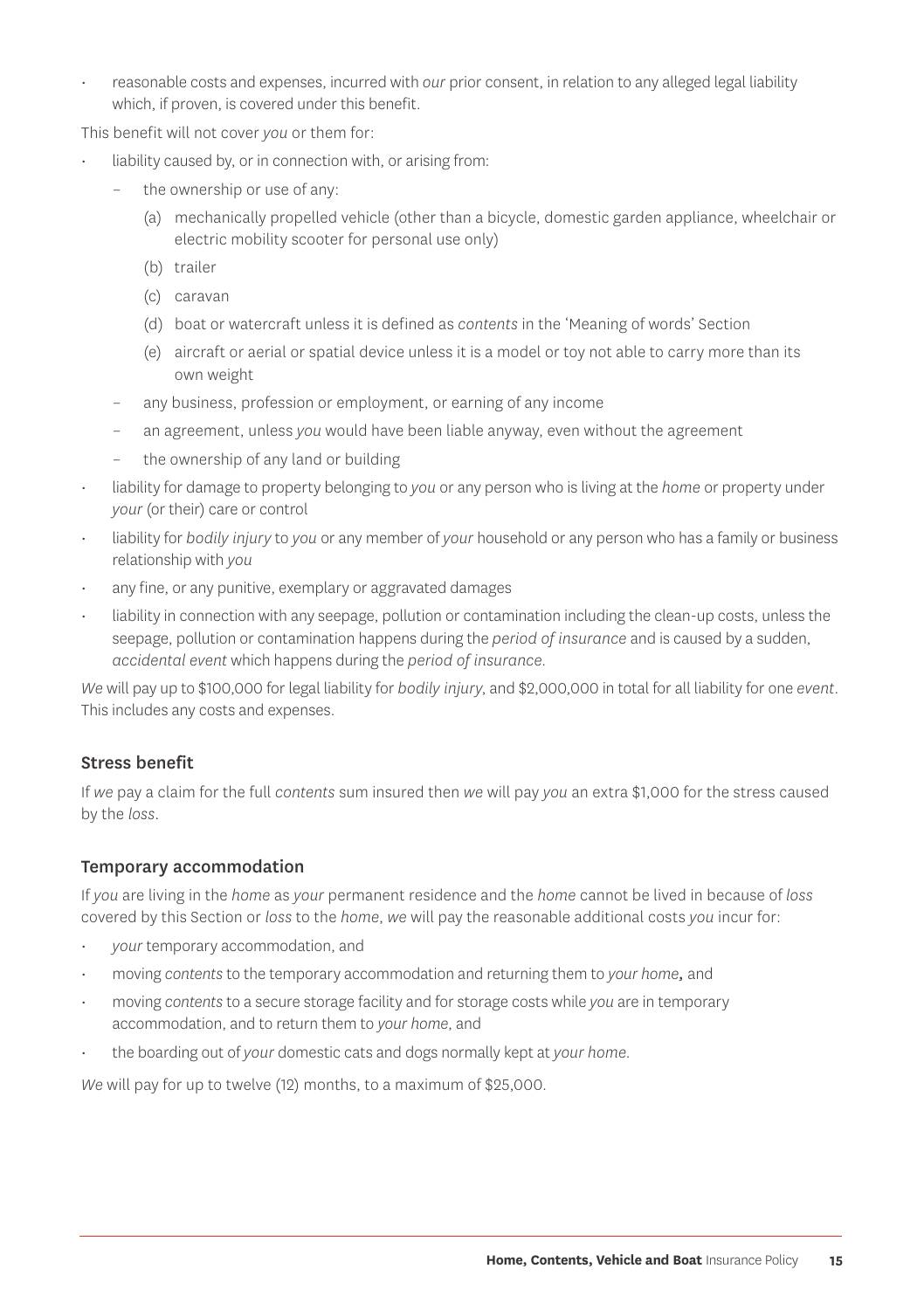#### **What you receive**

If *your* item of *contents* is damaged and is economic to repair, *we* will:

- repair it as closely as possible to its condition before the *loss* occurred, or
- pay *you* the cost of doing so.

If *your* item of *contents* is lost or is uneconomic to repair, *we* will:

- pay the cost of replacing it as closely as possible with the equivalent new item, or
- pay *you* the cost of doing so.

For the following items the cost of replacement or repair is limited to their *present day value*:

- bicycles
- books
- camping equipment
- compact discs, DVDs, DVD player, portable music player and game console or similar electronic devices, records, audio or video tapes
- clothing or footwear
- computer software and related media
- household linen
- items acquired second-hand (other than items purchased with the *home*)
- property used in connection with earning any income (refer to the 'Business equipment' benefit on page 12)
- sporting equipment
- watches
- watercraft or outboard motors, including their spare parts, accessories or associated equipment
- items which *you* have decided not to replace or repair.

*We* deduct the *excess* shown in the *schedule* from the amount of *your* claim.

Subject to the Limits set out below, the most *we* will pay for any one *event* is the sum insured shown in the *schedule*.

#### **Limits**

Unless specified in the *schedule we* will not pay more than:

#### \$3,000

- for any item of jewellery or watch (the limit of \$3,000 applies unless *we* receive a valuation prior to the *loss* confirming its sum insured)
- for any fur
- for any camera or item of photographic equipment
- for any motorised garden implement
- for any bicycle or item of sporting or camping equipment
- for any mobile phone
- for each collection of any of the following: stamps, medals, coins, telephone cards, or firearms.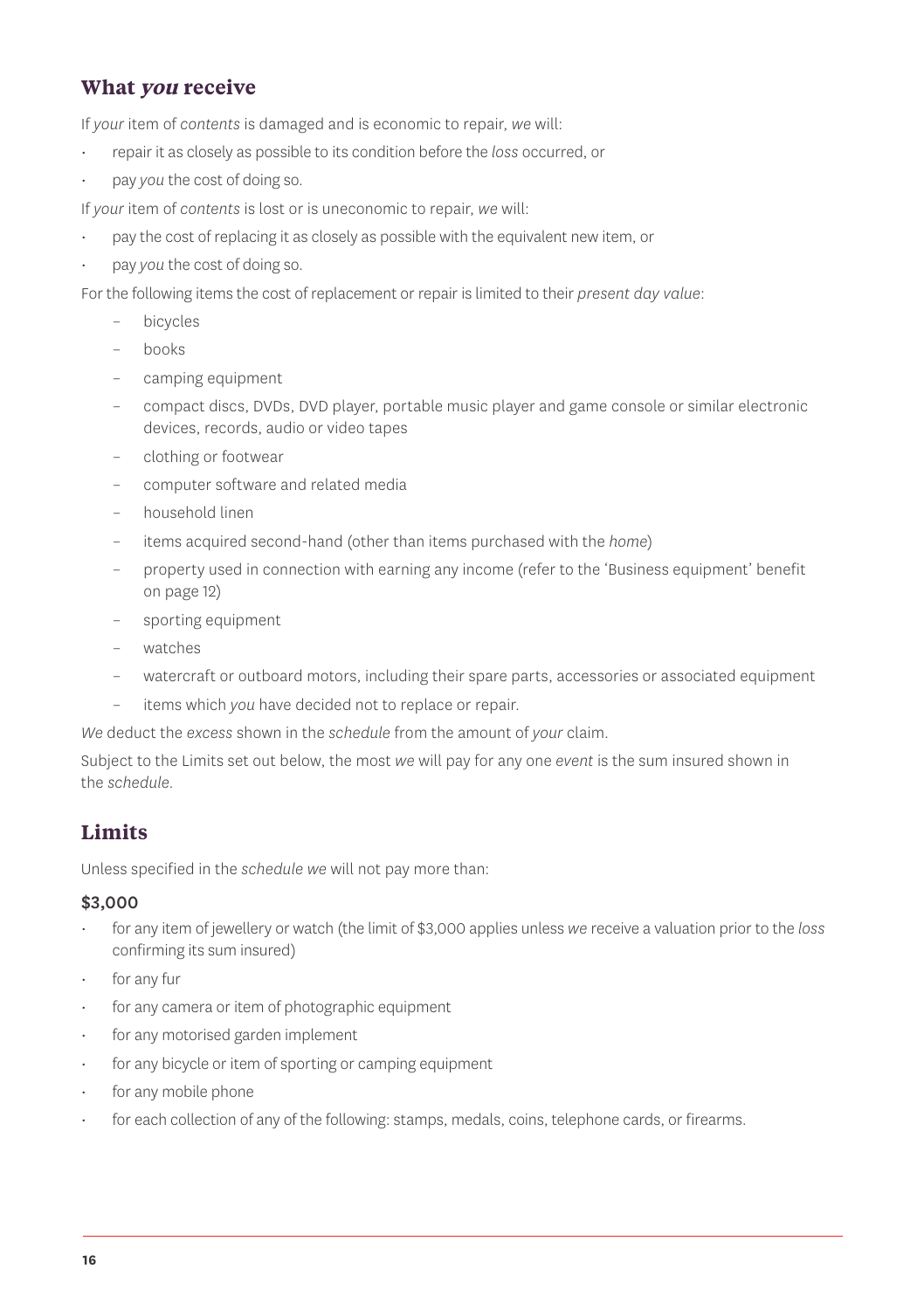#### \$10,000

• for any one painting or work of art and \$200,000 in total for all paintings and works of art.

*We* will not pay more than:

#### \$500

• in total for all of the following: money, gold or silver or precious metals, unset precious or semi-precious stones, negotiable securities and documents of any kind.

#### \$3,000

- in total for: watercraft and outboard motors, including their spare parts, accessories and associated equipment
- in total for: spare parts, accessories and associated equipment which belong to but are not in or on any motor vehicle, motorcycle, caravan, trailer, aircraft or other aerial or spatial device.

If any item is subject to more than one limit, then the lesser limit applies.

#### **What you are not insured for**

This insurance does not cover any *loss* which is, or arises from:

- wear and tear
- mildew, rot, corrosion, rust, or gradual deterioration (other than the cover provided under the 'Gradual damage protection' benefit)
- mechanical breakdown or failure, electrical or electronic break-down or failure (however *we* will cover *accidental loss* to any part of household electrical equipment caused by the actual burning out of that part except where burning out is due to wear and tear)
- defect in materials, workmanship or design
- insects or vermin other than possums
- any process of cleaning, repairing or restoring
- the action of light
- animals which *you* own or which are in *your* care, custody or control, except for the first \$1,000 of the cost of repairs.

However, the exclusions listed above apply only to the part or item which is directly affected. This insurance will cover *loss* to any other part or item not otherwise excluded.

Also not covered is any *loss* which is, or arises from:

- storm, flood or landslip that occurs during the first 48 hours of the inception of this Policy. This exclusion does not apply if this Policy replaces another insurance policy that provides cover on the same *home* or if this Policy commenced at the time *you* purchased the *home*
- theft or deliberate damage (other than fire or explosion) by any person lawfully at the *home*
- lifting or shifting the *home* (including preparatory work) or the removal of structural support or any part of the roof
- land movement of any kind, including settlement, shrinkage, expansion, landslip, subsidence, cracking or erosion (other than the cover provided under the '*Natural disaster* damage' benefit on page 36 of this Policy)
- underground water pressure.

#### General exclusions

The general exclusions on page 37 of this Policy Wording contain further exclusions to this Section.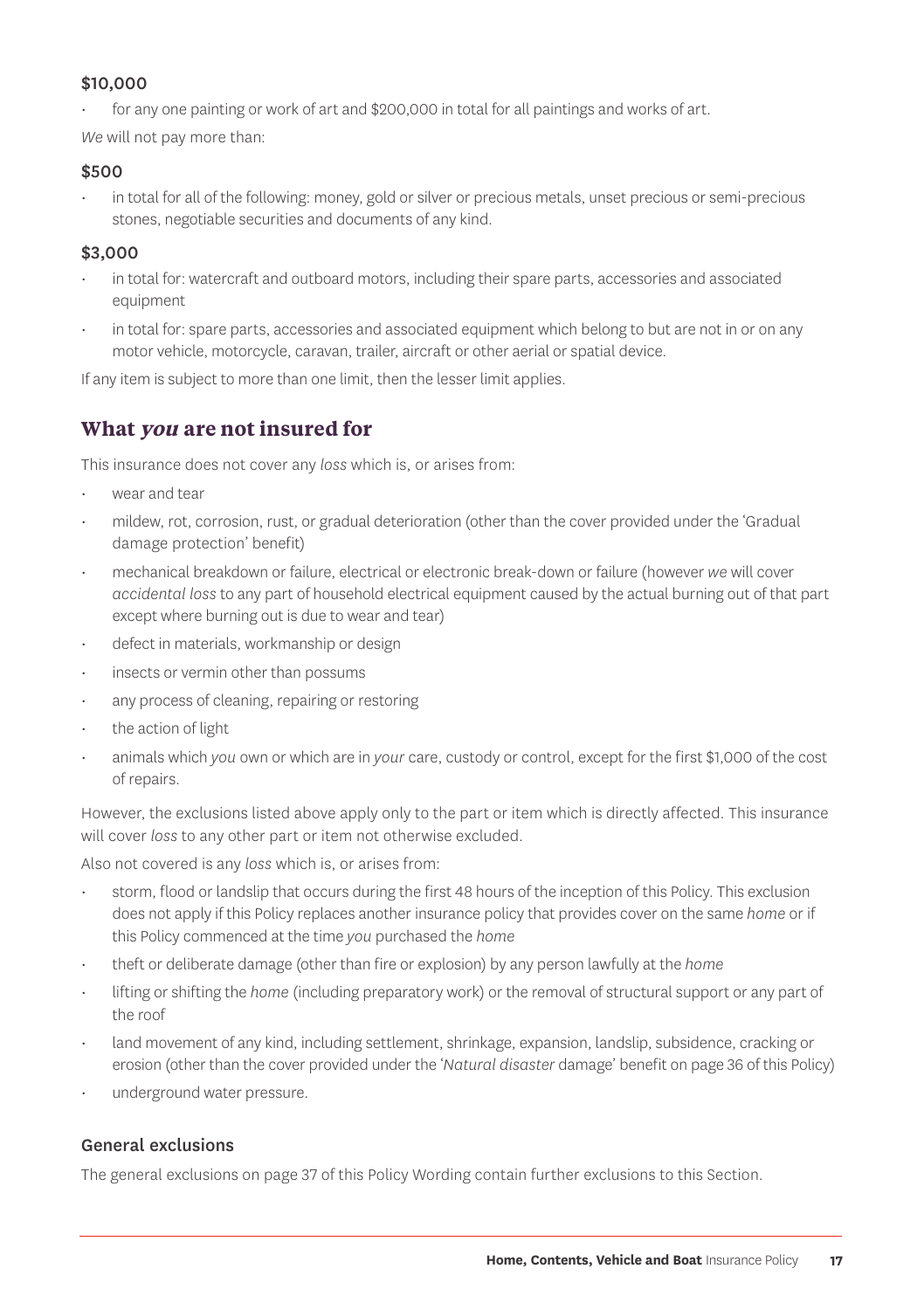#### **Special conditions**

#### Floor and window coverings limitation

*We* will only pay for the cost of replacing or repairing floor and window coverings in the room in which the *loss* occurs.

#### Limitation on *contents* for tenants sharing

If *you* are a tenant and *you* are sharing the *home* with anyone other than *your* family, claims for *contents* over five years old are limited to the cost of their *present day value* at the time of the *loss*.

#### Limitation on the *contents* of rental or holiday homes

If at the time of the *loss*, *your home*, or a part of *your home*, is lent or tenanted to anyone, or if it is a holiday home, then claims for *contents* over five years old are limited to the cost of their *present day value* at the time of the *loss*.

#### **Unoccupancy**

This cover is suspended immediately *your home* is not lived in for more than 60 consecutive days, unless *you* have given *us* prior notice of this and *we* have agreed in writing. If *you* do, *we* may amend the terms of this Policy to fairly reflect this change with immediate effect. Cover automatically resumes as soon as someone lives in the *home* again.

This condition does not apply if the *home* is a holiday home.

#### Where *we* cover *your contents*

Other than where cover is provided under the 'Overseas travel' benefit, the *contents* must be at the situation in the *schedule*, or be temporarily anywhere else in New Zealand. *We* do not cover *contents* that are:

- removed from the situation for sale, storage or exhibition, or
- permanently removed from the situation (other than the cover provided under the 'Change of situation' benefit), or
- normally at some place other than the situation.

This includes *contents* in the course of removal (including loading and unloading) or transit to or from any of these places.

#### Residential use of the situation

The *contents* are only covered at the situation if the situation is used for private residential purposes (which may include a home office), unless *you* advise *us* and *we* agree otherwise in writing. *We* may be able to continue *your* cover however *we* may wish to change the terms to fairly reflect this change before *we* agree to do this.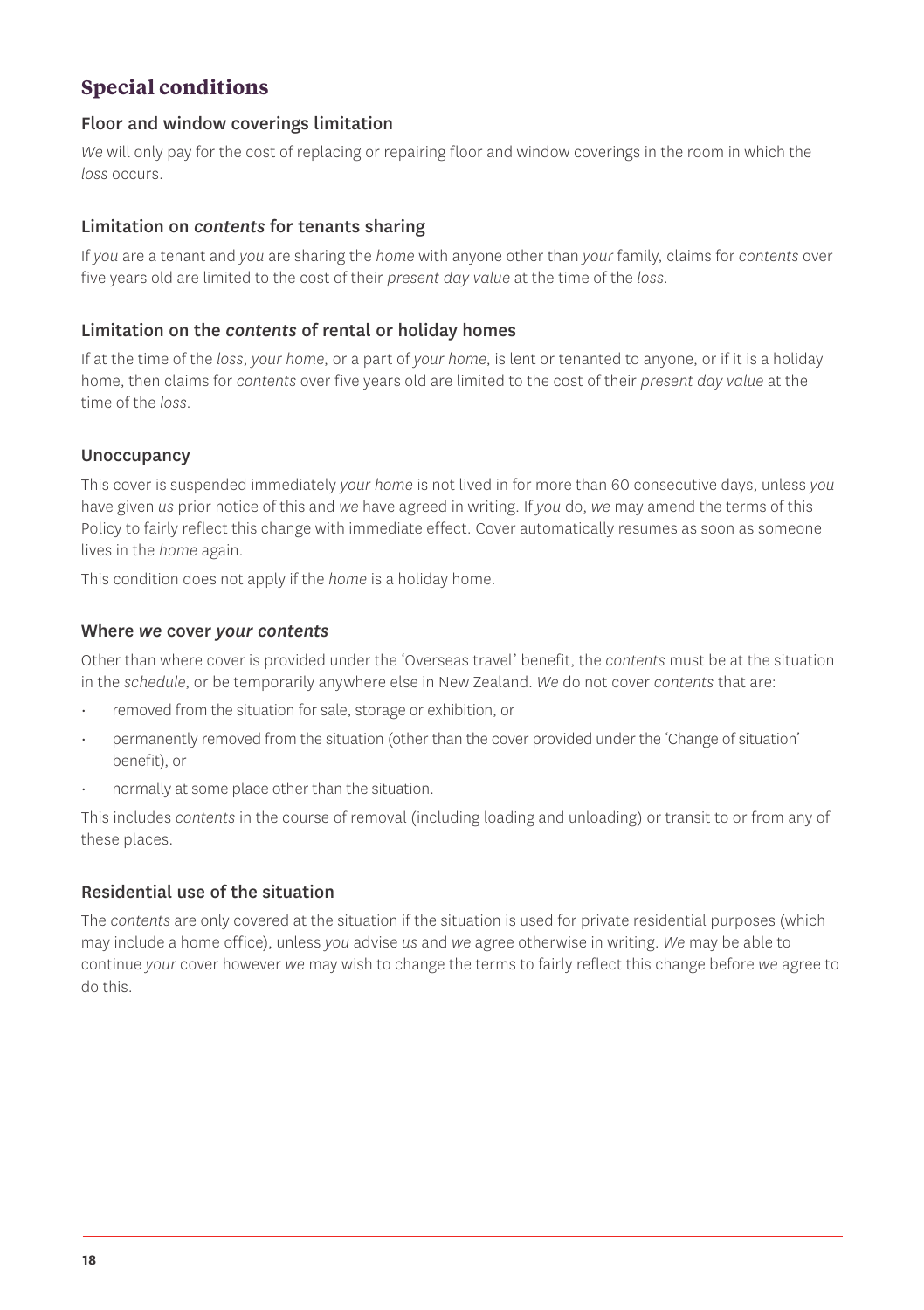## Renters' Cover

#### **What you are insured for**

*We* cover *you* against sudden, *accidental loss* to *your contents* during the *period of insurance*.

#### **What you are also insured for (these benefits are included in your sum insured)**

These benefits are provided on the same terms. If *you* have the same benefit with *us* elsewhere *you* can only claim once.

#### Change of situation

If *you* are changing *your* permanent *home* in New Zealand, *we* cover *your contents* once they reach *your* new *home*. *You* must notify *us* of their relocation within 14 days of the date the *contents* are first removed. *Contents* in the course of removal or transit (including loading and unloading) to the new *home* are not covered.

#### '*Natural disaster* damage' benefit

The '*Natural disaster* damage' benefit on page 36 of this Policy Wording applies to this Section also.

#### **What you are also insured for (these benefits are additional to your sum insured)**

These benefits are provided on the same terms. If *you* have the same benefit with *us* elsewhere *you* can only claim once.

#### Personal liability

*We* insure *you* and members of *your* family that live permanently with *you* at the *home* for:

- *your* and their legal liability for:
	- *loss* to anyone else's property, or
	- *bodily injury* to any person

during the *period of insurance* as the result of any *accident* occurring anywhere in New Zealand

- any amount *you* and they are legally required to pay under Sections 43, 46 or 46A of the Forest and Rural Fires Act 1977 arising from an *accident* during the *period of insurance*
- reasonable costs and expenses, incurred with *our* prior consent, in relation to any alleged legal liability which, if proven, is covered under this benefit.

This benefit will not cover *you* or them for:

- liability caused by, or in connection with, or arising from:
	- the ownership or use of any:
		- (a) mechanically propelled vehicle (other than a bicycle, domestic garden appliance, wheelchair or electric mobility scooter for personal use only)
		- (b) trailer
		- (c) caravan
		- (d) boat or watercraft unless it is defined as *contents* in the 'Meaning of words' Section
		- (e) aircraft or aerial or spatial device unless it is a model or toy not able to carry more than its own weight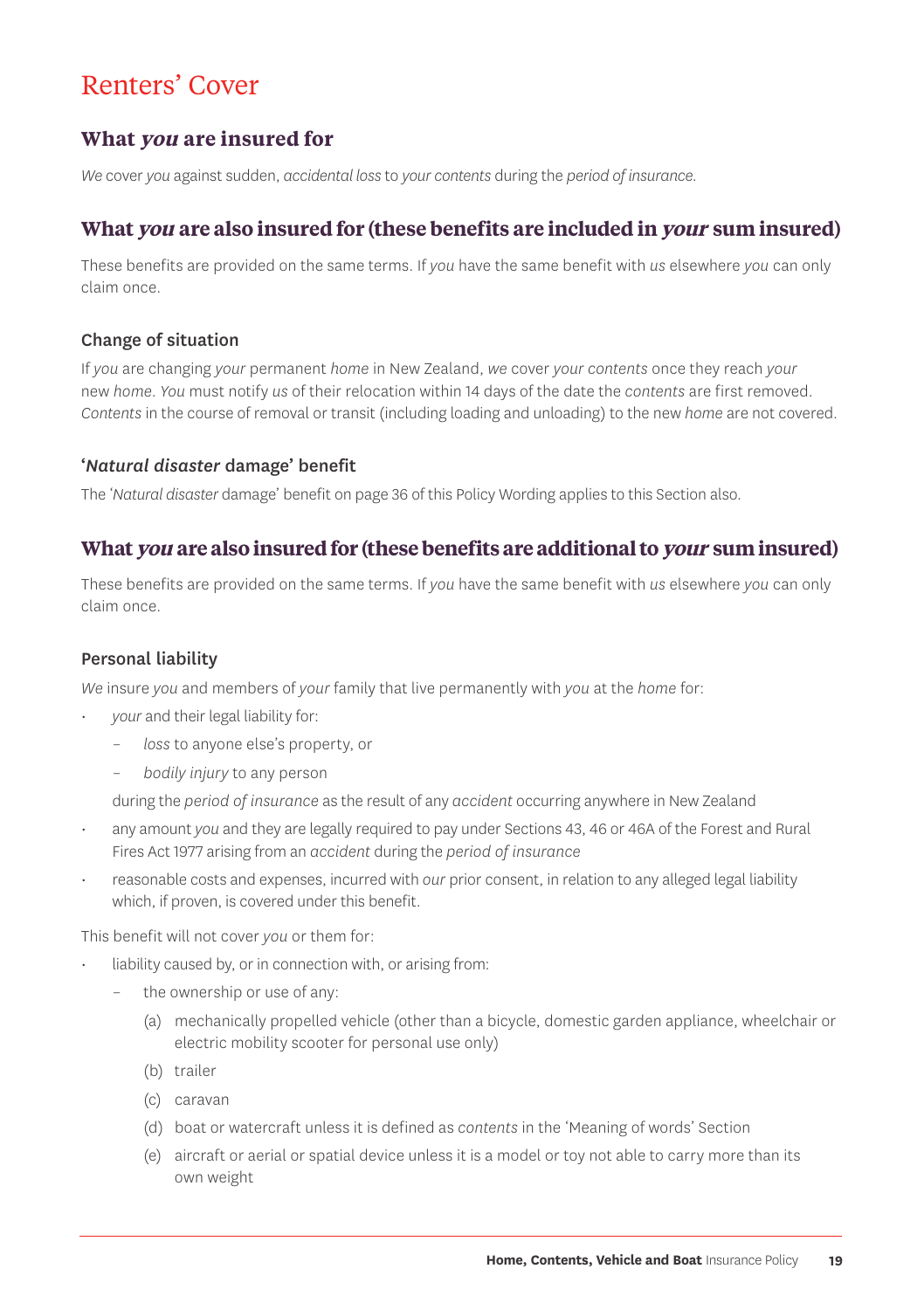- any business, profession or employment, or earning of any income
- an agreement, unless *you* would have been liable anyway, even without the agreement
- the ownership of any land or building
- liability for damage to property belonging to *you* or any person who is living at the *home* or property under *your* (or their) care or control
- liability for *bodily injury* to *you* or any member of *your* household or any person who has a family or business relationship with *you*
- any fine, or any punitive, exemplary or aggravated damages
- liability in connection with any seepage, pollution or contamination including the clean-up costs, unless the seepage, pollution or contamination happens during the *period of insurance* and is caused by a sudden, *accidental event* which happens during the *period of insurance.*

*We* will pay up to \$100,000 for legal liability for *bodily injury*, and \$2,000,000 in total for all liability for one *event.*  This includes any costs and expenses.

#### Temporary accommodation

If *you* are living in the *home* as *your* permanent residence and the *home* can't be lived in because of *loss* covered by this Section or *loss* to the *home*, *we* will pay the reasonable additional costs *you* incur for *your* temporary accommodation.

*We* will pay for up to six (6) months to a maximum of \$5,000.

#### **What you receive**

If *your* item of *contents* is damaged and is economic to repair *we* will:

- repair it as closely as possible to its condition before the *loss* occurred, or
- pay *you* the cost of doing so.

If *your* item of *contents* is lost or is uneconomic to repair *we* will:

- pay the cost of replacing it as closely as possible with the equivalent new item, or
- pay *you* the cost of doing so.

For all items apart from the following the cost of replacement or repair is limited to their *present day value:*

- computers
- furniture
- furnishings
- home appliances other than computer software and related media
- mobile phones
- under 5 years old which *you* have purchased new.

*We* deduct the *excess* shown in the *schedule* from the amount of *your* claim.

Subject to the Limits set out below, the most *we* will pay for any one *event* is the sum insured shown in the *schedule*.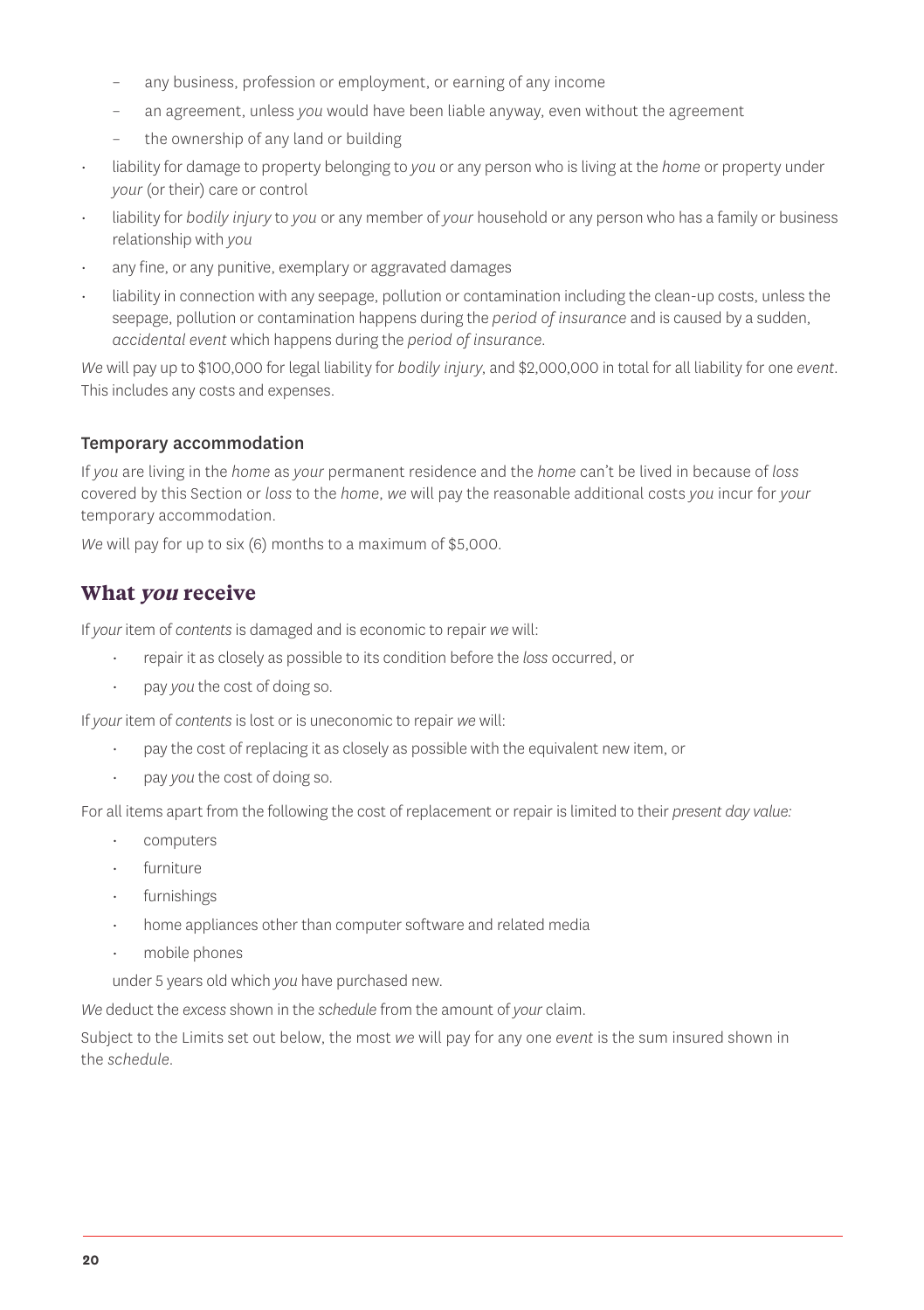### **Limits**

Unless specified in the *schedule we* will not pay more than:

#### \$1,500

- for any item of jewellery *or* watch (the limit of \$1,500 applies unless *we* receive a valuation prior to the *loss* confirming its sum insured)
- for any fur
- for any camera or item of photographic equipment
- for any motorised garden implement
- for any bicycle or item of sporting or camping equipment
- for any mobile phone
- for any musical instrument
- for any computer or any item of associated equipment
- for any collection of any one of the following: CDs, DVDs, or other media
- for any painting or work of art
- for each collection of any of the following: stamps, medals, coins, telephone cards, or firearms.

*We* will not pay more than:

#### \$250

in total for all of the following: money, gold or silver or precious metals, unset precious and semi-precious stones, negotiable securities and documents of any kind.

#### \$1,500

• in total for: watercraft and outboard motors including their spare parts, accessories and associated equipment.

If any item is subject to more than one limit, then the lesser limit will apply.

#### **What you are not insured for**

This insurance does not cover any *loss* which is, or arises from:

- wear and tear
- mildew, rot, corrosion, rust, or gradual deterioration
- mechanical breakdown or failure, electrical or electronic break-down or failure (however *we* will cover *accidental loss* to any part of household electrical equipment caused by the actual burning out of that part except where burning out is due to wear and tear)
- defect in materials, workmanship or design
- insects or vermin other than possums
- any process of cleaning, repairing or restoring
- the action of light
- animals which *you* own or which are in *your* care, custody or control.

However, the exclusions listed above apply only to the part or item which is directly affected. This insurance will cover *loss* to any other part or item not otherwise excluded.

Also not covered is any *loss* which is, or arises from: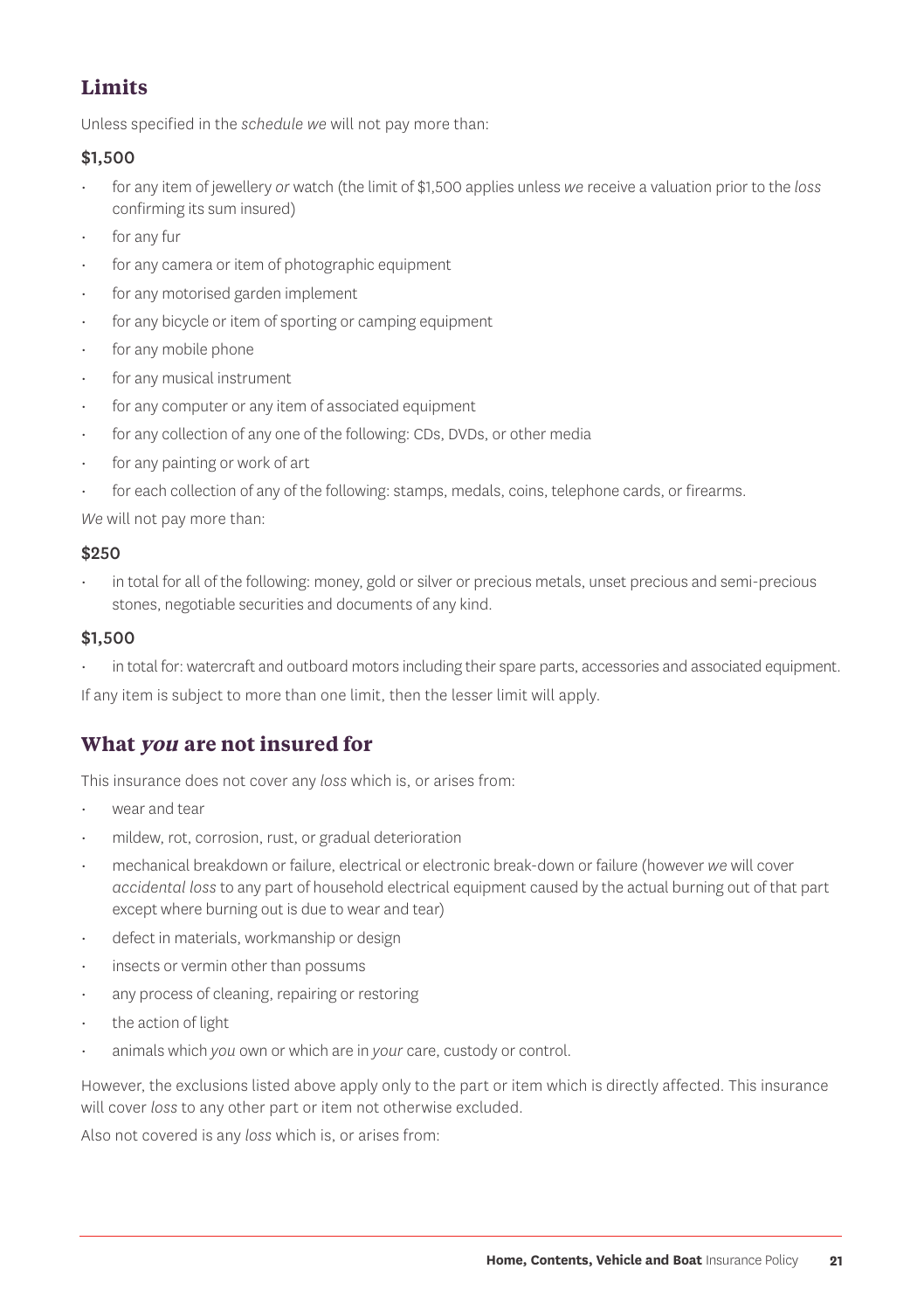- storm, flood or landslip that occurs during the first 48 hours of the inception of this Policy. This exclusion does not apply if this Policy replaces another insurance policy that provides cover on the same property or if this Policy commenced at the time *you* first moved into the *home*
- theft or deliberate damage (other than fire or explosion) by any person lawfully at the *home*
- lifting or shifting the *home* (including preparatory work) or the removal of structural support or any part of the roof
- land movement of any kind, including settlement, shrinkage, expansion, landslip, subsidence, cracking or erosion (other than the cover provided under the '*Natural disaster* damage' benefit on page 36 of this Policy)
- underground water pressure.

#### General exclusions

The general exclusions on page 37 of this Policy Wording contain further exclusions to this Section.

#### **Special conditions**

Floor and window coverings limitation

*We* will only pay for the cost of replacing or repairing floor and window coverings in the room in which the *loss* occurs.

#### **Unoccupancy**

This cover is suspended immediately *your home* is not lived in for more than 30 consecutive days, unless *you* have given *us* prior notice of this and *we* have agreed in writing. If *you* do, *we* may amend the terms of this Policy to fairly reflect this change with immediate effect. Cover automatically resumes as soon as someone lives in the *home* again.

#### Where *we* cover *your contents*

The *contents* must be at the situation in the *schedule*, or be temporarily anywhere else in New Zealand. *We* do not cover *contents* that are:

- removed from the situation for sale, storage or exhibition, or
- permanently removed from the situation (other than the cover provided under the 'change of situation' benefit), or
- normally at some place other than the situation.

This includes *contents* in the course of removal (including loading and unloading) or transit to or from any of these places.

#### Residential use of the situation

The *contents* are only covered at the situation if the situation is used for private residential purposes (which may include a home office), unless *you* advise *us* and *we* agree otherwise in writing. *We* may be able to continue *your* cover however *we* may wish to change the terms to fairly reflect this change before *we* agree to do this.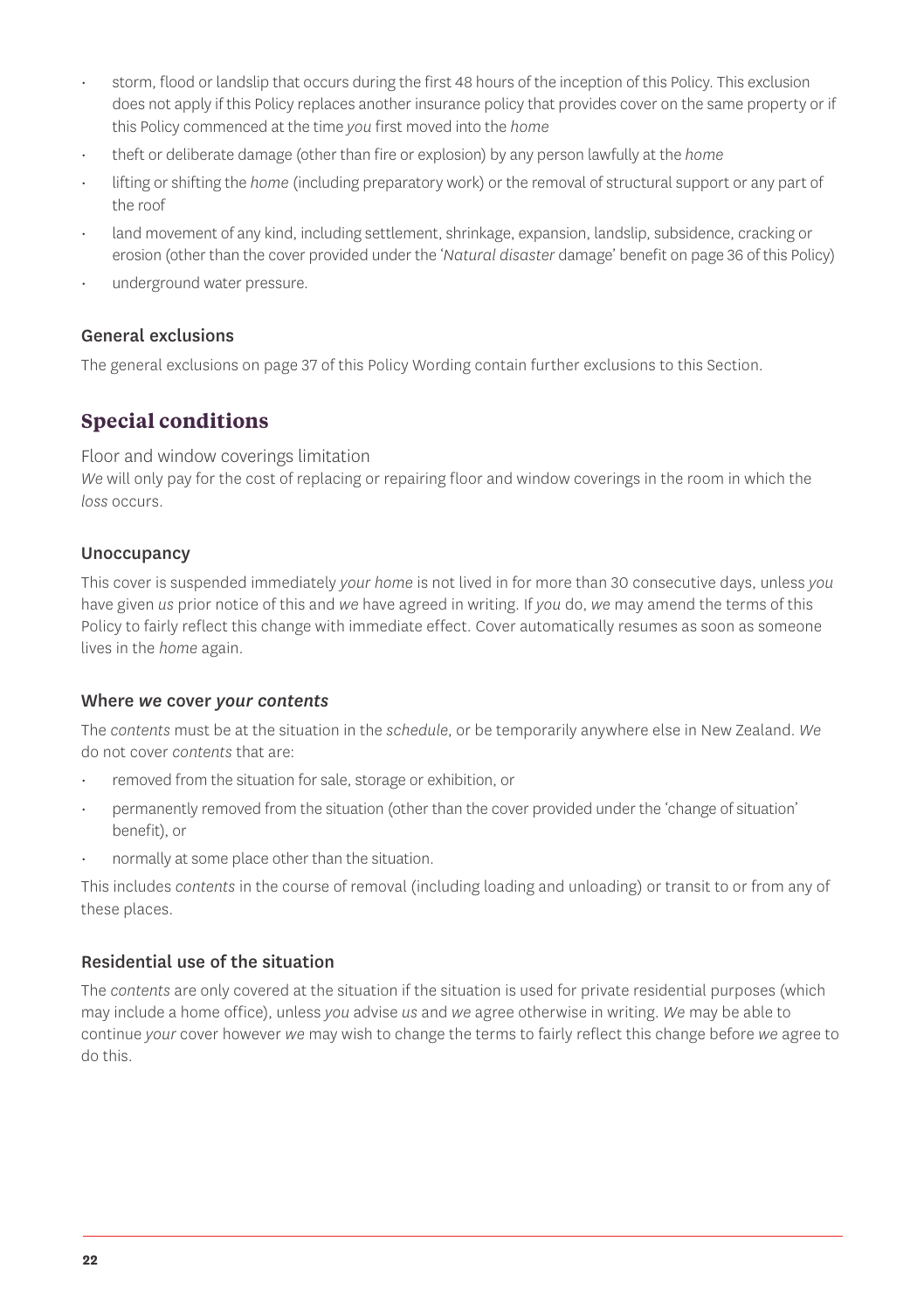## Section 3: Vehicle Cover

#### **Types of cover available**

There are three different types of cover available under this Section:

• Option 3A – full cover – means *you* have cover under Section 3.1: Cover for *your vehicle*; and Section 3.2: Cover for *your* legal liability

For option 3A, the *excess* shown in the *schedule* applies to Section 3.1

- Option 3B third party, fire and theft means *you* have cover under Section 3.2: Cover for *your* legal liability; and Section 3.1 Cover for *your vehicle*, but only if the *loss* is caused by:
	- fire, or
	- theft, or
	- an uninsured third party (see 'Innocent Party' protection on page 27)

For option 3B, the *excess* shown in the *schedule* applies to both Sections 3.1 and 3.2

• Option 3C – third party only – means *you* only have cover under Section 3.2: Cover for *your* legal liability; and Section 3.1 Cover for *your vehicle*, but only if the *loss* is caused by an uninsured third party (see 'Innocent Party' protection on page 27)

For Option 3C, the *excess* shown in the *schedule* applies to Section 3.2.

The type of cover *you* have selected is shown on the *schedule*.

#### **Use of your vehicle**

The covers under this Section only apply in the following circumstances:

- the *loss* occurs in New Zealand, and
- the *vehicle* is being driven by *you* or any other person with *your* permission, and the driver holds a valid motor drivers licence for the vehicle being driven, and complies with it. (These restrictions do not apply if any person steals or illegally converts *your vehicle*, but *you* must lay a complaint with the Police), and
- the *vehicle* is being used for any of the following purposes:
	- private, social, domestic
	- farm work
	- business or professional purposes but only if:
	- (a) it is not excluded below, and
		- (b) *you* are the driver, and
		- (c) the distance travelled in any twelve (12) month period is less than 40,000 Kilometres
	- religious, social welfare or youth organisation work
	- to teach a person to drive, provided all legal requirements are complied with.

The covers do not apply while the *vehicle* is being used in any of the following circumstances:

- to carry or deliver goods as a courier or for any similar commercial activity
- in connection with the motor trade, other than while being repaired or serviced
- to carry fare-paying passengers
- preparing or practising for, or taking part in or imitating any race, time trial, rally, sprint or drag race, or any similar motor sport, event, demonstration or test
- on any race track
- under any type of hire arrangement or agreement
- by a motor driving instructor unless it is to teach *you* or a member of *your* immediate family to drive.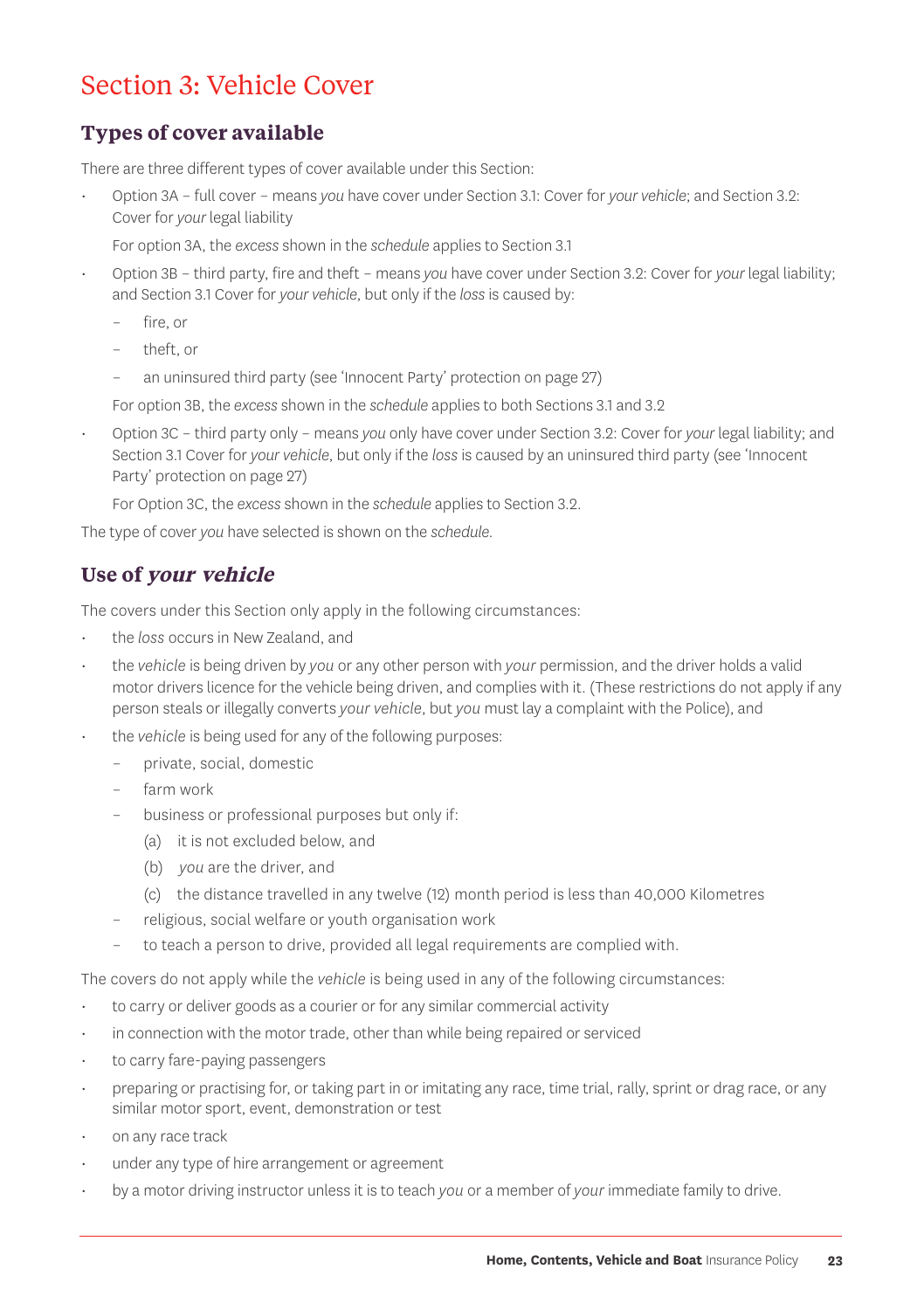## Section 3.1: Cover for your vehicle

#### **What you are insured for**

*We* cover *you* against sudden, *accidental loss* to the *vehicle* during the *period of insurance*.

If this occurs and the *vehicle* is not in a drivable condition because of the *loss*, *we* also cover *you* for the reasonable cost of removing the *vehicle* to the nearest safe place and the reasonable storage costs.

#### **What you are also insured for if you have selected full cover (these benefits are included in your sum insured unless expressly stated otherwise)**

These benefits are provided on the same terms. If *you* have the same benefit with *us* elsewhere *you* can only claim once.

#### Courtesy car

This benefit applies only if this Section insures a passenger car or station wagon.

If *you* are driving a courtesy car supplied by a vehicle repairer because *your vehicle* cannot be used as a result of a valid claim under this Section, this benefit covers:

- the courtesy car against *loss* that would be covered under this Section, and
- *your* liability to other parties that would be covered under Section 3.2 Cover for *your* legal liability.

For this cover to apply the courtesy car must be a passenger vehicle.

The most *we* will pay for *loss* to the courtesy car is \$50,000. The *excess* that would apply to *your* own *vehicle* will apply to the courtesy car.

#### Lost or stolen keys

Where any key giving access to *your vehicle* is:

- stolen, or
- lost, or
- believed on reasonable grounds to have been duplicated without *your* permission

during the *period of insurance*, *we* will cover *you* for the costs reasonably incurred to replace those keys and alter or replace the locks.

*We* will pay up to \$1,000.

*Your* standard *excess* does not apply and *your* no claims bonus is not affected.

#### *'Natural disaster* damage' benefit

The '*Natural disaster* damage' benefit on page 36 of this Policy Wording applies to this cover.

#### New vehicle cover

If *your vehicle* is a motor car or station wagon and at the time of the *loss* it is less than one year old from the time of its original registration or purchase (whichever occurred first), *we* will supply a new vehicle of the same make, model and specification, subject to availability within New Zealand, provided:

- *you* are the original owner of the *vehicle*, and
- *we* assess the reasonable cost of repairing the *vehicle* at more than 60% of its *market value*, and
- *we* keep the *vehicle.*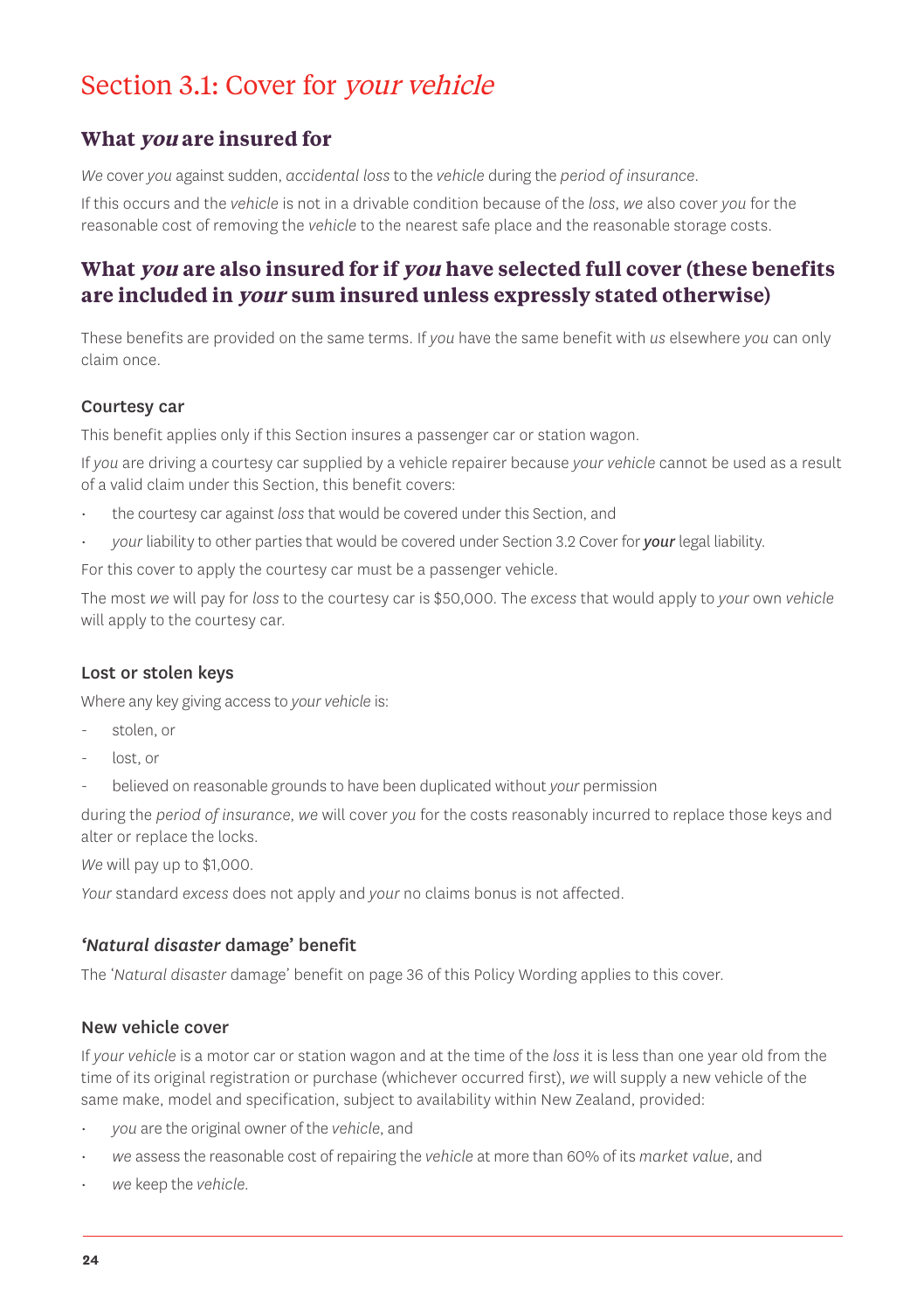If the model is not available or *you* do not want *your vehicle* replaced with a new one, *we* will pay *you* the lesser of the *market value* of *your vehicle* or the sum insured.

#### Replacement *vehicle*

*We* will cover a replacement or additional *vehicle you* purchase if its *market value* at the date of purchase is no more than \$100,000. However, *you* must tell *us* within 30 days of the date of the purchase. *We* may change the terms of cover for that *vehicle* to fairly reflect this change.

#### Windscreen benefit

If *you* suffer sudden, *accidental loss* to the *vehicle's* windscreen, window glass or sunroof only:

- *you* do not pay any *excess*, and
- *your* no-claims bonus is not affected.

### **What you are also insured for if you have selected full cover (these benefits are additional to your sum insured).**

These benefits are provided on the same terms. If *you* have the same benefit with *us* elsewhere *you* can only claim once.

#### *Accident* costs

If *we* have accepted a claim for *loss* to *your vehicle*, *we* will pay the reasonable cost of any of the following that occur out of that *loss*:

- up to \$500 to remove vehicle debris from the *accident* site if this is *your* responsibility
- up to \$500 towards:
	- *your* transport home, or
	- completing *your* journey, or
	- providing overnight accommodation,

for the driver and passengers and domestic pets travelling in *your vehicle* if it is not fit to drive, or is missing after being stolen,

• up to \$500 to return *your vehicle* home after it has been repaired or recovered.

#### Alternative transport allowance

If *we* have accepted a claim for *loss* to *your vehicle*, *we* will arrange a hire vehicle for *you* to use for up to 14 days while *your vehicle* is being repaired or remains stolen and not recovered. The hire vehicle must be a passenger vehicle of up to 1800cc which is the closest reasonable equivalent to *your vehicle* available.

This benefit does not cover:

- any bond or deposit required by *our* supplier
- any fuel used
- any additional charge required by the supplier for additional distance over 100km per day on average
- claims for motorcycles, caravans or trailers.

*You* must also contribute \$25 a day to be paid directly to *our* supplier when the hire vehicle is obtained. If *we* assess *your vehicle* to be a total *loss*, this benefit ceases immediately upon payment to *you* or the owner.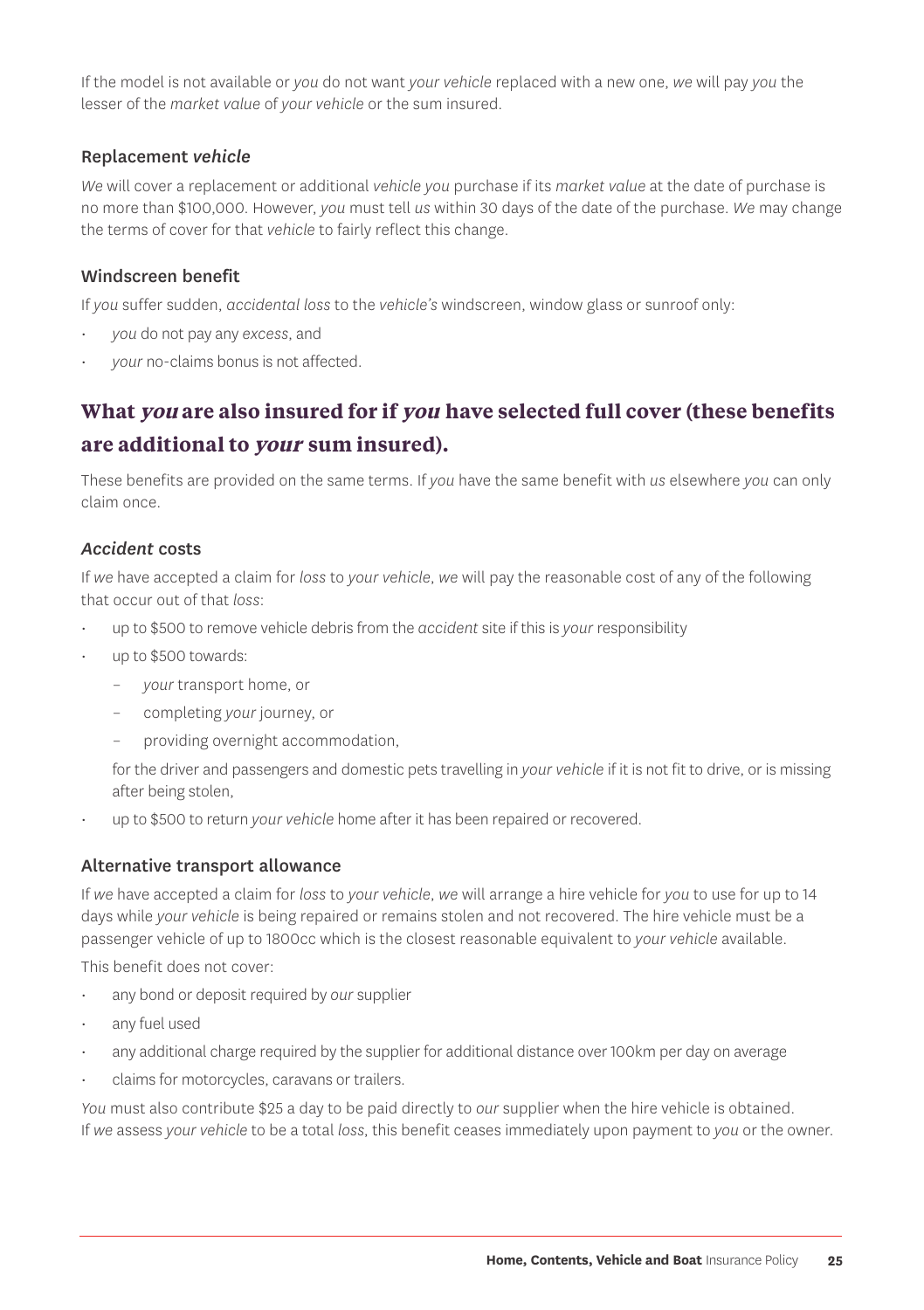#### Fatal injury

If *we* have accepted a claim for *loss* to *your vehicle*, and *you* die as a direct result of injuries *you* suffer in connection with that *loss*, *we* will pay \$5,000 to *your* estate. Death must occur within 90 days of that injury. The most *we* will pay is \$10,000.

#### Legal expenses

This benefit applies if *we* have accepted a claim under Section 3.1 'Cover for *your vehicle'* or Section 3.2 'Cover for *your* legal liability'.

If *you* are charged with manslaughter or dangerous driving causing death or careless driving causing death arising out of that *loss*, *we* will pay *your* legal defence costs of up to \$1,000.

Section 3.2: Cover for *your* legal liability 'What *you* are not insured for' – the prosecution of any offence under any Act of Parliament including any Regulations, Rules or By-Laws made under any Act of Parliament, does not apply to this benefit.

#### Medical expenses

This benefit applies if *we* have accepted a claim under Section 3.1 'Cover for *your vehicle*' or Section 3.2 'Cover for *your* legal liability'. This cover only applies to policies in the name of a person or persons and not a corporate body.

If *you*, *your spouse* or any of *your* children are injured in a car a*ccident*, *we* will pay for any medical, surgical or dental expenses that *you* cannot claim from another source. *We* will pay up to \$500 for any one *event*.

#### Trailers

*We* will cover *you* for sudden, *accidental loss* to:

- any trailer owned by *you* or *your* spouse
- any trailer which *you* do not own but which is in *your* care or control, as long as the *loss* is not covered by any other insurance.

The most that *we* will pay for any one *loss* is \$1,000. This cover applies whether the trailer is attached to a vehicle or not.

This benefit will not cover any:

- boat trailer
- caravan or camper trailer
- horse float
- trailer not normally for *your vehicle*
- contents of any trailer.

The only *excess* which applies to this benefit is \$50.

#### **What you receive**

*You* receive one of the following, at *our* option:

- reimbursement of the reasonable costs actually incurred to repair the *vehicle* (or *we* pay *your* repairer the same), or
- payment of the amount equivalent to the cost of having the *vehicle* repaired, or
- payment of the *market value* of the *vehicle* immediately before the *loss*, and *we* keep the *vehicle*, or
- payment of the difference between the *market value* of the *vehicle* immediately before, and immediately after, the *loss*, or
- payment of the sum insured stated in the *schedule.*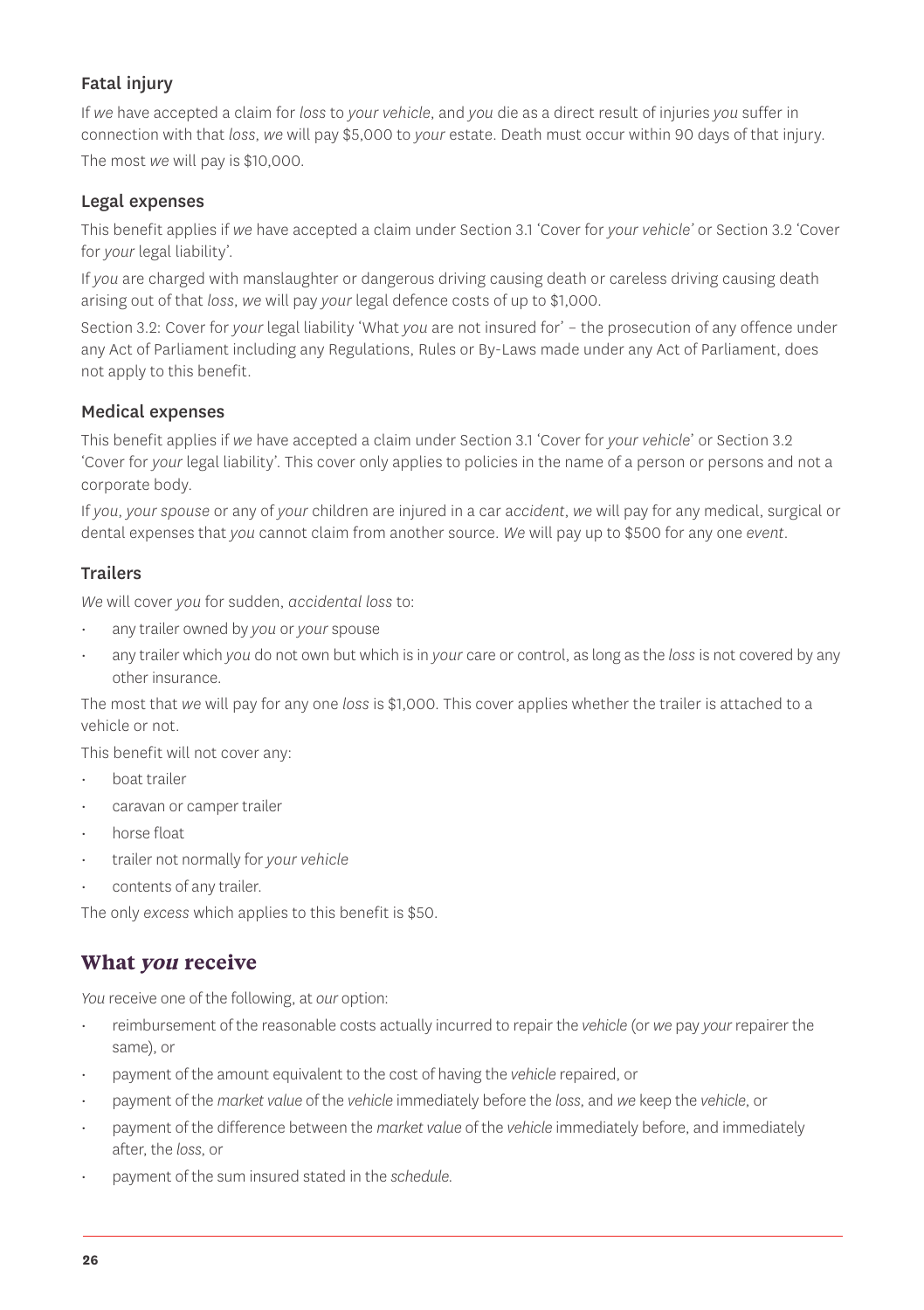The most *we* will pay *you* is the lesser of the *market value* of the *vehicle* and the sum insured shown in the *schedule*.

If new or replacement parts are not available, *we* will only pay the latest known list price of the parts. If there is no list price, *we* will pay the list price of the nearest equivalent parts of a reasonably comparable vehicle.

If the *vehicle* is improved as a result of the repairs, *you* must make a contribution towards the cost of the repairs that represents the value of the improvement.

Where the claim is settled by a cash payment and a financial interest has been noted on the Policy, *we* may make payment direct to the interested party. This will meet *our* obligation to *you* under this Section to the extent of the payment.

*We* deduct the *excess* shown in the *schedule* from the amount of *your* claim.

#### **What you are not insured for**

This insurance does not cover *you* for:

- loss of use of the *vehicle* or any costs or expenses resulting from loss of use of the *vehicle* and any consequential loss
- depreciation or loss of value
- wear and tear, deterioration, rust, corrosion
- any *loss* which is breakage, breakdown or failure of any load bearing component or any part of:
	- the engine or transmission systems
	- the electrical or electronic systems or equipment
	- any other mechanically operated systems (including hydraulic, pneumatic, or similar) or equipment,

and any *loss* which this causes to the rest of these systems or equipment.

However, we will pay for any loss which this breakage, breakdown or failure causes to other parts of the vehicle or if the breakage, breakdown or failure is due to the *vehicle*:

- catching fire, or
- suffering an impact or collision, or
- overturning, or
- being partly or fully immersed in water, or
- being stolen or illegally converted, or
- being maliciously damaged
- any *loss* resulting from inadequate or unsuitable cooling or lubrication
- any *loss* to tyres or their tubes by:
	- punctures, cuts, splits or bursts
	- the application of brakes.

However, *we* will cover *you* if any of these *losses* directly result from *loss* to any other part or component for which *you* have a valid claim under this Policy.

#### **Special conditions**

#### 'Innocent party' protection

If *you* are involved in an *accident* which is caused by the driver of another vehicle, and *you* can:

establish the identity and address of the other driver, and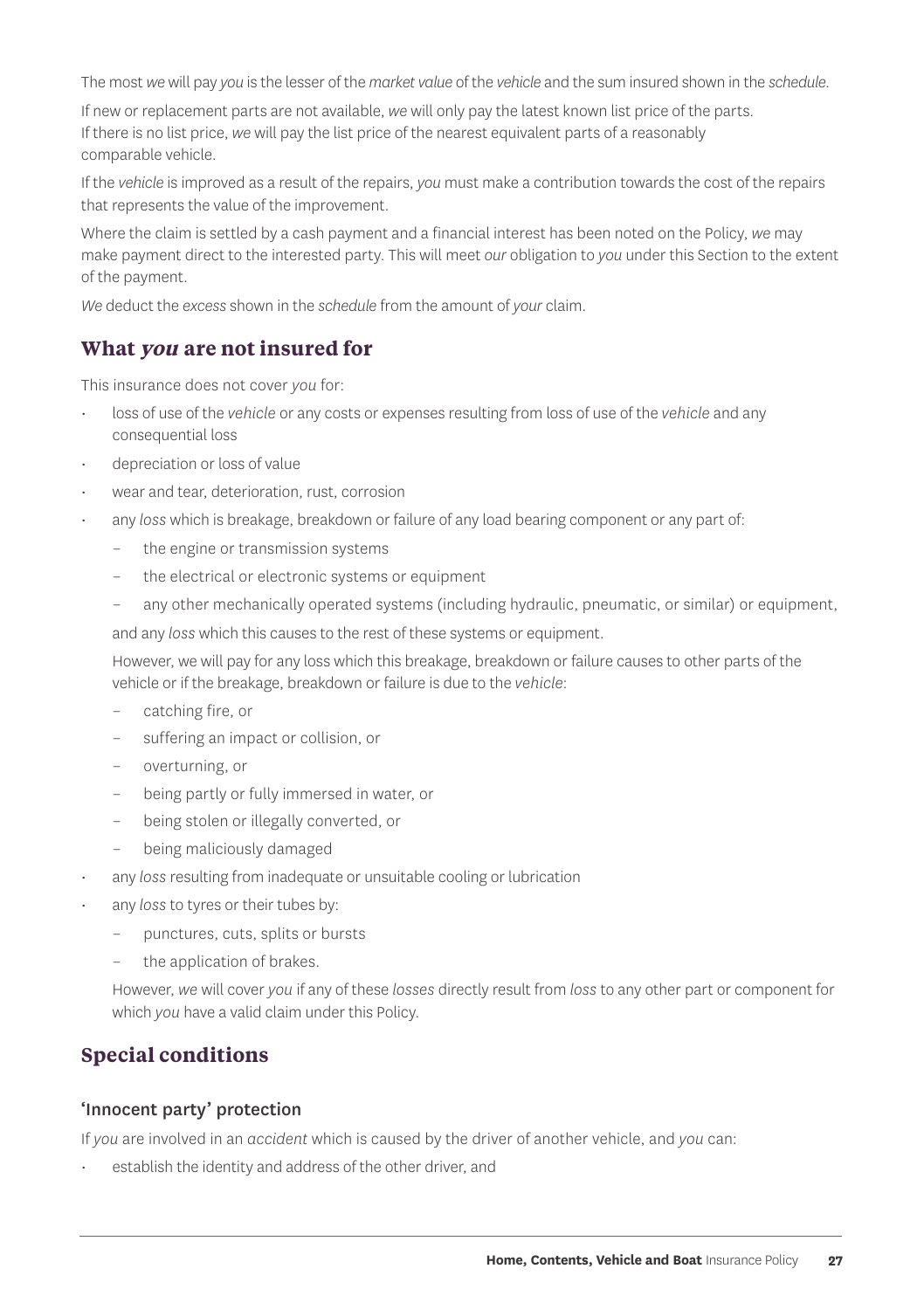• prove to *our* satisfaction the other driver was substantially more at *fault,*

then:

- *your* no-claim bonus is not affected, and
- *we* will not deduct any *excess*, and
- for options 3B and 3C only, if the other driver has no insurance, *we* will also cover the *vehicle you* were driving as though it was insured under Section 3.1, up to a maximum of \$3,000. However *you* are not entitled to any of the additional benefits under that Section.

#### Modification of *your vehicle*

*We* have agreed to cover the *vehicle* on the basis that it has not been modified after manufacture, other than those modifications noted in the *schedule*. A modification is any change to the *vehicle* that is different from the manufacturer's original specification or recommendations. Examples include:

- engine, steering or suspension
- bodywork
- interior, including steering wheel, gear knob, pedals
- wheels or tyres
- exhaust system
- sound system.

*You* must obtain *our* written approval to any modifications.

#### Safety of *your vehicle*

*You* must take all reasonable steps to:

- maintain the *vehicle* properly, and
- safeguard the *vehicle* from *loss* at all times, including after any *accident.*

#### Special and general exclusions

The special exclusions on page 31 and general exclusions on page 37 of this Policy Wording contain further exclusions to this cover.

#### **Cover for your motorcycle**

Where a motorcycle is insured under this Section the following limitations will apply:

*We* will not cover:

- any *loss* arising from theft or illegal conversion of the motorcycle by a prospective purchaser
- *loss* of any part, spare part or accessory by theft, burglary or illegal conversion unless the motorcycle as a whole is taken at the same time
- any *loss* arising from theft or illegal conversion unless the motorcycle is:
	- securely locked and chained, disc locked or grip locked or
	- within a securely locked building

when unattended.

There is no cover for motorcycles under the benefits included in option 3A, other than the '*Natural disaster* damage' benefit and the '*Accident* costs' benefit.

The *excess* for *your* motorcycle shown in the *schedule* will apply. An additional \$500 *excess* applies for any claim arising from theft or illegal conversion of the motorcycle.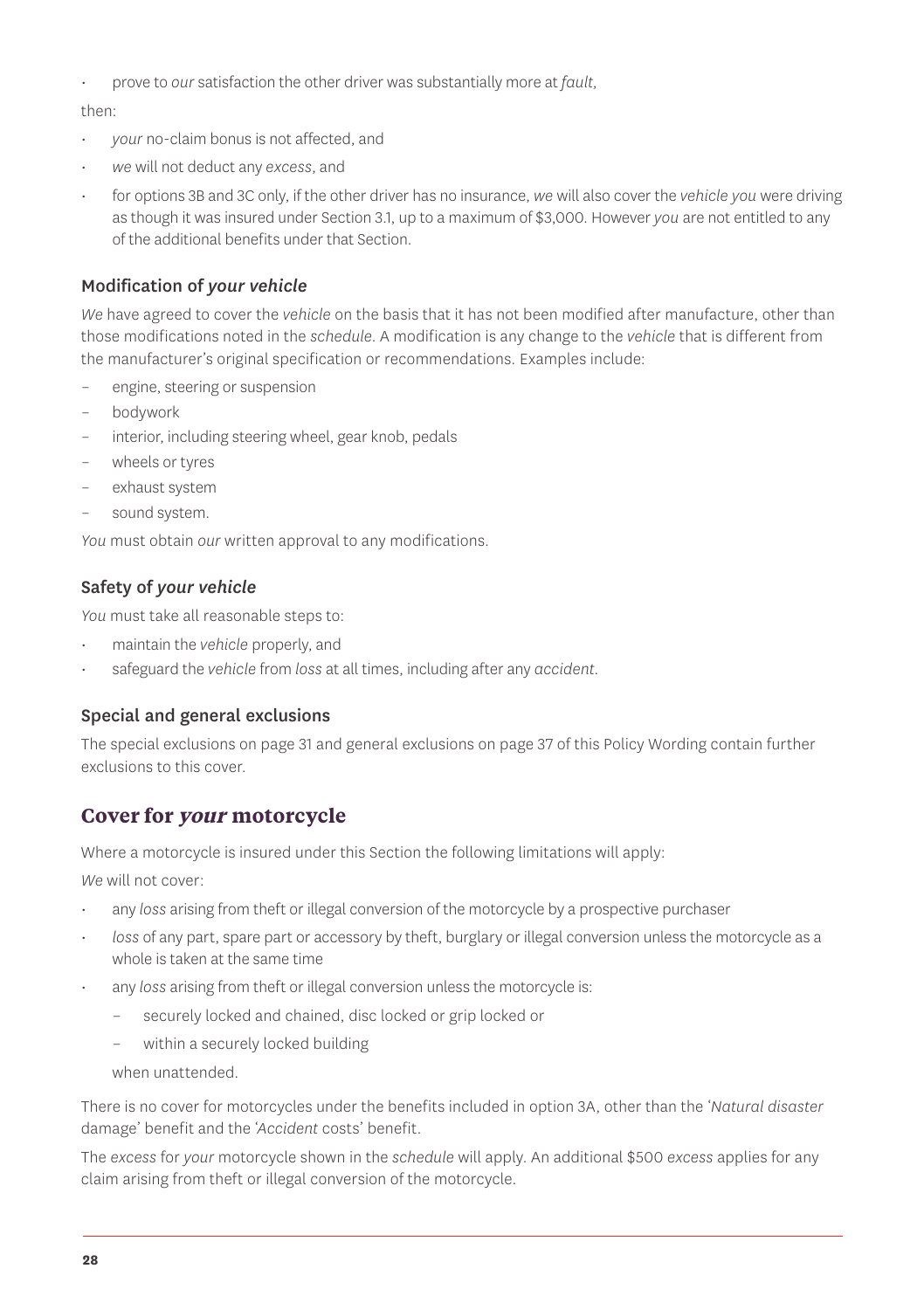#### **Cover for your caravan**

Where a caravan is insured under this Section:

- the sum insured shown in the *schedule* includes the fixtures, fittings, furniture and equipment which would normally be sold with it, and
- if *we* have accepted a claim for *loss* to *your* caravan, *we* will pay, in addition to the sum insured, up to \$1,000 for personal effects and utensils lost or damaged as a result.

*We* will not pay any claim for:

- theft, unless the caravan is securely locked and the theft is as a result of forcible and violent entry
- storm or wind damage to any awning of a caravan if it has been left erected and unattended for more than 48 consecutive hours.

The only *excess* that applies to caravan insurance is \$100.

## Section 3.2: Cover for your legal liability

#### **What you are insured for**

*We* cover *you* against *your* legal liability for:

- *loss* to someone else's property, or
- *bodily injury* to any person

during the *period of insurance* arising from an *accident* involving the *vehicle*.

*We* also cover *your* legal liability on the same terms arising from an *accident* involving any:

- trailer or caravan while attached to *your vehicle*
- trailer insured under Section 3.1 benefit 'Trailers', while it is not attached to or being towed by a vehicle.

Where there is cover under this Section 3.2, *we* also cover reasonable legal costs and expenses that *you* incur with *our* prior consent.

If there is no other insurance, *we* will cover the legal liability of:

- any other driver of the *vehicle*, provided he/she is driving with *your* permission and complies with all the requirements of this Policy,
- *you*, while driving another private car or motorised caravan provided:
	- *you* do not own, lease or rent the *vehicle*, and
	- *your* legal liability would have been covered if the vehicle was shown in the *schedule*, and
	- *your vehicle* is not a motorcycle, trailer or caravan.

No cover is provided for damage to the vehicle being driven,

• *your* employer, if the *vehicle* is being used by *you* (or a fellow employee with *your* permission) for *your* employer's business, provided the business is not excluded under 'Use of *your vehicle'* above.

#### **What you are also insured for (this benefit is included in the limits under What you receive)**

*We* will also cover *your* legal liability to pay *reparation* to a victim who has suffered *accidental loss* of property or *accidental bodily injury* as a result of *your* commission of an offence in connection with *your* use of the *vehicle*, or any other private vehicle, provided that *you* had the owner's permission to use the vehicle.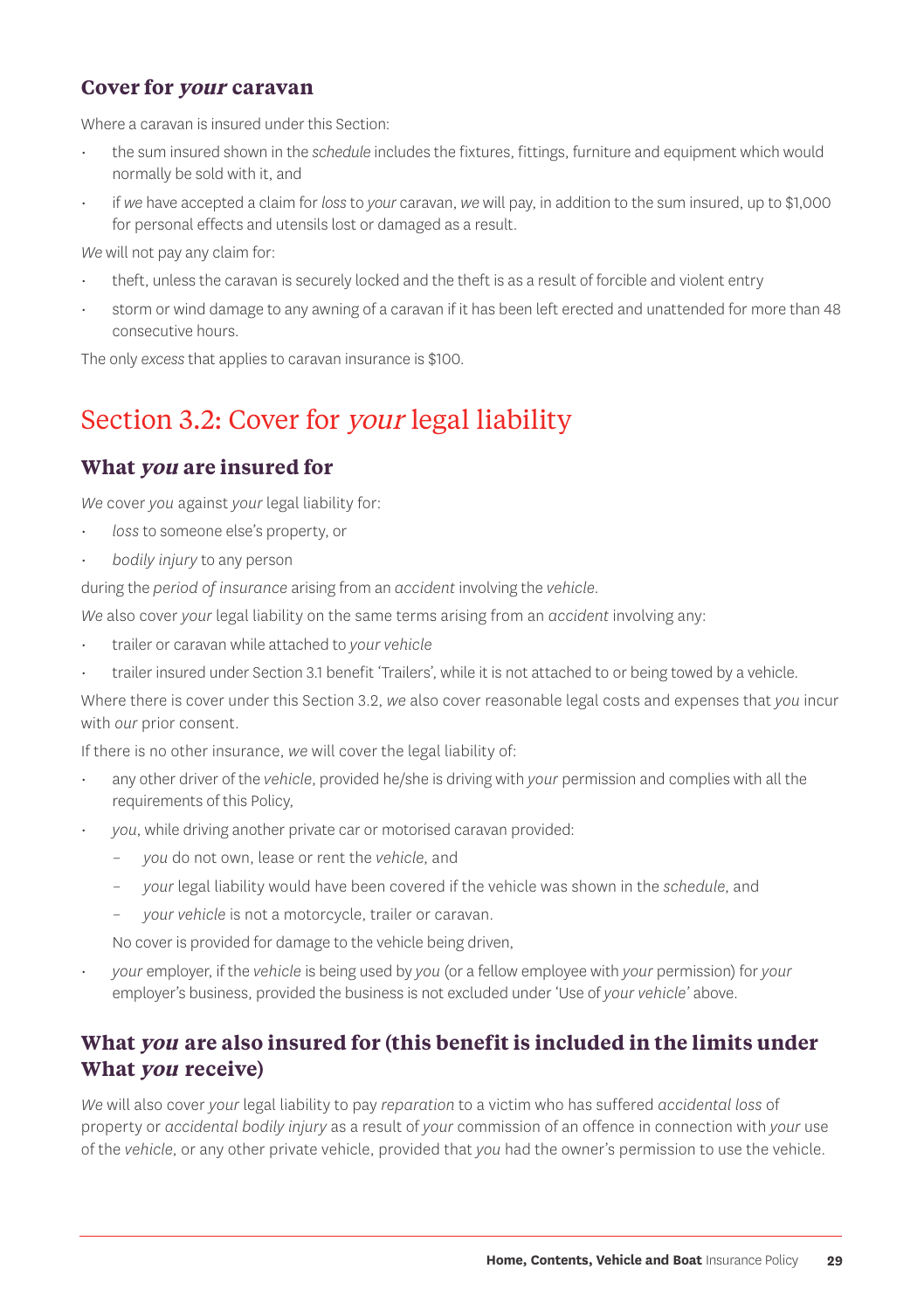Provided that:

- (a) *you* or any other person entitled to cover under this benefit must tell *us* immediately if *you* or they are charged with any offence in connection with the use of the *vehicle*, or any other private vehicle, which resulted in *loss* of property or *bodily injury* to another person; and
- (b) *we* must give *our* written approval before any offer of *reparation* is made.

Cover under this benefit is also available for any person driving *your vehicle*, provided that they had *your* permission to use the *vehicle* and they are not otherwise insured for their liability to pay the *reparation*.

There is no cover under this benefit for any amounts that are covered under the Accident Compensation Act 2001 (Act), or would be covered but for:

- (a) a failure by the victim to correctly notify a claim to the Accident Compensation Corporation within the time required under the Act,
- (b) the victim's decision, for whatever reason, not to claim any amount he or she would be entitled to claim under the Act,
- (c) a decision by the Accident Compensation Corporation to decline a claim or limit its liability in whole or in part and for any reason whatsoever.

Nothing in this benefit should be taken as providing cover for any defence costs, court costs, levies or costs awarded for any offence, other than under 'Legal Expenses' - Section 3.1: Cover for *your vehicle* – 'What *you* are also insured for if *you* have selected full cover'.

Section 3.2: Cover for *your* legal liability 'What *you* are not insured for' – the prosecution of any offence under any Act of Parliament including any Regulations, Rules or By-Laws made under any Act of Parliament, does not apply to this benefit.

#### **What you receive**

The most *we* will pay is \$100,000 for legal liability for *bodily injury*, and \$20,000,000 in total for all liability for one *event*, This includes any costs and expenses. If any liability exceeds \$20,000,000, *we* will apply the benefit to *you* first. If *you* have the same cover with *us* elsewhere, *you* can only claim once.

#### **What you are not insured for**

*We* do not cover *your* legal liability for:

- *loss* to someone else's property which is in the care or control of *you* or any person using or travelling in *your vehicle*, except for any car which is being towed because it is not driveable
- *bodily injury* to *you* or the driver, or to any person who lives with, or has a family or business relationship with *you* or the driver
- *bodily injury* to any person who is a passenger in *your vehicle*
- any fine, or any punitive, exemplary or aggravated damages
- any seepage, pollution or contamination including the clean-up costs, unless the seepage, pollution or contamination happens during the *period of insurance* and is caused by a sudden, *accidental event* which happens during the *period of insurance*
- *loss* which *you* or the driver has agreed to accept, unless *you*/the driver would have the liability anyway
- *loss* arising from the use of any form of trailer or caravan while it is attached to any powered vehicle, other than a vehicle covered by this Section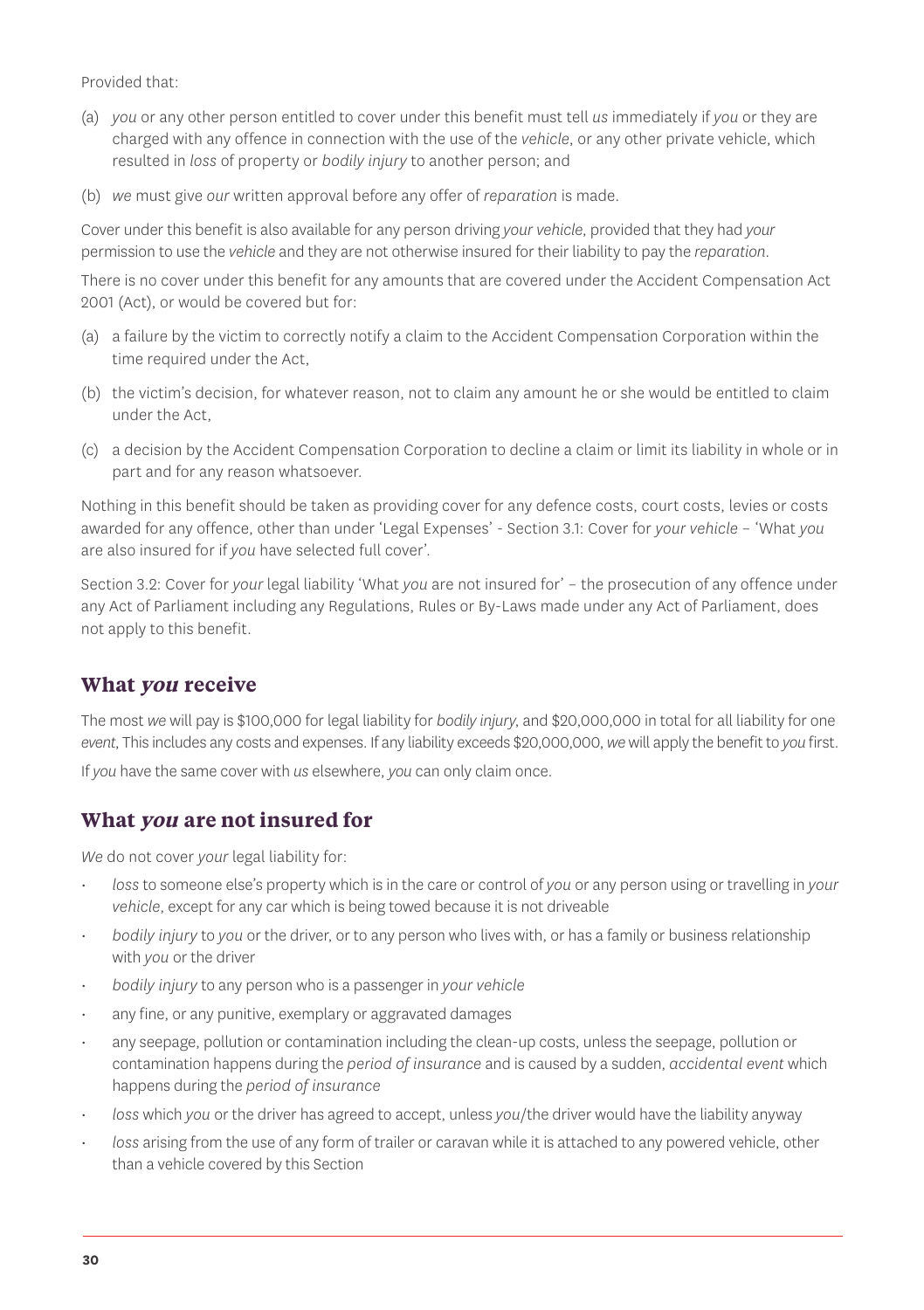• the prosecution of any offence under any Act of Parliament including any Regulations, Rules or By-Laws made under any Act of Parliament.

#### Special and general exclusions

The special exclusions on page 31 and general exclusions on page 37 of this Policy Wording contain further exclusions to this cover.

#### **Special exclusions applying to both Sections 3.1 and 3.2**

The following special exclusions do not apply if any one steals or illegally converts *your vehicle*, but *you* must lay a complaint with the Police.

#### Alcohol or drugs

There is no cover for *loss* or liability under this Section whilst the driver:

- is under the influence of alcohol, or any intoxicating substance or drug, or
- has a proportion of alcohol in his/her breath or blood higher than that allowed by law, or
- has refused to supply any sample of breath or blood or undergo any test when required to do so by anyone authorised by law.

#### Duty after *accident*

There is no cover for *loss* or liability under this Section if the driver did not stop after the *accident* as required by law, or failed to comply with any other legal requirement in connection with the *accident*.

#### Exclude drivers under 25 years

If the *schedule* shows that this option applies, there is no cover while the *vehicle* is being used by any person under 25 years of age.

#### Intentional or reckless acts

There is no cover under this Section for any *loss* or liability arising from any intentional or reckless acts or omissions.

#### Restricted drivers warranty

If the *principal driver* is under 25 years of age, there is no cover while the *vehicle* is being used by any person who is under the age of 25 years, other than those listed as 'intended drivers' on the *schedule*.

#### Safe condition of the *vehicle*

There is no cover for *loss* or liability under this Section if the *accident* occurs while the *vehicle* is, or is being used, in an unsafe or unroadworthy condition unless:

- *you* can satisfy *us* that this did not cause or contribute to the *accident*, or
- *you* can show that *you* (or the person in charge of the *vehicle* at the time) did not know about the condition of the *vehicle* and could not have been reasonably expected to know.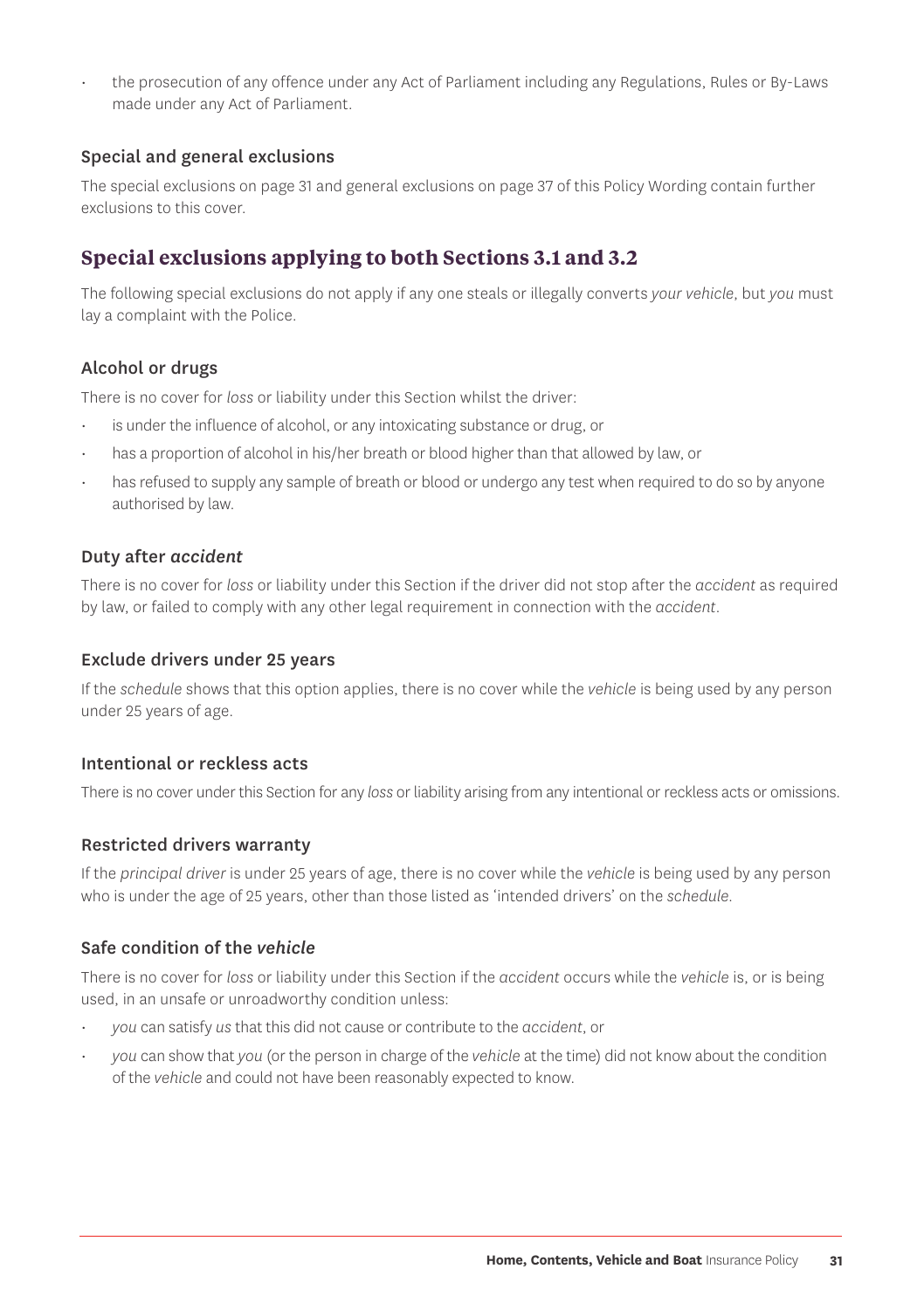## Section 4: Boat Cover

## Section 4.1: Cover for your boat

#### **What you are insured for**

*We* cover *you* against sudden, *accidental loss* to *your boat* during the *period of insurance* while it is in New Zealand and is either:

- ashore or afloat, or
- in transit by land or by any recognised sea or air freight service.

Where this applies, *we* also cover all reasonable salvage or removal charges, or charges incurred in preventing *loss* covered by this Section.

#### **What you receive**

Except for the items below, *we* pay the cost to repair or replace the *boat*.

• For masts, spars, standing rigging, sails, covers, running rigging, *we* pay two thirds of the reasonable cost to repair or replace the item without deducting the *excess.*

*We* may settle the claim by payment, or at *our* discretion, by repair or replacement.

The most *we* pay is the lesser of the sum insured shown in the *schedule*, and the *market value* of the *boat* immediately before the *loss*.

#### **What you are not insured for**

This insurance does not cover *you* for:

- the *excess* stated in the *schedule* for each claim
- loss of use of the *boat*
- the cost of repairing or renewing any defective part condemned solely as a result of a defect or error in design, materials, or construction
- *loss* caused by vermin, wear and tear, depreciation and/or deterioration
- *loss* to inboard machinery caused by fire or explosion, unless there is a one kilogram approved fire extinguisher on board
- mechanical breakdown failures or breakages, or electrical breakdown failures or breakages, or any consequent damage to engine or transmission system
- food, drink or nets
- sails, masts, spars, and attached fittings standing or running, rigging and blocks while racing (unless this Section is extended to include racing risks)
- the cost of making good any defect in maintenance or repair or alteration work
- unrepaired damage in addition to a total loss
- sails and protective covers split by wind or blown away while set, unless caused by the *boat* grounding or colliding
- theft of masts, spars, sails, rigging and parts, outboard motors, dinghies, gear or equipment, except if the theft was the result of:
	- forcible entry into a place of storage, or
	- illegal entry or conversion of the *boat*, or
	- forcible and violent removal from the *boat.*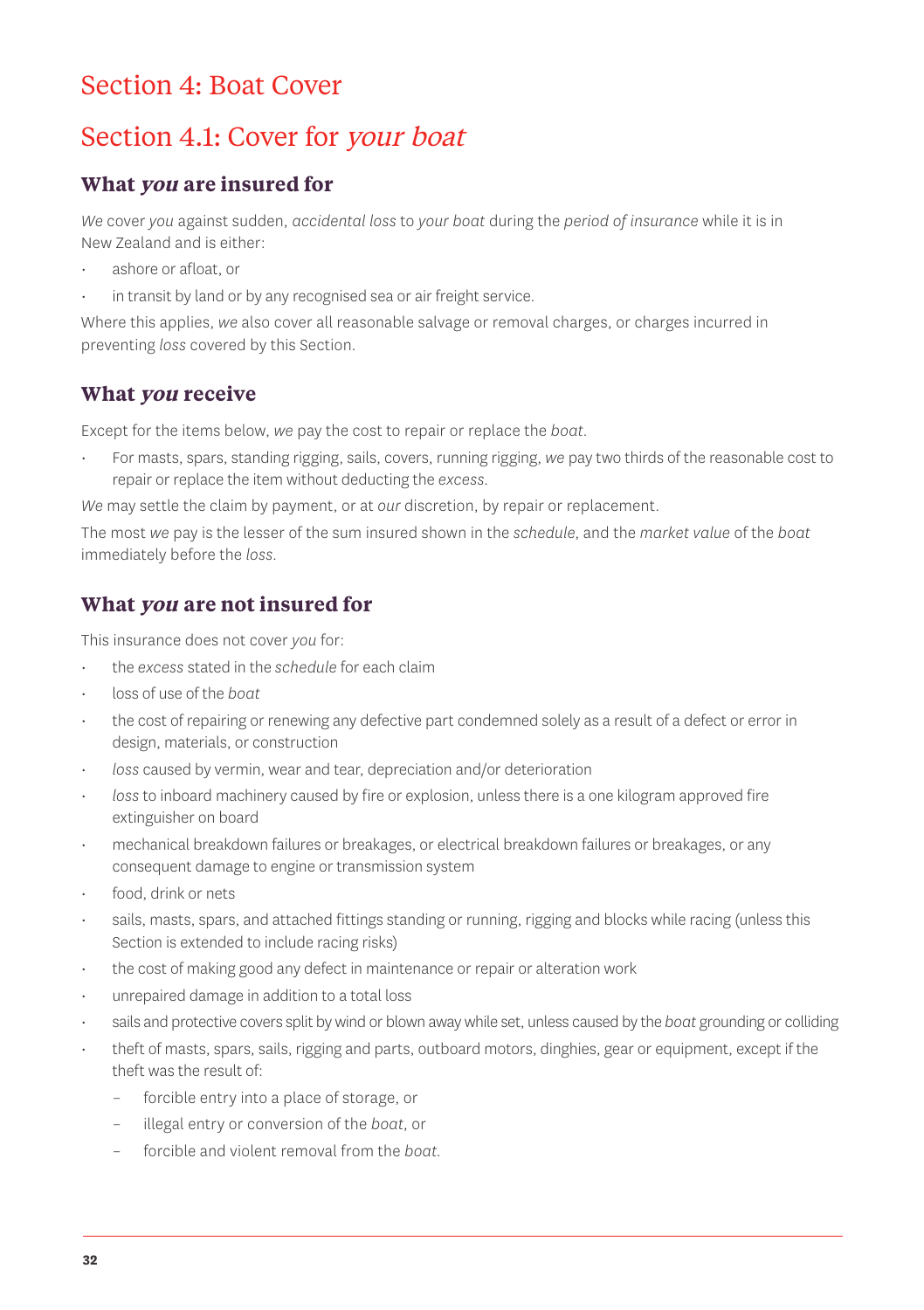This insurance does not cover *loss*:

- (a) arising from unseaworthiness or lack of repair of the *boat*
- (b) that arises while the *boat* is:
	- operated or the trailer is towed by a person who is under the influence of alcohol or drugs
	- engaged in power racing or power speed trials or tests
	- let out on hire, or charter, or used for other than private pleasure purposes and emergency services
	- used for permanent living accommodation
	- operated outside New Zealand's territorial waters
- (c) for jet propelled *boats*, unless in waters navigable by propeller driven boats.

The general exclusions on page 37 of this Policy document contain further exclusions to this cover.

## Section 4.2: Cover for *your* legal liability

#### **What you are insured for**

*We* cover *you*, and any other person using the *boat* with *your* consent, for legal liability for *accidental loss* to someone else's property during the *period of insurance* that results from the use of the *boat*.

This cover includes reasonable legal costs and expenses arising out of that legal liability which are incurred by *you* with *our* prior consent.

This cover is extended to cover *your* legal liability while in charge of any other *boat* used for pleasure purposes, subject otherwise to the terms of this Section.

#### **What you are also insured for**

*We* will cover *your* legal liability to pay *reparation* to a victim who has suffered *accidental loss* of property or *accidental bodily injury* as a result of *your* commission of an offence in connection with *your* use of the *boat*, or any other private watercraft used for pleasure purposes, provided that *you* had the owner's consent to use the watercraft.

Provided that:

- (a) *you* or any other person entitled to cover under this benefit must tell *us i*mmediately if *you* or they are charged with any offence in connection with the use of the *boat*, or any other private watercraft used for pleasure purposes, which resulted in *loss* of property or *bodily injury* to another person; and
- (b) *we* must give *our* written approval before any offer of *reparation* is made.

Cover under this benefit is also available for any person using the *boat*, provided that they had *your* permission to use the *boat* and they are not otherwise insured for their liability to pay the *reparation*.

There is no cover under this benefit for any amounts that are covered under the Accident Compensation Act 2001 (Act), or would be covered but for:

- (a) a failure by the victim to correctly notify a claim to the Accident Compensation Corporation within the time required under the Act,
- (b) the victim's decision, for whatever reason, not to claim any amount he or she would be entitled to claim under the Act,
- (c) a decision by the Accident Compensation Corporation to decline a claim or limit its liability in whole or in part and for any reason whatsoever.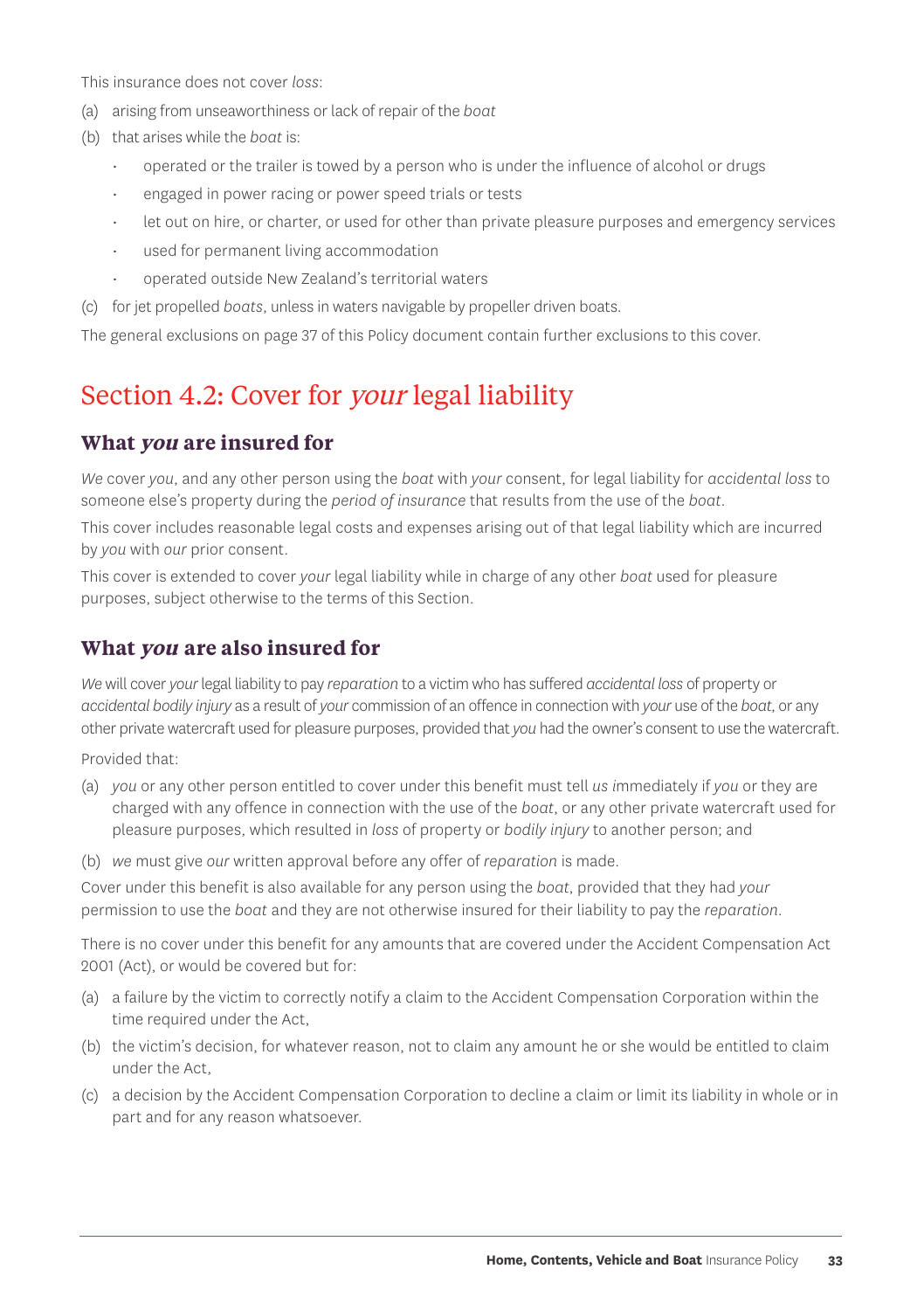Nothing in this benefit should be taken as providing cover for any defence costs, court costs, levies or costs awarded for any offence.

Section 4.2: Cover for *your* legal liability 'What *you* are not insured for' – connected in any way with the prosecution of any offence under any Act of Parliament including any Regulations, Rules or By-Laws made under any Act of Parliament, does not apply to this benefit.

#### **Cover for your legal liability – what you receive**

*We* will pay up to \$1,000,000 in total for one *event*. This includes any costs.

If *you* have the same cover with *us* elsewhere, *you* can only claim once.

#### **What you are not insured for**

This insurance does not cover *your* legal liability:

- to an employee arising out of or during employment
- arising out of the towing in the air of persons or objects
- to fare-paying passengers
- connected in any way with the prosecution of any offence under any Act of Parliament including any Regulations, Rules or By-Laws made under any Act of Parliament.

This insurance does not cover *your* legal liability:

- (a) arising from unseaworthiness or lack of repair of the *boat*
- (b) that arises while the *boat* is:
	- (i) operated or the trailer is towed by a person who is under the influence of alcohol or drugs
	- (ii) engaged in power racing or power speed trials or tests
	- (iii) let out on hire, or charter, or used for other than private pleasure purposes and emergency services
	- (iv) used for permanent living accommodation
	- (v) operated outside New Zealand's territorial waters
- (c) for jet propelled boats, unless in waters navigable by propeller driven boats.

The general exclusions on page 37 of this Policy Wording contain further exclusions to this cover.

## **Special benefits applying to Sections 4.1 'Cover for your boat' and 4.2 'Cover for your legal liability'**

- *we* will continue to insure the *boat* if the Policy is due to be renewed and the *boat*, on renewal date, is at sea, in distress or at a port or place of refuge or of call. Provided *you* give *us* notice as soon as practicable, this Policy may be extended for a reasonable limited period nominated by *us*, or until the *boat* arrives at its destination or reaches a place of safety. An additional premium will be payable
- *we* will pay *your* loss of earnings for each day *you* are required to attend legal proceedings, and which *we* agree to institute or defend in connection with this Section. These payments are limited to \$70 a day for a maximum of 15 days
- after *we* have met a claim, *we* will pay up to \$100 to replenish, refill or replace fire extinguishers or safety flares
- in addition to the limit of liability, *we* will also pay the costs of salvaging and/or wreck removal costs, including expenses incurred in safeguarding or recovering the property insured.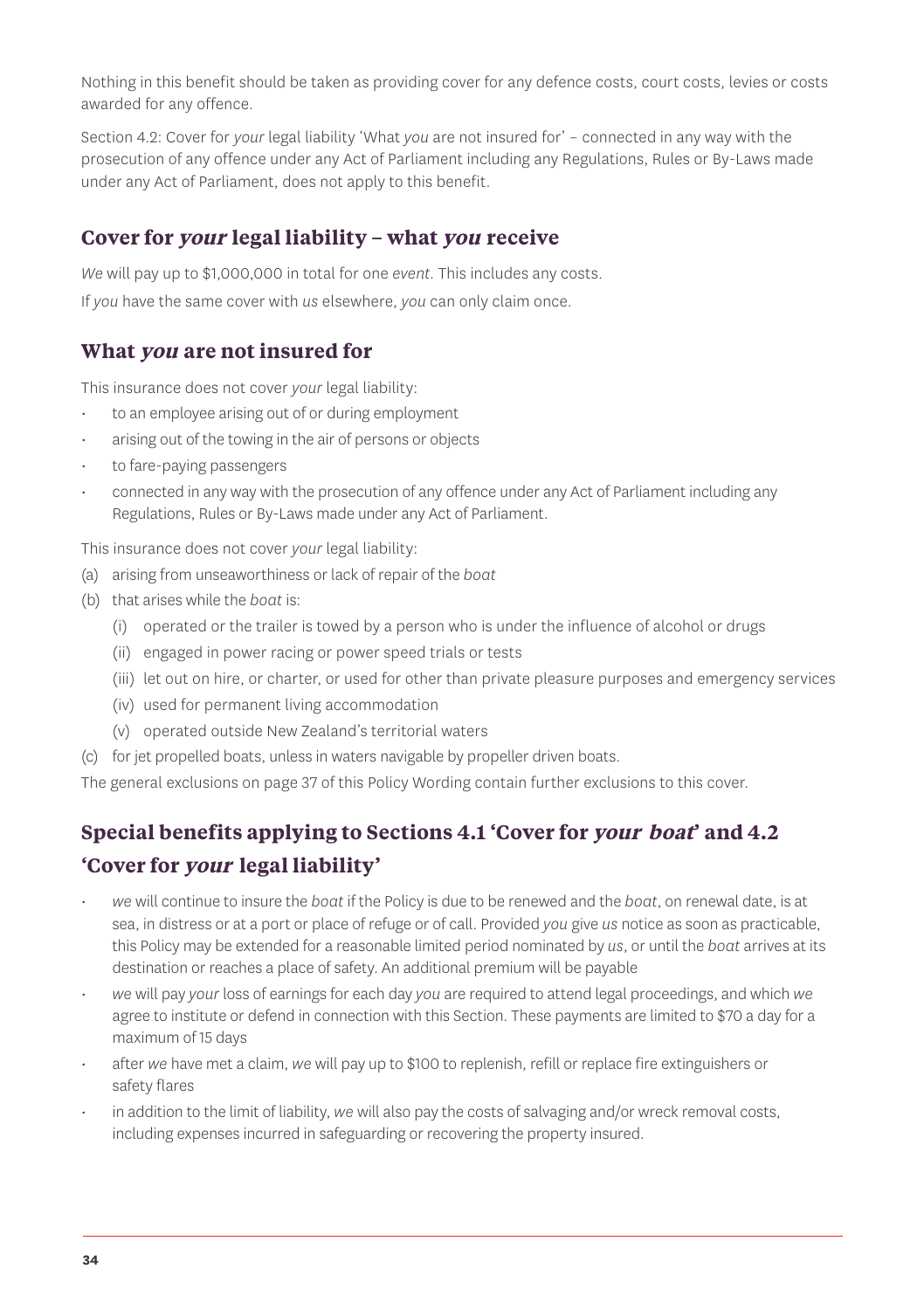#### **Special exclusions applying to both Sections 4.1 and 4.2**

There is no cover under this Section for any *loss* or liability arising from any intentional or reckless acts or omissions.

## **Special conditions applying to Sections 4.1 'Cover for your boat' and 4.2 'Cover for your legal liability'**

#### Financial agreements

If the *boat* has been used as security for any financial loan, *we* may make a claim payment direct to the lender. This satisfies *our* obligations to *you* under this Section to the extent of the payment.

#### Permanent mooring

The *boat's* permanent mooring must comply with the regulations, specifications, standards and/or certificates required for *your* vessel's size, by the relevant harbour board or local authority. The permanent mooring is to be adequate, maintained in good order and lifted and inspected at intervals no greater than three years.

#### Safeguard against theft

Whenever the *boat* is unattended it must be adequately secured against theft (other than by forcible and violent means) at all times.

#### Safeguard from *loss*

*You* must take all reasonable steps to safeguard the *boat* from *loss* and to avoid legal liability. *We* may inspect the *boat* at any reasonable time.

#### Temporary mooring

This insurance excludes all claims arising from the *boat* being:

- left moored or anchored, and
- unoccupied off a beach or shore,

other than on a permanent mooring as referred to above, for more than 24 hours.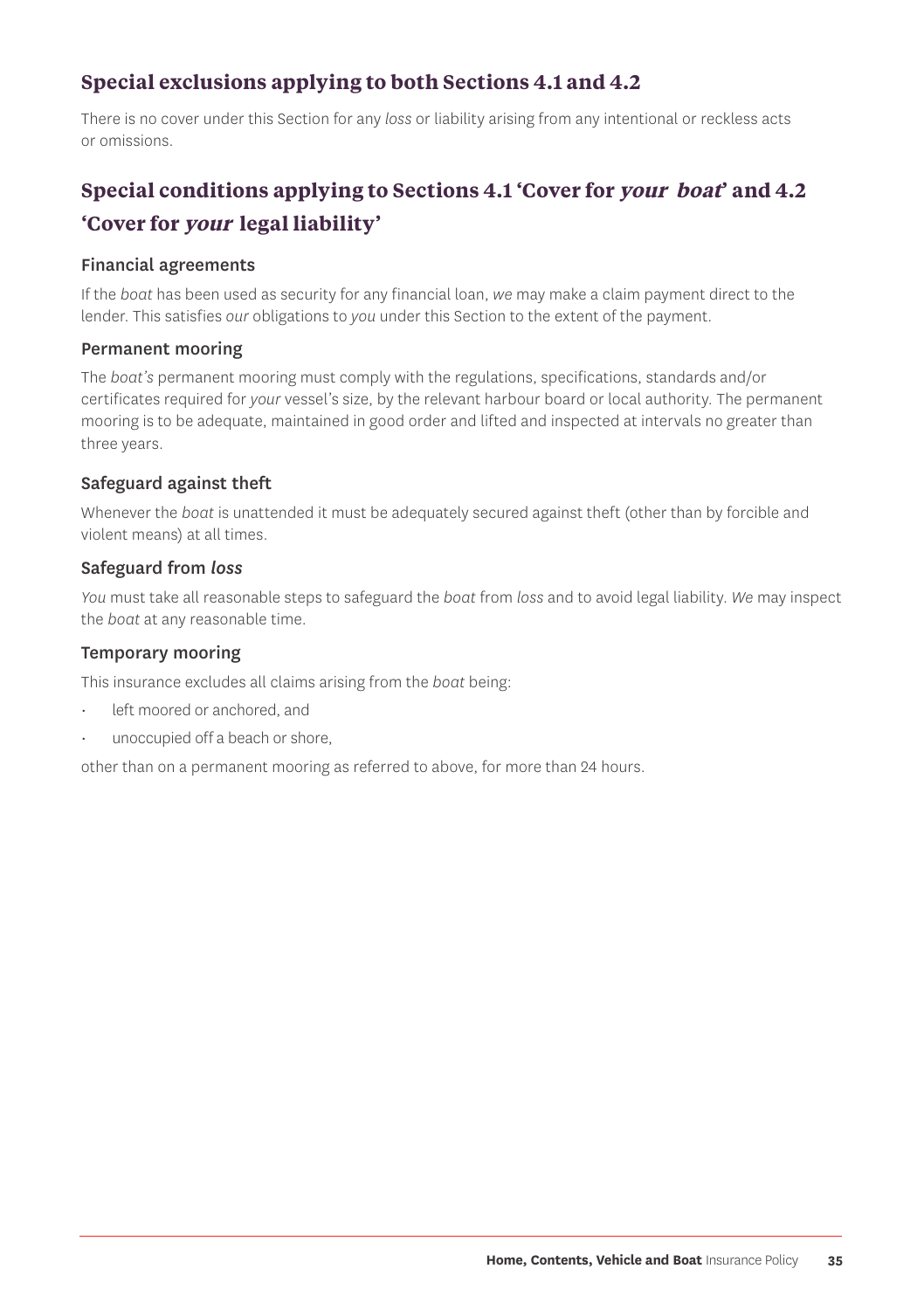## 'Natural disaster damage' benefit applying to all Sections

#### What *you* are insured for

This benefit applies to all Sections of the Policy and will cover any *loss* covered under those Sections during the *period of insurance* that occurs:

- as the direct result of *natural disaster*, or
- as a direct result of measures taken under proper authority to avoid the spread, or otherwise mitigate the consequences, of a *natural disaster.*

It does not include any *loss* for which compensation is payable under any Act of Parliament other than the Earthquake Commission Act 1993.

#### What *you* receive

*You* receive the following:

- (a) For the *home* and *contents* insured under Sections 1 or 2, *we* will pay the difference between the *EQ Cover* and the cover under this Policy, on the condition that *we* do not pay:
	- for any *excess* which applies to the *EQ Cover*, and
	- until the Earthquake Commission has paid or has agreed to pay the *EQ Cover*
- (b) For the *home* insured under Section 1, *we* will pay the cover under this Policy for:
	- walls (other than retaining walls)
	- gates
	- fences
	- paths
	- driveways
	- swimming pools or spa pools which are permanently fixed

on the condition that *you* first pay the *natural disaster* special *excess* specified in the *schedule,* which shall replace the standard Policy *excess*.

- (c) For the *contents* insured under Section 2, *we* will pay the cover under this Policy for:
	- jewellery
	- precious stones
	- money
	- paintings and works of art
	- securities
	- documents
	- stamps
- (d) If *you* are living in the *home* as *your* permanent residence and the *home* cannot be lived in because of *loss* covered by this 'Natural disaster damage' benefit, *we* will pay the reasonable additional costs *you* incur for:
	- *your* temporary accommodation, and
	- moving *contents* to the temporary accommodation and returning them to *your home*, and
	- moving *contents* to a secure storage facility and for storage costs while *you* are in temporary accommodation, and returning them to *your home*, and
	- the boarding out of *your* domestic cats and dogs normally kept at *your home*.

*We* will pay for up to twelve (12) months to a maximum of \$25,000.

(e) If *we* pay a claim for the *total loss of your home* under this 'Natural disaster damage' benefit and the loan on *your home* is with *Westpac*, we will pay *Westpac*: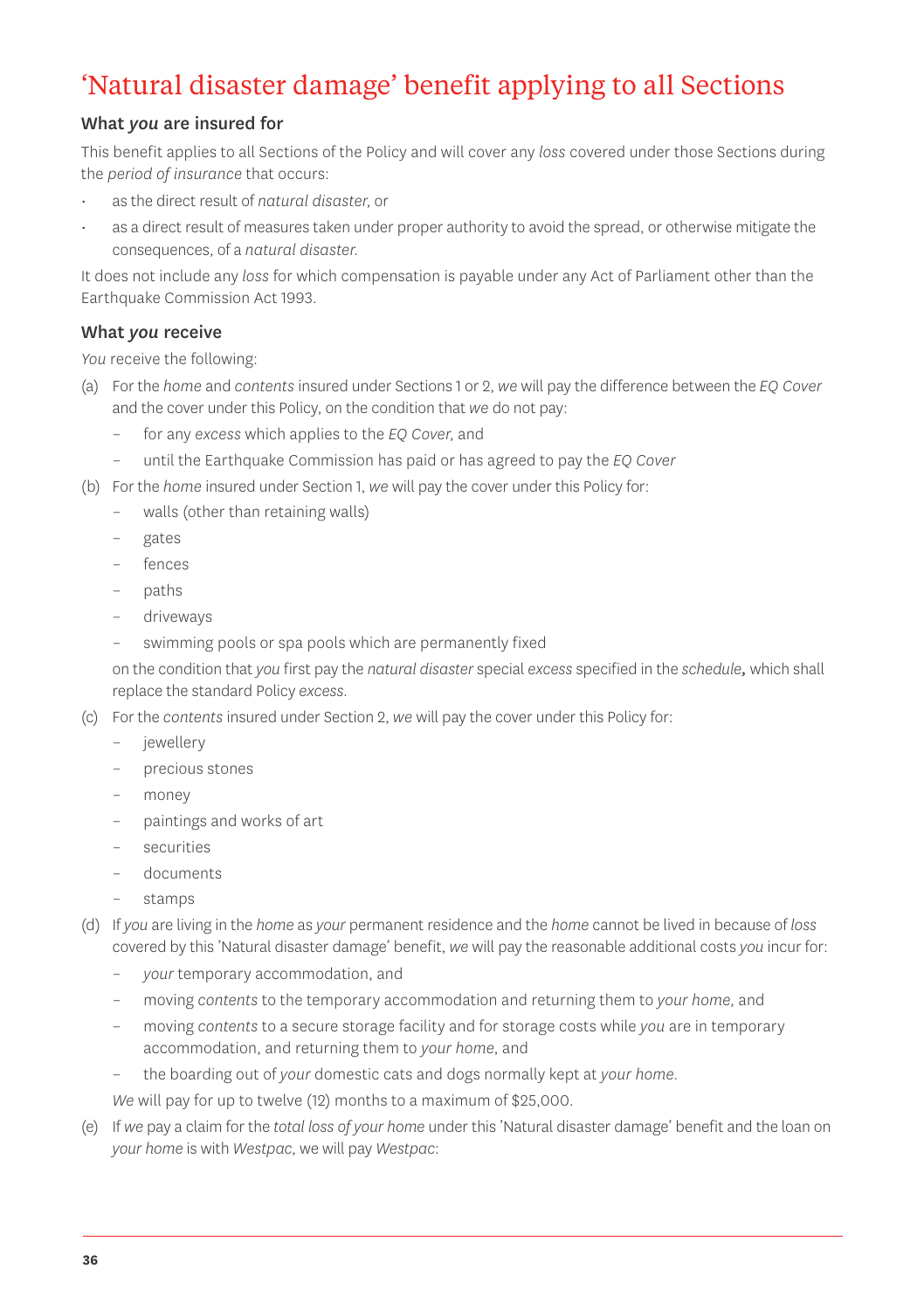- up to \$1,500 a month for a maximum of three (3) months towards the repayments on *your* home loan, and
- up to \$1,500 for any penalty payments for early repayment of a fixed home loan rate.
- (f) If *we* pay a claim for the *total loss of your home* under this 'Natural disaster damage' benefit then *we* will pay *you* an extra \$1,000 for the stress caused by the *loss*.
- (g) If *your home* is rented and cannot be lived in because of *loss* covered by this 'Natural disaster damage' benefit *we* will pay any loss of income from rents receivable for the time reasonably needed to repair or rebuild *your home. We* will pay for up to twelve (12) months from the date of the *loss*, to a maximum of \$20,000.
- (h) *We* may, at *our* discretion, pay an amount in addition to the sum insured if *your home* suffers *loss* covered by this 'Natural disaster damage' benefit that occurs in the vicinity of *your home* and causes widespread *loss* in the area where *your home* is situated. This benefit will only apply if *we* settle *your loss* by repair or rebuild and the actual cost of repair or rebuild has, in *our* reasonable opinion, significantly increased due to increases in the costs of building materials, transport and labour as a direct result of a statistically proved surge in demand due to the widespread *loss. We* will pay up to 10% of the sum insured shown in the *schedule* for *your home*.
- (i) If *your home* suffers *loss* covered by this 'Natural disaster damage' benefit, *we* will also pay for the reasonable costs of restoring any resultant damage to *your* garden, including any necessary re-landscaping. *We* will pay up to \$3,000.

These amounts are inclusive of *your* sum insured, except for the benefits under (d), (e), (f), (g) and (h) above.

- (j) For the vehicle insured under Section 3, *we* will pay up to the sum insured for the vehicle shown in the *schedule* or the market value of the vehicle immediately before the loss, whichever is the lesser.
- (k) For the boat insured under Section 4, *we* will pay up to the sum insured shown in the *schedule* or its *market value* immediately before the *loss*, whichever is the lesser.

This benefit is subject otherwise to the terms of the Policy.

## General exclusions applying to all Sections

- There is no cover under this Policy for any *loss* or liability caused directly or indirectly in any way by any of the following:
	- nuclear weapons material or ionising radiation or contamination by radioactivity from any nuclear waste or from the combustion of nuclear fuel (for the purpose of this exclusion, combustion shall include any self-sustaining process of nuclear fission or fusion)
	- any chemical, biological, biochemical or electromagnetic weapon
	- earthquake, volcanic eruption, hydrothermal or geothermal activity, tsunami, landslip or any event where cover is provided under the Earthquake Commission Act 1993, except to the extent that cover is provided by the '*natural disaster* damage' benefit
	- confiscation, nationalisation or requisition by the order of the Government or local authority. However:
		- i. *we* will pay for damage as a result of such an order if it is to prevent a *loss* which would otherwise have been covered under this Policy
		- ii. for any *boat* insured under Section 4 this exclusion is waived upon the Police requisitioning the *boat* for Search and Rescue or Civil Defence purposes
- There is no cover under any part of this Policy for any *loss* or liability actual or alleged for any claim or claims in respect of *loss* or *losses* directly or indirectly arising out of, resulting from or in consequence of asbestos
- There is no cover for the cost of defending any legal proceedings or for any amount awarded by any court unless all proceedings took place in New Zealand
- There is no cover for liability for *bodily injury* covered by the Accident Compensation Corporation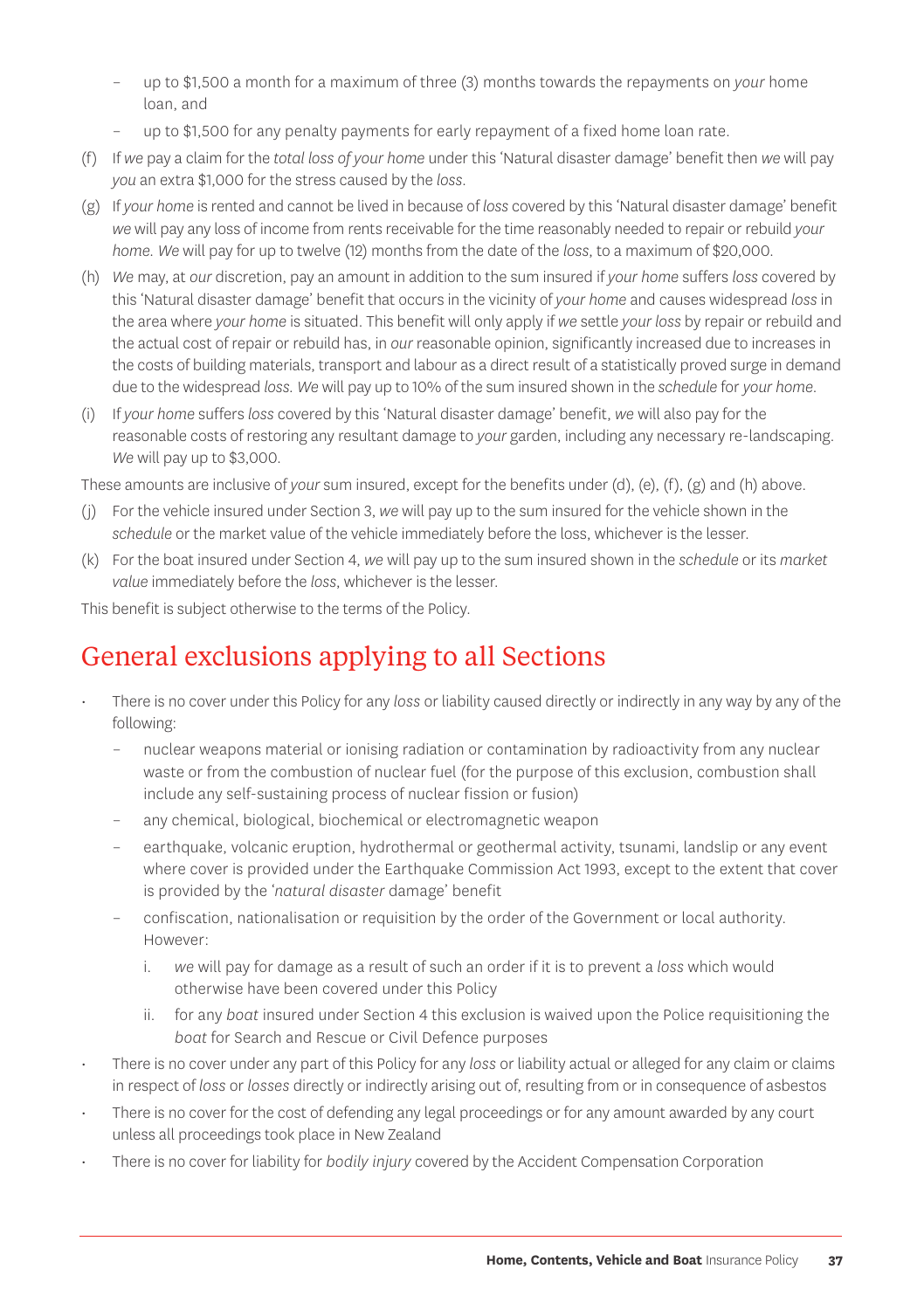- There is no cover for death, injury, illness, loss, damage, liability, cost or expense of any nature directly or indirectly caused by, resulting from, or in connection with, any of the following regardless of any other contributing cause or event:
	- war, invasion, acts of foreign enemies, hostilities or warlike operations (whether war be declared or not), civil war, rebellion, revolution, insurrection, civil commotion assuming the proportions of; or amounting to an uprising, military or usurped power, or
	- any act of terrorism

For the purpose of this exclusion, terrorism means an act including but not limited to the use or threat of force or violence by any person or group(s) of persons, whether acting alone or on behalf of or in connection with any organisation(s) or government(s) which from its nature or context is committed for, or in connection with, political, religious, ideological, ethnic or similar purposes or reasons, including the intention to influence any government and/or to put the public, or any section of the public, in fear.

There is no cover for death, injury, illness, loss, damage, liability, cost or expense of any nature directly or indirectly caused by, resulting from, or in connection with, any action taken in controlling, preventing, suppressing or in any way relating to, the above exclusions.

- There is no cover for any *loss* of whatsoever kind arising directly or indirectly out of:
	- the corruption, destruction or alteration of or damage to data, coding programme or software, or
	- the unavailability of data or reduction in the functionality, availability or operation of hardware, software and embedded chips, or
	- any business interruption losses resulting therefrom

This exclusion will not apply where such *loss* occurs as a direct result of physical damage that is otherwise covered by this Policy.

- There is no cover for *loss* or liability connected in any way with any building or structure:
	- Containing moisture or being penetrated by external moisture or water, or
	- Containing mould, fungi, mildew, rot, micro-organisms, bacteria, protozoa or anything similar that is caused directly or indirectly by:
		- Non-compliance with the New Zealand Building Code, or
		- Faulty or defective design or specification, or
		- Faulty materials, or
		- Inappropriate material use, or
		- Faulty workmanship, or
		- Faulty assembly

when the building or structure was constructed, altered or repaired.

• Subject to the floor and window coverings limitations in Section 1 and Section 2, there is no cover for any costs incurred in respect of *your home* or *contents* that have not suffered *loss*.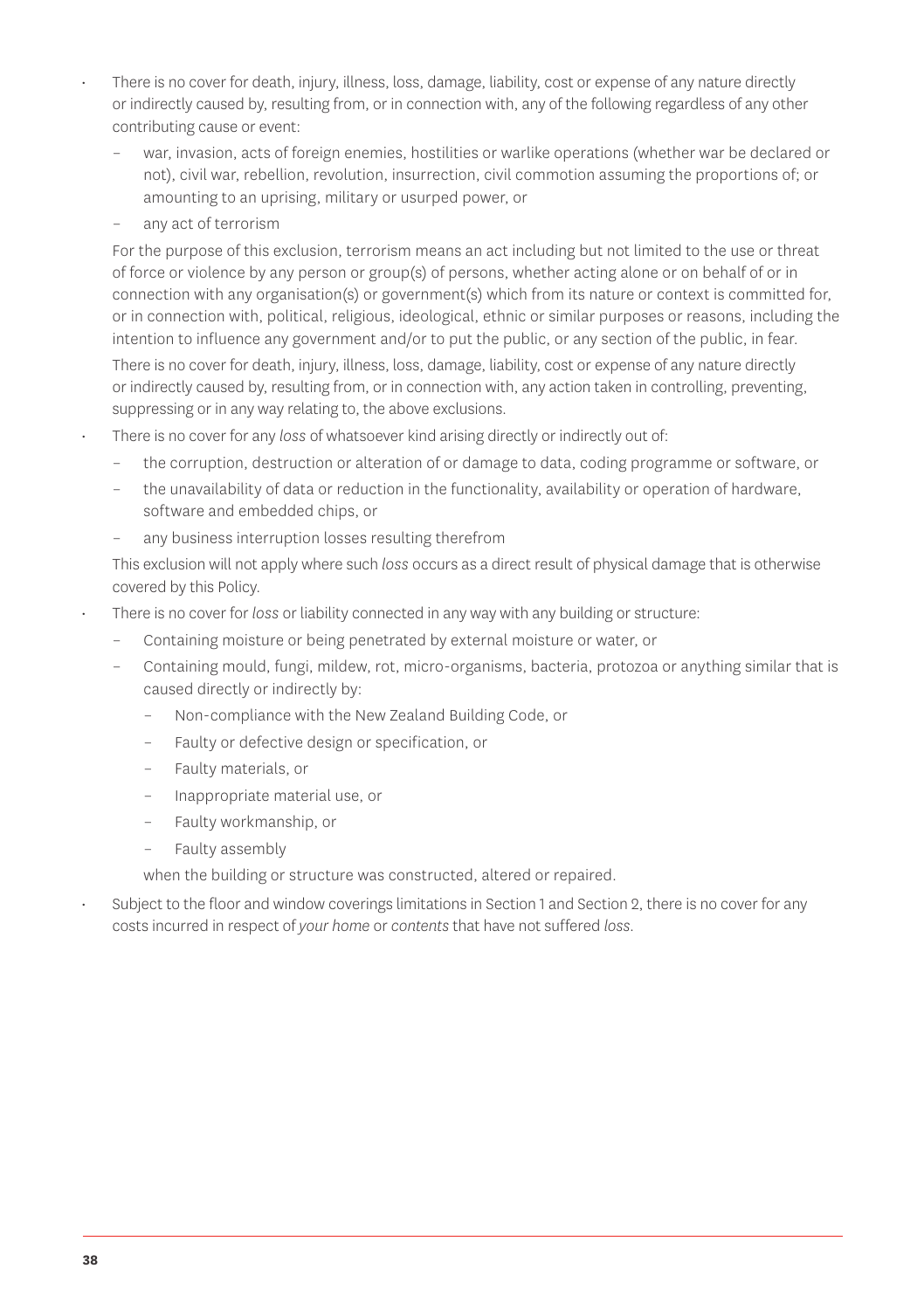## General conditions applying to all Sections

All the conditions and obligations of this Policy must be complied with or *we* may decline *your* claim or in some circumstances, avoid or cancel *your* Policy.

#### **Acts of Parliament**

Where this Policy refers to any Act of Parliament, this includes any Regulations and Amendments to that Act. It also includes any other Act or Regulation passed as an addition, an amendment, or in its place.

#### **Alterations**

*You* may only alter the terms of this Policy with *our* prior written agreement.

*We* may alter the terms of this Policy by writing to *your* last known postal address. The change will take effect no earlier than 14 days after the date the letter is posted. Prior to the change taking effect *you* have the opportunity to terminate the contract immediately, in which case *we* will refund *you* all of the unused part of the premium.

#### **Automatic reinstatement of cover**

If *we* pay a claim for any partial *loss*, *we* will automatically reinstate *your* insurance cover provided *you* carry out all recommendations *we* make to prevent further *loss*.

#### **Cancellation of this Policy**

By *you*

*You* may cancel any Section of this Policy by contacting *us*. No refunds will be made if the premium is paid fortnightly or monthly. If the premium is paid annually, *we* will refund the unused part of the premium less an administration fee.

By *us*

*We* may cancel any Section of this Policy by writing to *your* last known postal address. The cancellation will take effect 14 days after the date the letter is posted. If the premium is paid annually, *we* will refund *you* all of the unused part of the premium.

#### **Care of insured property**

*You* must maintain the insured property in good repair and take all reasonable steps to safeguard it against *loss*.

#### **Change in circumstance**

If there is any change to any of the circumstances relevant to this insurance since it started that increases the risk, or alters the nature of the risk, *you* must immediately notify *us. We* may amend the terms of this Policy with immediate effect to fairly reflect the change in circumstances, or may cancel it.

#### **Condition precedent to payment of a claim**

*You* must meet all *your* obligations under this Policy before *we* will meet *your* claim.

#### **Double insurance**

If any *loss* or liability covered by this Policy is also covered by any other Policy, *we* will only pay over and above the cover provided by the other Policy. *We* will not pay for any excess which applies to the other Policy. *You* must tell *us* as soon as *you* are aware of any other such insurance.

#### **Goods and Services Tax (GST)**

The following amounts exclude GST provided that GST is recoverable by *us*:

• any sum insured specified in the *schedule* for Section 3 or Section 4 (other than specified items).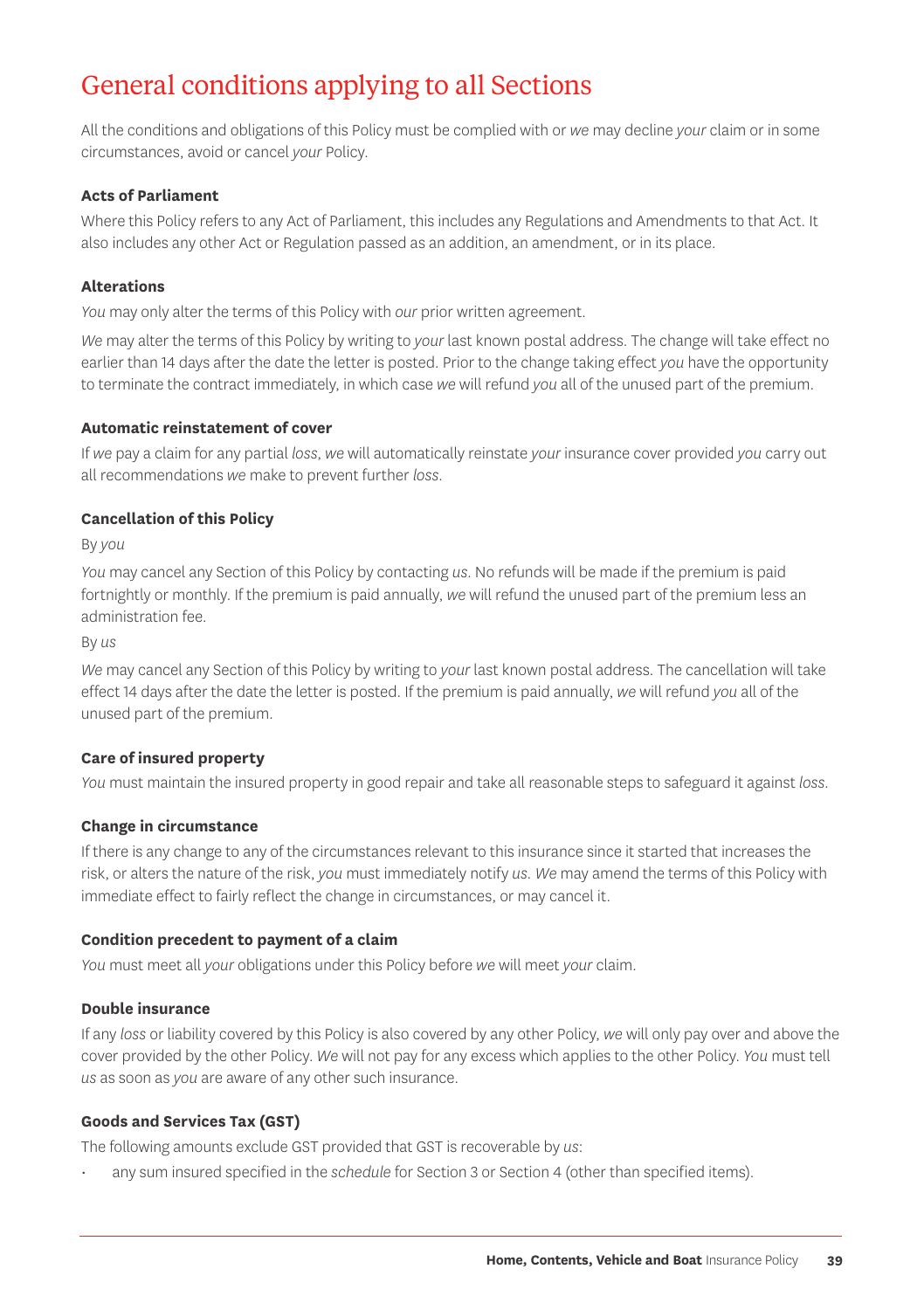#### legal liability cover.

The following amounts include GST:

- any sum insured specified in the *schedule* for Section 1 or Section 2
- any *excess*
- specified items
- any other amounts, additional cover or limits.

#### **Inflation protection**

At each review of the Policy *we* may adjust the sum insured on *your home* and *contents* in line with any relevant changes in building costs and the Consumers' Price Index. This adjustment will not be made on any specified item.

#### **Joint insurance**

Where this Policy covers the interest of more than one party, any action, or failure to act by one party which would mean that there is no cover under this Policy, will prejudice the rights of all parties so that there is no cover for any party under this Policy.

#### **Multiple benefits**

If *you* are covered under more than one section of this Policy for the same benefit, *we* will only make one benefit payment.

#### **Other people's obligations**

Any other person entitled to cover under this Policy must meet all of the obligations that *you* are required to meet, wherever this is applicable.

#### **Premiums**

Premiums may be paid fortnightly, monthly or annually. If a premium is unpaid 30 days after the due date, *your* cover under this Policy will automatically be cancelled effective from the due date for payment. No claim will be payable if at the time of *loss* any premium due has not been paid.

#### **Policy enquiries**

If at any time *you* have an enquiry or complaint about *your* Policy or wish to claim under *your* Policy please contact *us*. If *your* enquiry or complaint relates to *your* Policy please call *us* on 0800 809 378, if *your* enquiry or complaint relates to a claim please call *us* on 0800 309 378.

If *you* are not satisfied with the way *we* resolve *your* enquiry or complaint *we* can let *you* know how to refer *your* enquiry or complaint to either the Banking Ombudsman or the Insurance and Savings Ombudsman.

#### **Reckless, wilful or deliberate acts**

*You* must not cause or facilitate *loss* or incur any liability through any reckless, deliberate or wilful act nor must *you* knowingly allow or permit anyone else to cause *loss* or liability in this way.

#### **Total loss payment**

If *we* pay a claim for a total loss under a Section of this Policy, then that Section comes to an end. *You* are not entitled to any premium refund.

#### **Truth and completeness of statements**

*We* have issued this Policy based on the information *you* have provided *us*.

All statements made in relation to any application, *schedule* or claim, and any other information supplied must be correct in every respect.

*You* must not make a claim that is dishonest or fraudulent in any way as this may result in *your* claim or part of *your* claim not being paid and/or *your* Policy being cancelled.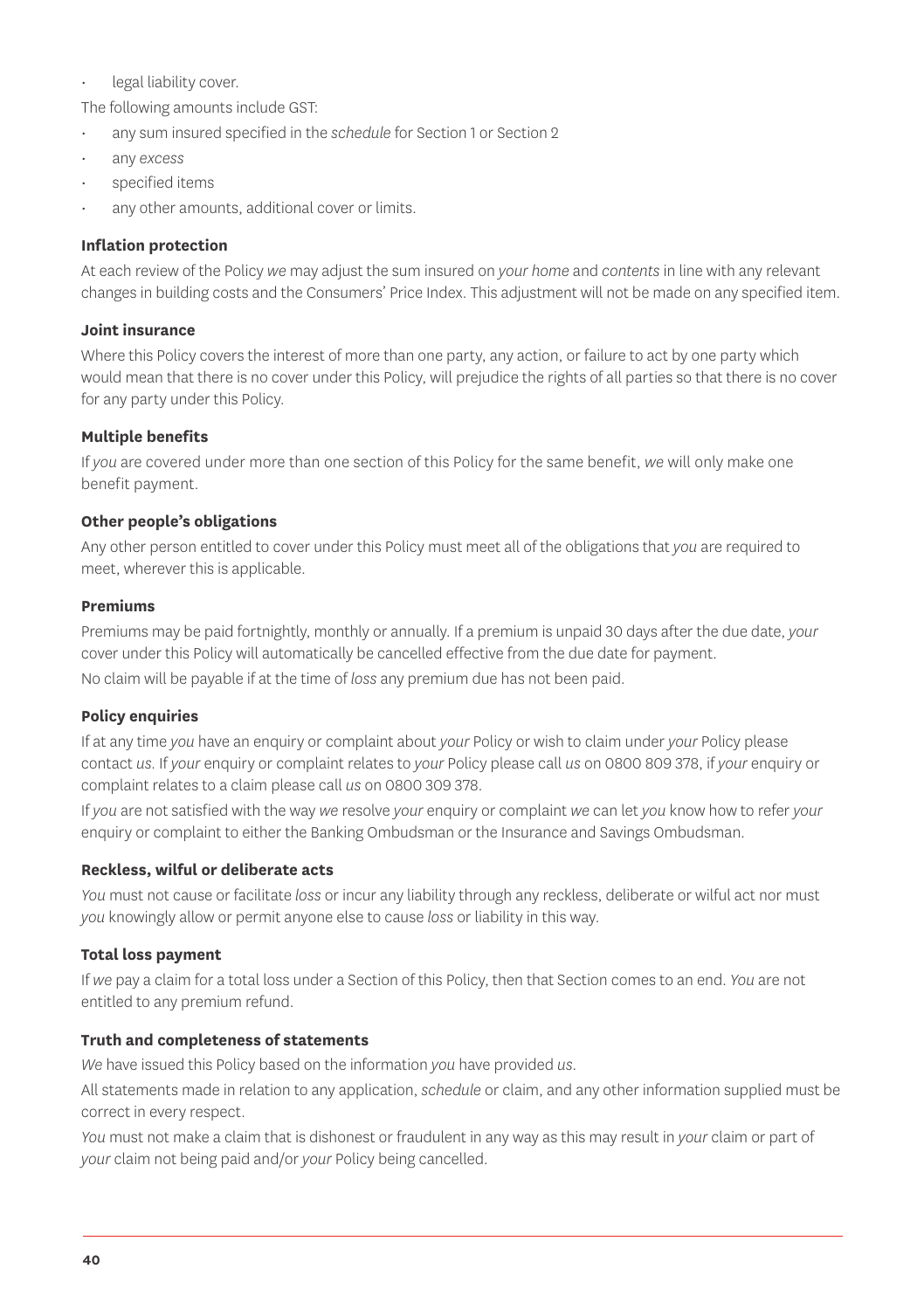## Meaning of words

Wherever these words (including any derivatives of them) are used in italics in this Policy, this is what they mean.

*accident* means a happening or event that is unforeseen and unintended by *you*.

*boat* means the boat specified in the *schedule* and includes the following:

- the 'hull', which means the hull, fixtures and fittings, and such gear and equipment as would normally be sold with it
- inboard or outboard motors
- 'sails', which means sails, masts, spars, rigging
- 'ancillary equipment', which means navigational aids, communication equipment and all other equipment excluding personal effects and fishing gear
- 'trailer', which means a boat trailer or a trailer to which is secured a special frame to carry the boat.

*bodily injury* means the *accidental* death of, or *accidental* bodily injury to any person, including sickness, disease, disability, shock, fright, mental anguish or mental injury.

*contents* means household goods and personal effects:

- owned by *you*, or by members of *your* family permanently residing with *you*, or
- for which *you* or *your* family are legally responsible, including contents under hire purchase.

Contents does not include:

- carpets or floor coverings which are glued in place
- animals
- trees, shrubs and other plant life (other than pot plants)
- any of the following:
	- motor vehicles (except garden implements for home use only, electric wheelchairs and electric mobility scooters for personal use only)
	- motorcycles including mini bikes
	- caravans
	- trailers
	- aircraft or other aerial or spatial devices unless it is a model or toy not able to carry more than its own weight (but not if damaged while in use)

or their spare parts, accessories or associated equipment when in or on them

• property used in connection with a profession or business unless covered under the 'Business equipment' benefit.

The situation where *your contents* are kept must be used only for private residential purposes (which may include a home office), unless *you* advise *us* and *we* agree otherwise in writing.

*EQ cover* means the insurance of the *home* provided by Section 18 and/or the insurance of the *contents* provided by Section 20 of the Earthquake Commission Act 1993.

*event* means an event or series of events arising from one source or original cause.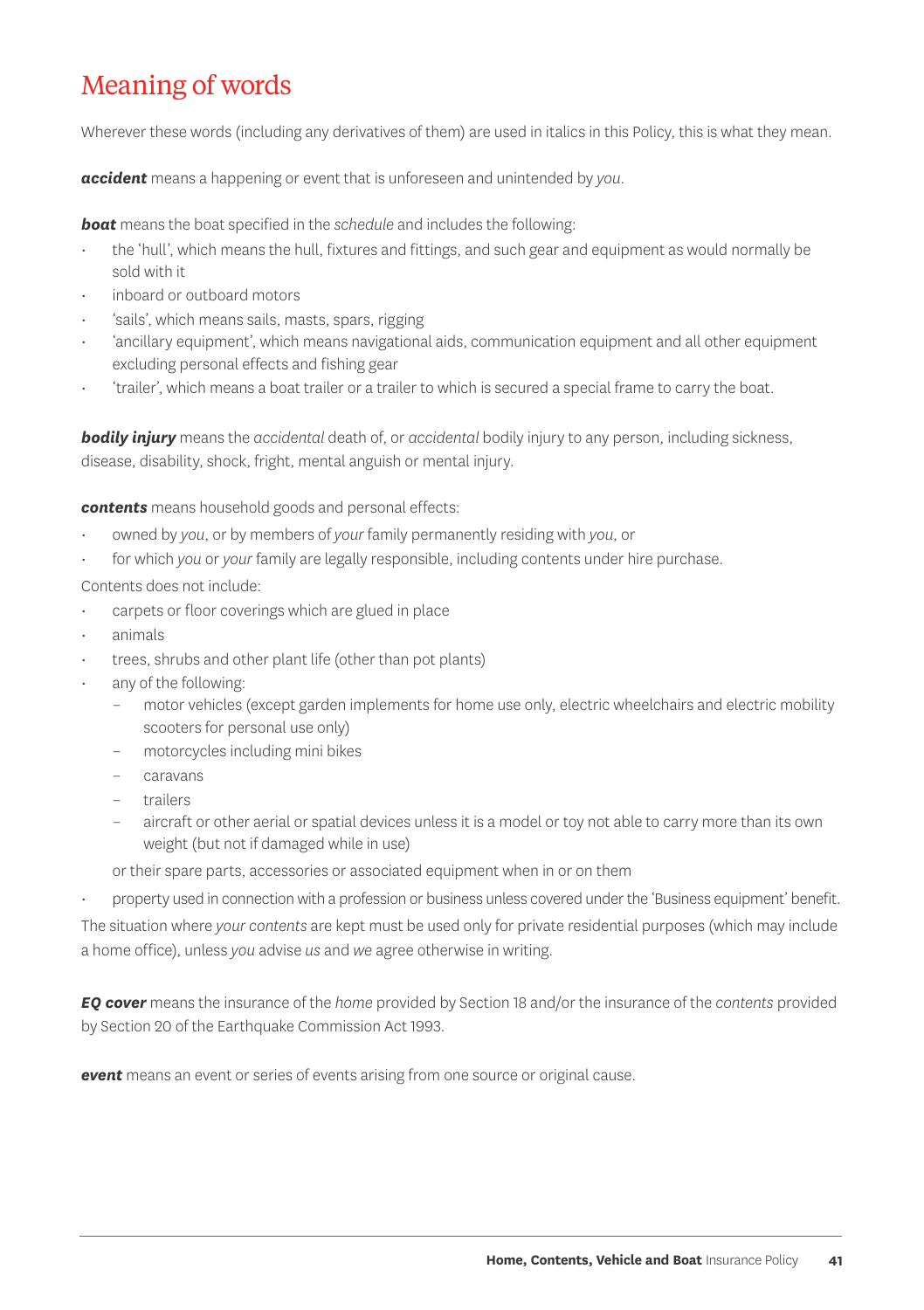*excess* means the amount stated in the *schedule*, which *we* do not insure. If as a result of a single *accident*, there is a *loss* to *your home*, *contents*, *vehicle* or *boat* covered by this Policy, only the highest *excess* will apply.

*home* means the dwelling at the situation shown in the *schedule* and its:

- outbuildings
- permanently attached fixtures and fittings
- glued floor coverings
- underground and overhead services
- walls including garden or retaining walls, gates, fences immediately surrounding the main residential dwelling at the situation shown in the *schedule* and up to 60 metres from that main residential dwelling
- swimming and spa pools which are permanently fixed
- paths and driveways if constructed of concrete, brick, pavers or tarseal
- patios and tennis courts
- other domestic improvements of a structural nature which are permanently fixed or installed within the residential boundary of *your home* and which are not excluded by this Policy.

The *home* does not include:

- trees, shrubs and other plant life other than the cover given under the landscaping benefit
- wharves, piers, landings, breakwaters, sea walls, jetties or the like
- dams, reservoirs, culverts or slipways
- bridges
- any land, earth or fill.

The *home* must be used only for private residential purposes (which may include a home office) unless *you* advise *us* and *we* agree otherwise in writing.

*landlord's obligations* means *you*, or the person who manages the tenancy on *your* behalf, must:

- (a) exercise reasonable care in the selection of *tenant(s)* by at least obtaining satisfactory written or verbal references, and
- (b) collect:
	- i. at least 1 week's rent in advance, and
	- ii. at least 2 weeks' rent in the form of a bond that will be registered with Tenancy Services, or
	- iii. any combination of i. and ii. to a total of 3 weeks', and
- (c) complete an internal and external inspection of the property at a minimum of 3-monthly intervals and upon every change of *tenant(s)*, and
- (d) keep a written record of the outcome of each inspection, and provide to *us* a copy of the record if *we* request it, and
- (e) monitor rents on a weekly basis with the written notification being sent to the *tenant(s)* whenever rent is 14 days in arrears, together with a personal visit to determine if the *tenant(s)* remain in residence, and
- (f) make an application to the Tenancy Tribunal for vacant possession in accordance with the provisions of the Residential Tenancies Act 1986 once the rent is 21 days in arrears.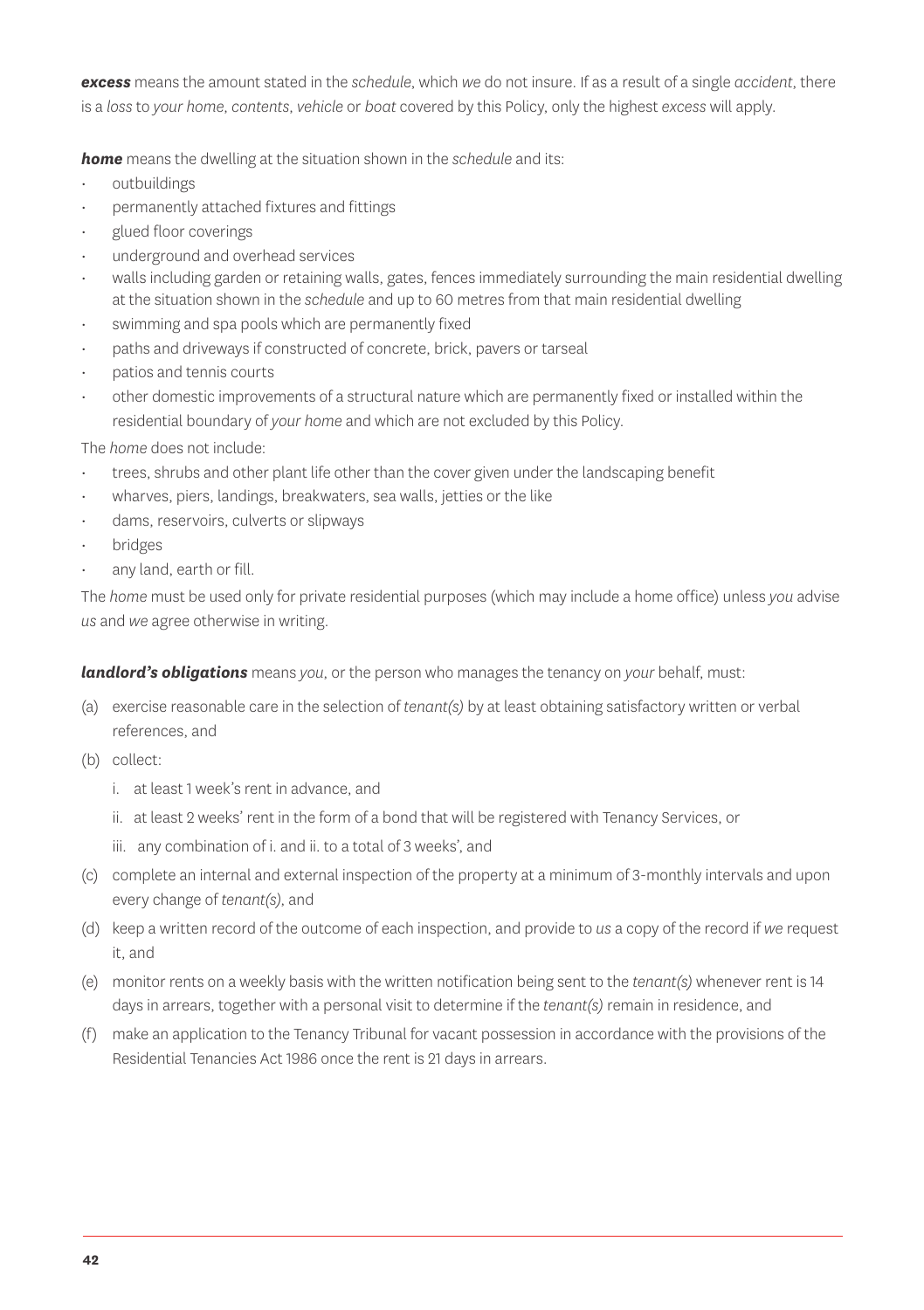*loss* means sudden physical:

- loss, or
- damage or
- destruction.

*market value* means the reasonable retail value immediately before a *loss*.

*natural disaster* means an earthquake, volcanic eruption, hydrothermal activity, tsunami, natural landslip or natural disaster fire.

**natural disaster fire** means fire occasioned by or through or in consequence of an earthquake, volcanic eruption, hydrothermal activity, tsunami, or natural landslip.

*natural landslip* means the movement (whether by way of falling, sliding, or flowing, or by a combination thereof) of ground-forming materials composed of natural rock, soil, artificial fill, or a combination of such materials, which, before movement, formed an integral part of the ground but does not include the movement of ground due to below-ground subsidence, soil expansion, soil shrinkage, soil compaction or erosion.

*period of insurance* means the period in the *schedule* during which this insurance is in force. The period starts at the 'from' date, and ends at 4pm (New Zealand time) on the 'to' date. If *we* agree to keep insuring *you*, the Policy will be continuously extended thereafter:

- for a *period of insurance* of 14 days if the premium is paid fortnightly, or
- for a *period of insurance* of one month if the premium is paid monthly, or
- for a *period of insurance* of 12 months if the premium is paid annually

until such time as this Policy is cancelled, expires or lapses.

*present day value* means the cost immediately before the *loss* of rebuilding, replacing or repairing *your home* or *contents* to a condition no better than new less an appropriate allowance for age, condition, wear and tear, depreciation and deferred maintenance.

*principal driver* means the person who drives the *vehicle* the most.

*reparation* means an amount ordered by a New Zealand Court to be paid to the victim of an offence under section 32 of the Sentencing Act 2002.

*schedule* means the most recent Schedules to this Policy *we* have issued.

*spouse* means a wife, husband, defacto partner as defined in the Property (Relationships) Act 1976 or civil union partner under the Civil Union Act 2004.

*tenant* means the person or persons renting the *home* from *you* under a residential tenancy agreement.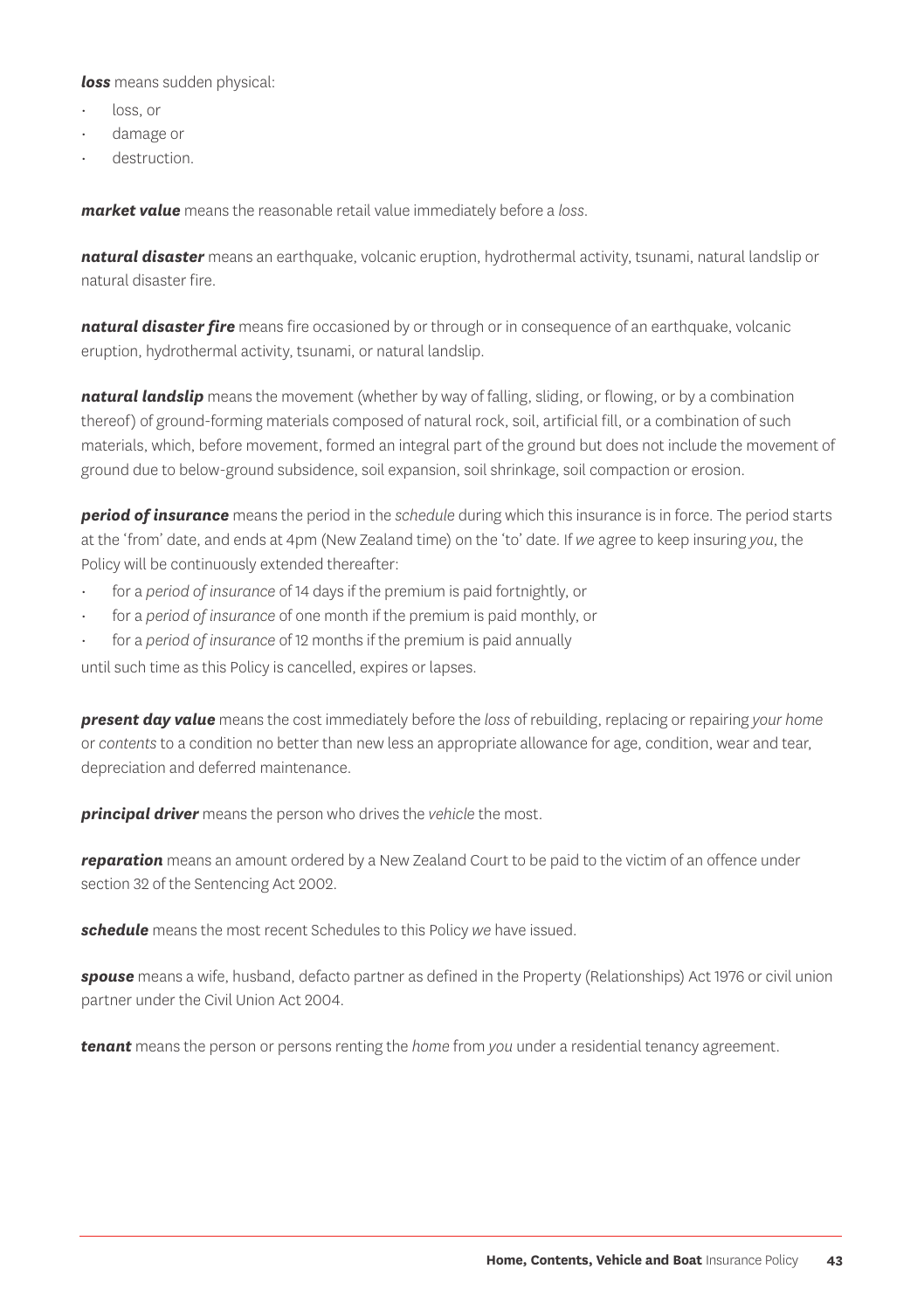*total loss of your home* means that the *home* has been so badly damaged by an insured event that it cannot reasonably be repaired.

*vehicle* means the motor vehicle whose details are shown in the *schedule* or any replacement vehicle insured under the replacement vehicle benefit to option 3A full cover. This includes its spare parts, accessories and associated equipment while they are in or attached to the vehicle, or while they are being used in connection with the vehicle. For the purposes of this Policy, 'vehicle' can be a motorcycle, caravan, trailer, or other type of motor vehicle.

*we/us/our* means Lumley, a business division of IAG New Zealand Limited.

*Westpac* means Westpac New Zealand Limited, and any associated or subsidiary companies.

*you/your* means a) the insured named in the *schedule*; b) the person or persons named in the *schedule* and their *spouse.*